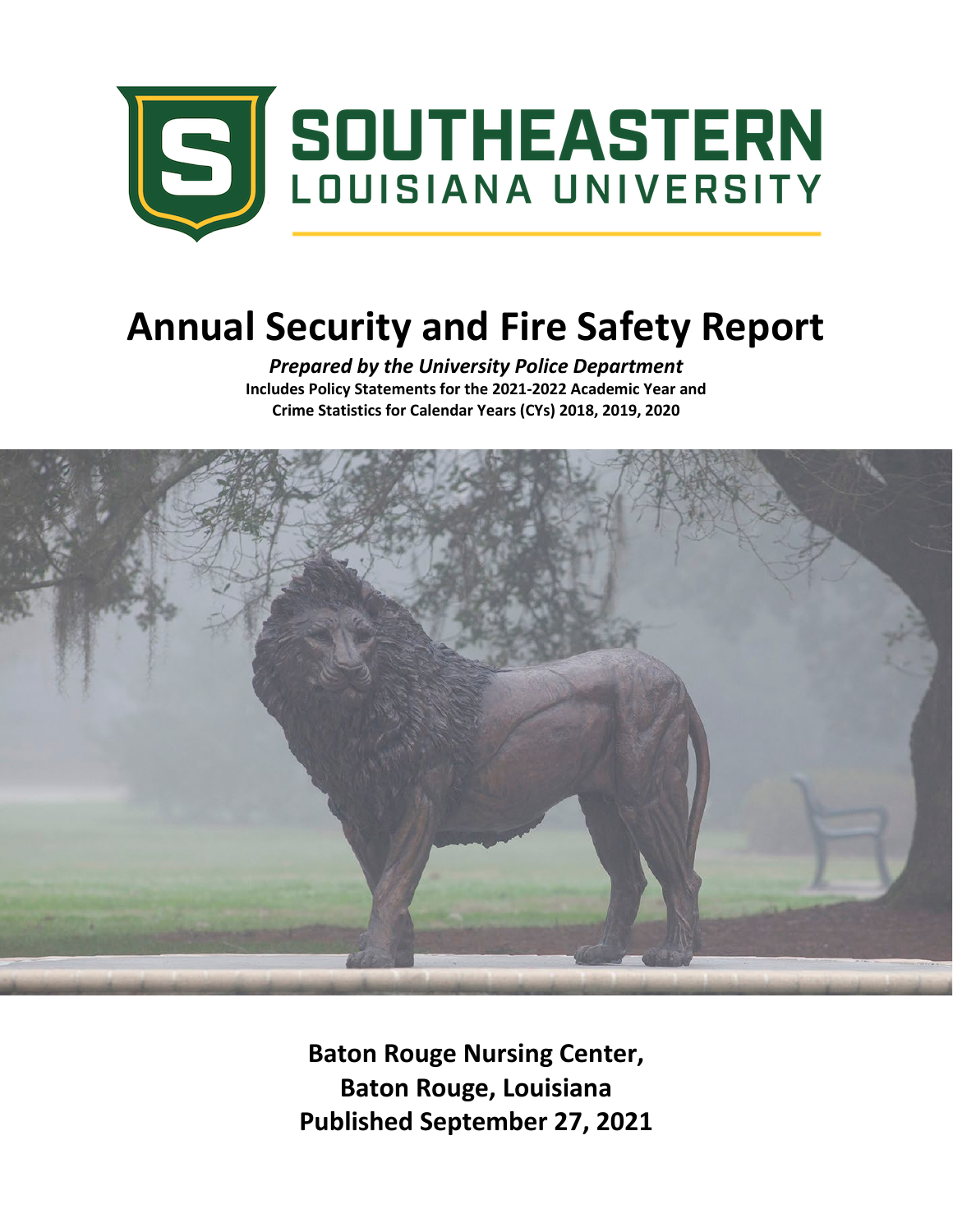# **Southeastern Louisiana University – Baton Rouge Nursing Center Annual Security and Fire Safety Report**

| <b>Table of Contents</b>                                                                                             |         |  |  |  |
|----------------------------------------------------------------------------------------------------------------------|---------|--|--|--|
| <b>Section Title</b>                                                                                                 | Page(s) |  |  |  |
| <b>Introduction and Welcome</b>                                                                                      | 4       |  |  |  |
| Crime/Emergency Reporting and University Response                                                                    | 5       |  |  |  |
| Authority and Jurisdiction of Southeastern University Police                                                         | 10      |  |  |  |
| Security of and Access to Campus Facilities                                                                          | 11      |  |  |  |
| Campus Safety Alerts - Notifying the Southeastern Community about<br><b>Reported Crimes</b>                          | 12      |  |  |  |
| Immediate or Emergency Notification, Emergency Response, and the<br><b>Emergency Mass Notification System (EMNS)</b> | 14      |  |  |  |
| Emergency Mass Notification System (EMNS) Testing and Registration                                                   | 16      |  |  |  |
| <b>Emergency Preparedness Overview</b>                                                                               | 18      |  |  |  |
| Daily Crime and Fire Log                                                                                             | 20      |  |  |  |
| Preparation of Annual Disclosure of Crime Statistics & Clery Compliance                                              | 21      |  |  |  |
| <b>Clery Act Geography Definitions/Inclusions</b>                                                                    | 22      |  |  |  |
| Clery Act/UCR/NIBRS Crime Definitions                                                                                | 23      |  |  |  |
| <b>Unfounded Crimes</b>                                                                                              | 24      |  |  |  |
| TABLE: Unfounded Crimes 2018, 2019, 2020                                                                             | 25      |  |  |  |
| TABLE: Reported Crime Statistics 2018, 2019, 2020                                                                    | 26      |  |  |  |
| Arrests and Referrals for Drug, Liquor, and Weapon Law Violations                                                    | 27      |  |  |  |
| TABLE: Drug Law Violation Arrests and Referrals 2018, 2019, 2020                                                     | 28      |  |  |  |
| TABLE: Liquor Law Violation Arrests and Referrals 2018, 2019, 2020                                                   | 28      |  |  |  |
| TABLE: Weapon Law Violation Arrests and Referrals 2018, 2019, 2020                                                   | 28      |  |  |  |
| <b>Hate Crimes</b>                                                                                                   | 29      |  |  |  |
| TABLE: Hate Crime Statistics 2018, 2019, 2020                                                                        | 29      |  |  |  |
| Violence Against Women Act (VAWA) Reauthorization                                                                    | 29      |  |  |  |
| Sexual Misconduct Policies, Services, Resources, and Protocols                                                       | 29      |  |  |  |
| Federal Clery Act Definitions of Domestic Violence, Dating Violence,<br>Sexual Assault, And Stalking                 | 30      |  |  |  |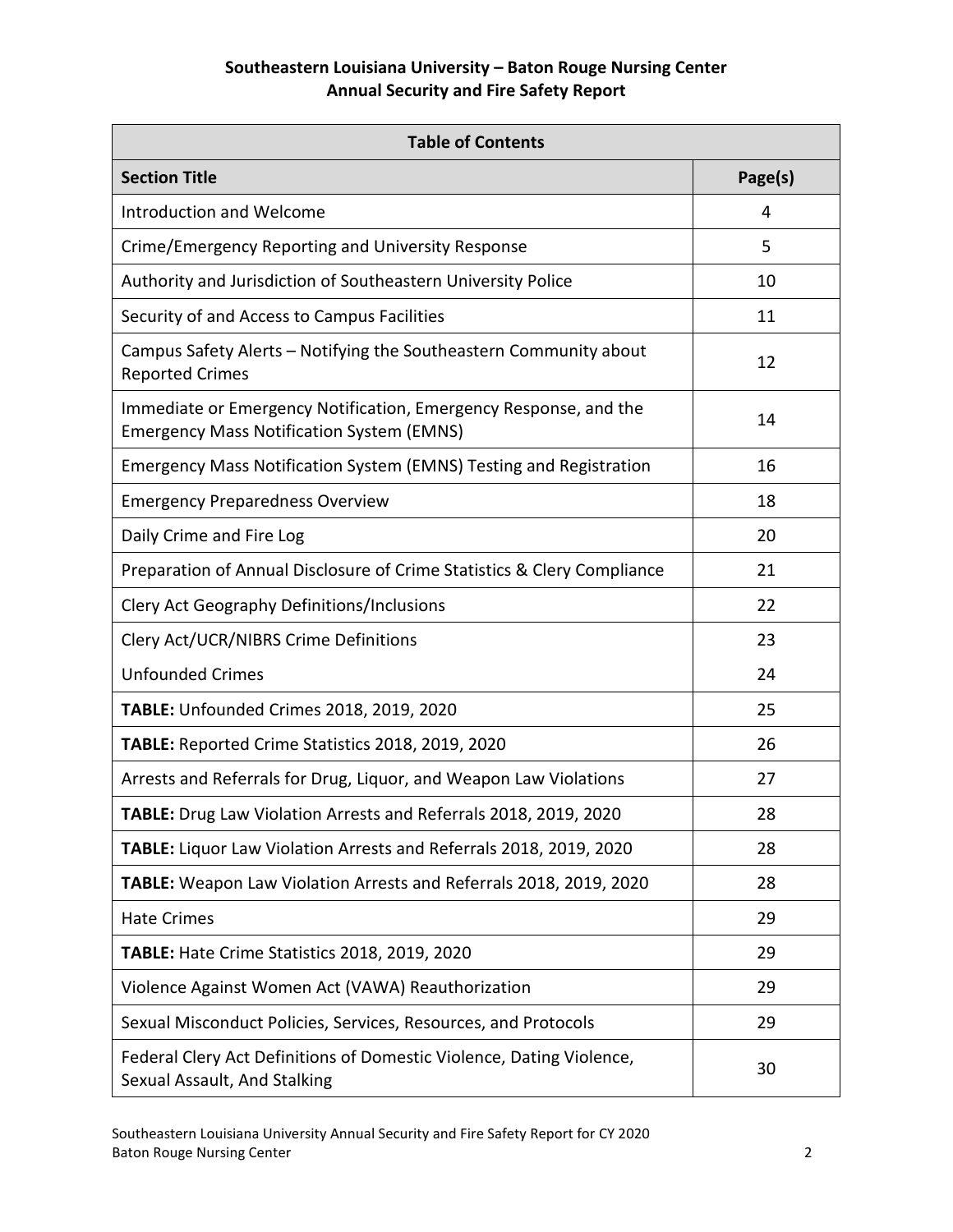| <b>Table of Contents</b>                                                                                                                                                                                                    |         |  |  |  |
|-----------------------------------------------------------------------------------------------------------------------------------------------------------------------------------------------------------------------------|---------|--|--|--|
| <b>Section Title</b>                                                                                                                                                                                                        | Page(s) |  |  |  |
| Jurisdictional Definitions of Domestic Violence, Dating Violence, Sexual<br>Assault, And Stalking                                                                                                                           | 31      |  |  |  |
| <b>Consent Defined</b>                                                                                                                                                                                                      | 33      |  |  |  |
| TABLE: VAWA Reported Crime Statistics 2018, 2019, 2020                                                                                                                                                                      | 33      |  |  |  |
| Programs to Prevent Domestic Violence, Dating Violence, Sexual Assault,<br>and Stalking                                                                                                                                     | 36      |  |  |  |
| Procedures Victims Should Follow If a Crime of Domestic Violence, Dating<br>Violence, Sexual Assault, or Stalking Occurs                                                                                                    | 36      |  |  |  |
| Procedures the University Will Follow When a Crime of Domestic<br>Violence, Dating Violence, Sexual Assault, or Stalking Is Reported                                                                                        | 37      |  |  |  |
| Assistance for Victims - Rights & Options                                                                                                                                                                                   | 39      |  |  |  |
| Rights of Victims and the Institution's Responsibilities for Orders of<br>Protection, No-Contact Orders, Restraining Orders, or Similar Lawful<br>Orders Issued By a Criminal, Civil, or Tribal Court or By the Institution | 40      |  |  |  |
| On- And Off-Campus Services for Victims                                                                                                                                                                                     | 42      |  |  |  |
| Sex Offender Registry and Access to Related Information                                                                                                                                                                     | 64      |  |  |  |
| Alcohol/Drug Policies                                                                                                                                                                                                       | 65      |  |  |  |
| Drug Free Schools and Communities Act (DFSCA) Compliance                                                                                                                                                                    | 66      |  |  |  |
| <b>Weapons Policy</b>                                                                                                                                                                                                       | 66      |  |  |  |
| <b>Missing Students</b>                                                                                                                                                                                                     | 66      |  |  |  |
| Crime Prevention, Fire Safety, and Safety Awareness Programming                                                                                                                                                             | 67      |  |  |  |
| <b>Fire Safety Report</b>                                                                                                                                                                                                   | 69      |  |  |  |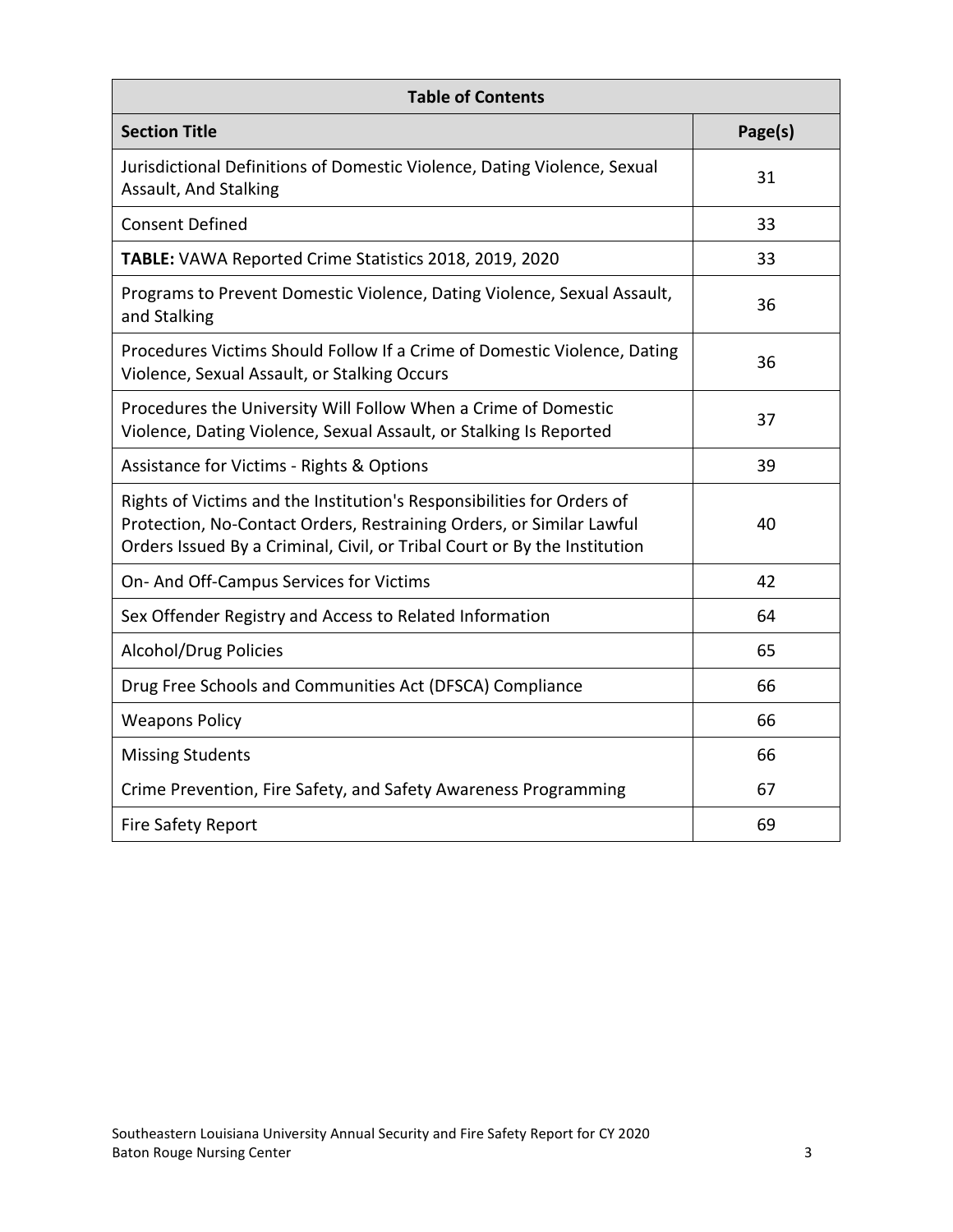## **Southeastern Louisiana University – Baton Rouge Nursing Center Annual Security and Fire Safety Report**

Everyone at Southeastern Louisiana University has a role in providing a safe environment in support of the academic excellence for which we strive.

Southeastern thoroughly evaluates the security needs of the community and considers these needs on a continuing basis. As a result of such careful analysis, the University has implemented policies to promote a safe learning and work environment. These policies work in conjunction with federal, state, and local laws. Each member of the Southeastern community is responsible for knowing and complying with these laws and policies.

This Annual Security and Fire Safety Report contains many policy statements related to safety and security at Southeastern. This report also details many of the steps taken by Southeastern to ensure the security of its students and employees and it outlines some measures we can each follow for our own security and that of the community.

Although Southeastern goes to great lengths to promote a safe and secure environment, personal safety is an individual responsibility. We must each take responsibility for our own safety as well as the safety of those around us.

Southeastern recognizes and supports the integral role the University Police Department (UPD) plays as part of its commitment to academic excellence. We at the UPD are proud of our history of outstanding service to the Southeastern community and we are also aware of the challenges posed in a campus environment. UPD collaborates with other areas of the University to provide on-going education and enforcement of laws and policies at Southeastern.

Working together, we will continue to keep Southeastern Louisiana University a safe campus for all.

**University Police Department Southeastern Louisiana University**

**The Annual Campus Security Report is published in compliance with the Jeanne Clery Disclosure of Campus Security Policy and Campus Crime Statistics Act of 1998 (the "Clery Act") and is also available at:**

## [http://www.southeastern.edu/admin/police/clery/security\\_fire\\_reports/annual\\_reports](http://www.southeastern.edu/admin/police/clery/security_fire_reports/annual_reports)

A printed copy of the report may also be obtained by visiting the University Police Department in Pride Hall, 1<sup>st</sup> floor, 1301 SGA Drive, Hammond, LA 70402 during University business hours.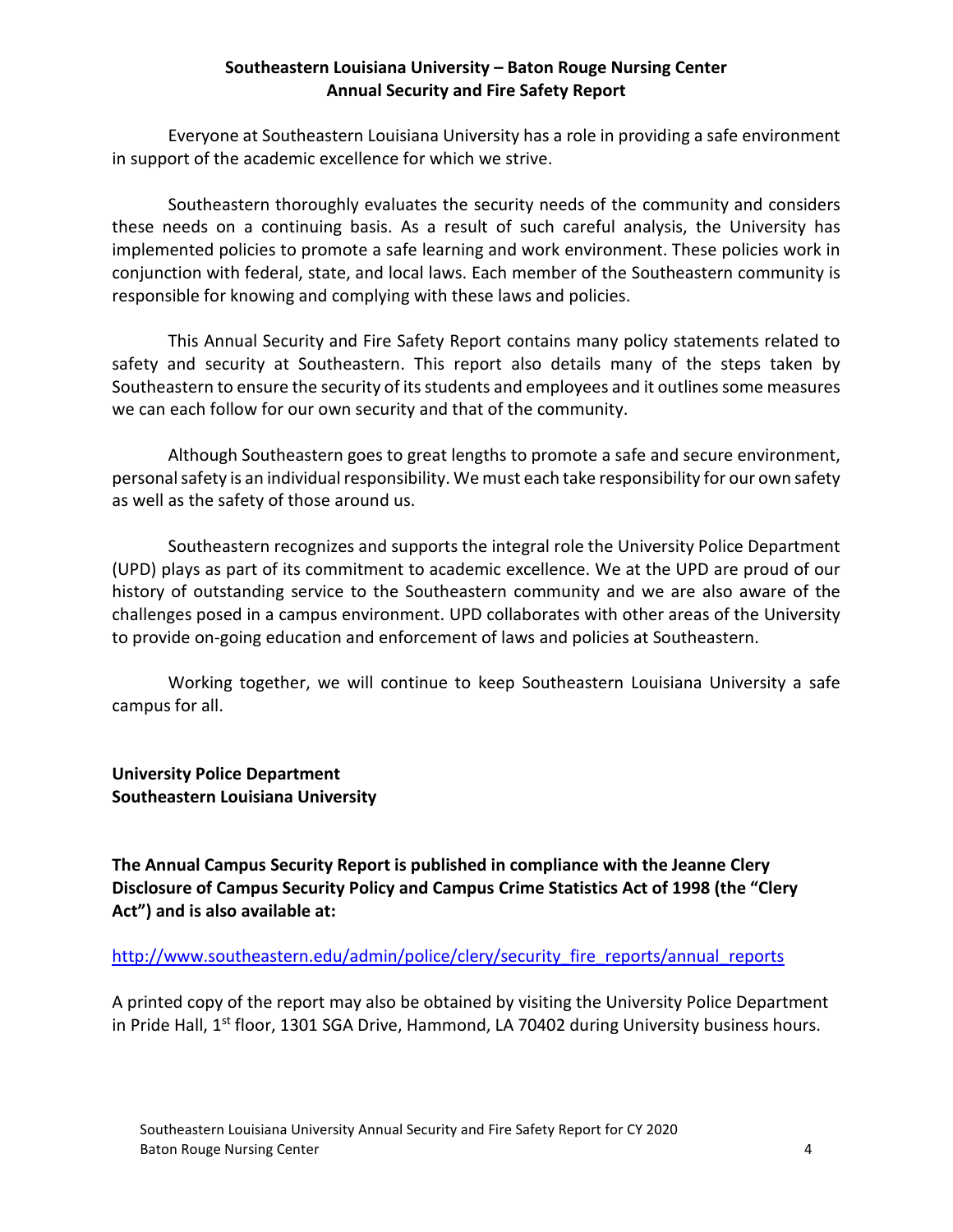## **CRIME/EMERGENCY REPORTING AND UNIVERSITY RESPONSE**

Members of the Southeastern community  $-$  students, faculty, staff, and guests  $-$  are encouraged to report all criminal actions, emergencies, or other public safety related incidents occurring within the University's Clery geography to the University Police Department (UPD) in an accurate, prompt, and timely manner. The University's Clery geography includes: on campus property including campus residence halls, buildings, and/or facilities; designated non-campus properties and facilities; public property adjacent to and immediately accessible from on campus property, and leased, rented, or otherwise recognized and/or controlled buildings, spaces, and/or facilities. UPD has been designated by Southeastern as the official office for campus crime reporting. UPD strongly encourages the accurate and prompt reporting of crimes. Accurate and prompt reporting ensures UPD is able to evaluate, consider and send timely warning reports, disclose crimes through ongoing disclosure processes such as the posting of crimes in the Daily Crime and Fire Log, and accurately documenting reportable crimes in its annual statistical disclosure.

## **To report an emergency, members of the community should:**

- Call the Baton Rouge Nursing Center main desk by dialing (225) 765-2324
- Report in person to the university police officer assigned to the Baton Rouge Nursing Center
- Dial 911 and advise the 911 operator the address is Southeastern Louisiana University Nursing Center, 4849 Essen Lane, Baton Rouge, LA 70809

# **For non-emergencies:**

- Members of the community may contact UPD by electronic mail message at [police@southeastern.edu.](mailto:police@southeastern.edu) This e-mail address is NOT monitored 24-hours, so should not be used for emergencies.
- Submit an anonymous report through the University Police Department website at www.southeastern.edu/admin/police/anonymous reporting. This form is NOT monitored 24-hours, so should not be used for emergencies.

If no immediate emergency response is needed, crimes, violations of the Student Code of Conduct, and violations of other University policies or procedures may be reported to anyone considered a **Campus Security Authority (CSA).**

# **Campus Security Authorities (CSAs)**

In addition to University Police Department employees, other individuals at Southeastern are also considered to be "Campus Security Authorities" under the Clery Act. This includes anyone at the University with some responsibility related to safety or security on campus.

Examples of Campus Security Authorities include, but are not limited to:

- An individual responsible for monitoring entrance into institutional property, such as students working the desk in the Pennington Student Activity Center
- Parking enforcement staff
- Event security staff, such as contracted security personnel at sporting events and students volunteering to perform security functions at student organization events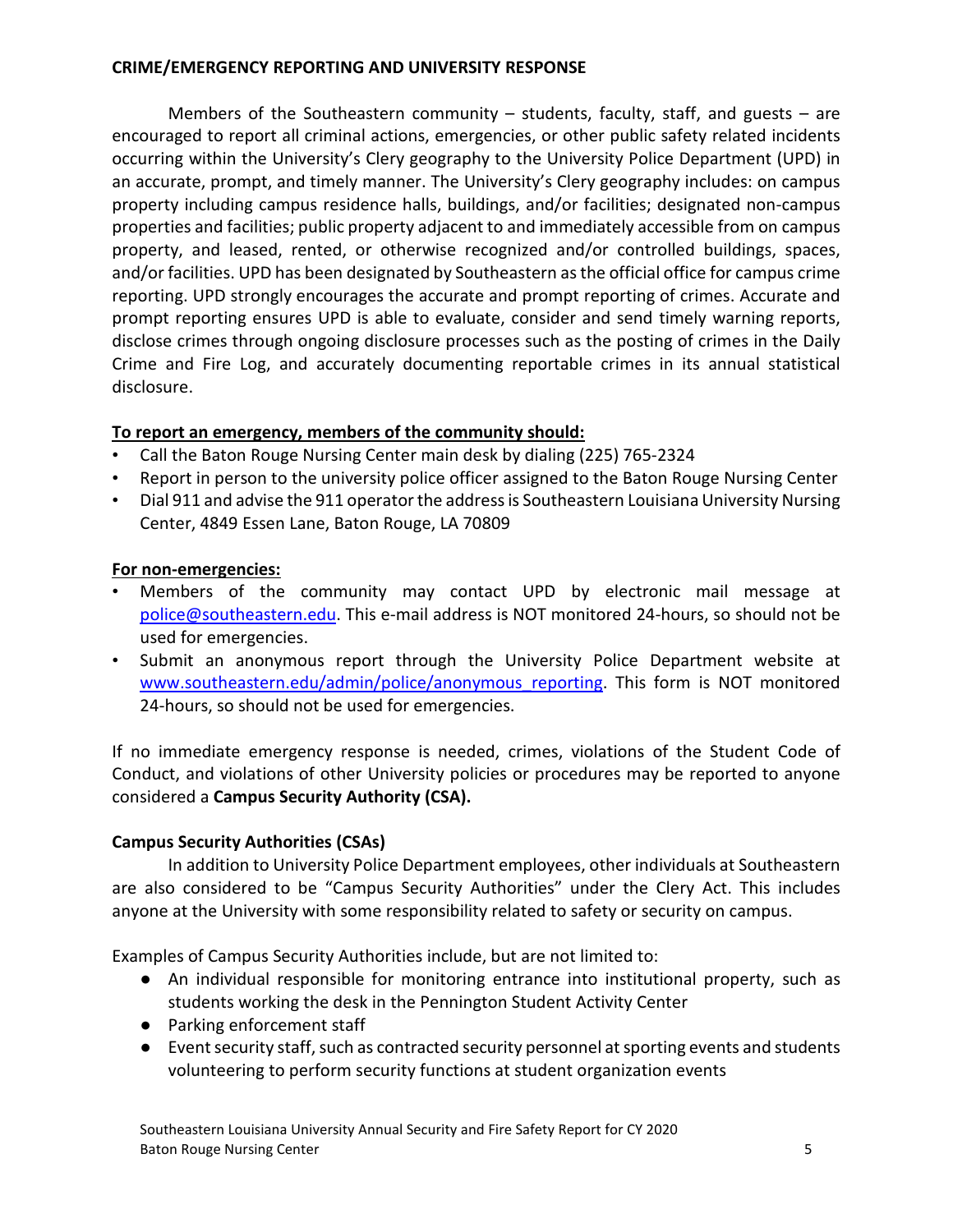- Title IX Coordinator and assistants
- Residence hall staff, including Resident Assistants
- Any individual or organization designated as one to which students and employees should report criminal offenses, such as Student Affairs, Academic Advisors, and Human Resources
- A University official who has significant responsibility for student and campus activities, including, but not limited to, athletic coaches, student organization advisors, and personnel involved in student discipline and campus judicial proceedings

Faculty who are only employed for instruction purposes and have no other duties or involvement with other aspects of the University are not likely to be considered Campus Security Authorities under the Clery Act. A faculty member who also serves as an advisor for a student organization is considered a Campus Security Authority due to the additional involvement and responsibilities in their role as advisor.

Campus Security Authorities are responsible for immediately reporting all those allegations of crimes specified in the Clery Act reported to them, which they conclude were made in good faith, to the University Police Department.

The crimes specified in the Clery Act are murder/non-negligent manslaughter, negligent manslaughter, forcible and non-forcible sex offenses, stalking, domestic violence, dating violence, robbery, aggravated assault, burglary, motor vehicle theft, and arson.

If there is evidence that the perpetrator was motivated by bias, then simple assault, larceny (theft), intimidation, and vandalism must be reported as well (please see the definitions provided below).

Timely submission of reports by CSAs is very important. If a crime is reported to a CSA, but goes no further, Southeastern will be unable to fully meet its obligations under the law. Moreover, the campus community may lack information that could help increase safety awareness.

#### **Pastoral and Professional Counselors**

As a result of the negotiated rulemaking process which followed the signing into law, the 1998 amendments to 20 U.S.C. Section 1092 (f), clarification was given to those considered to be Campus Security Authorities. Campus "Pastoral Counselors" and Campus "Professional Counselors," when acting as such, are not considered to be a Campus Security Authority and are not required to report crimes for inclusion into the annual disclosure of crime statistics. They are encouraged, if and when they deem it appropriate, to inform persons being counseled of the procedures to report crimes on a voluntary and confidential basis for inclusion into the annual crime statistics.

Pastoral Counselors are defined as "An employee of an institution, who is associated with a religious order or denomination, recognized by that religious order or denomination as someone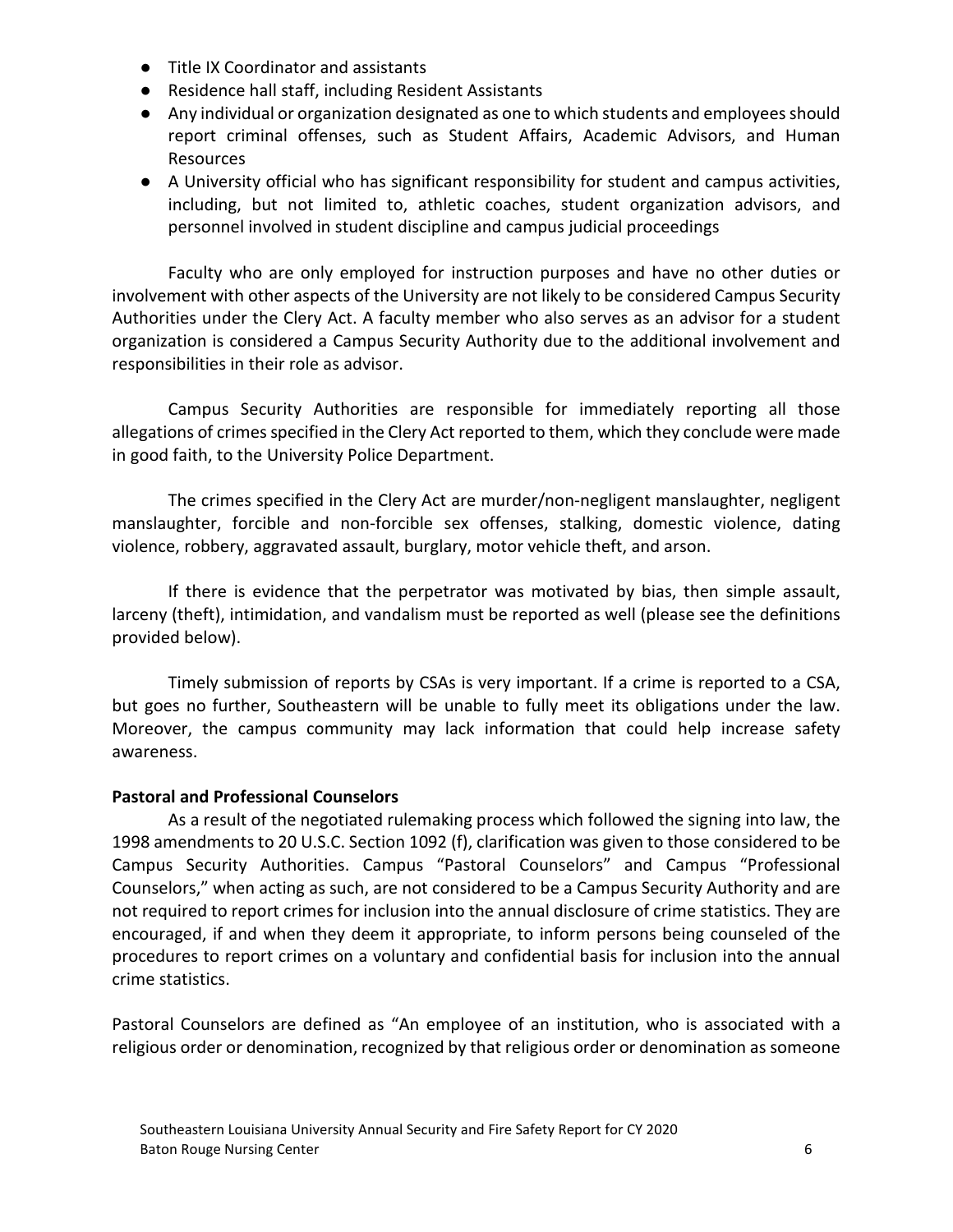who provides confidential counseling and who is functioning within the scope of that recognition as a pastoral counselor."

Professional Counselors are defined as "An employee of an institution whose official responsibilities include providing psychological counseling to members of the institution's community and who is functioning within the scope of his or her license or certification."

Some individuals and offices on campus to whom crimes, violations of the Student Code of Conduct, or violations of other University policies or procedures may be reported in nonemergency situations include:

- Sex-based offenses, stalking, sexual harassment, and other incidents of sexual or relationship violence can also be reported to the University's Title IX Director by dialing (985) 549-5888, or in person in Dyson Hall, Room 120. This office is NOT open 24-hours and does not provide emergency services.
- Violations of the Student Code of Conduct may be reported directly to the Office for Student Advocacy and Accountability (OSAA) by calling (985) 549-2213, or in-person in Mims Hall, Room 207, or on-line at [www.southeastern.edu/reportit.](http://www.southeastern.edu/reportit) This office is NOT open 24-hours and does not provide emergency services.
- Violations of University policies or procedures by employees may be reported to the Human Resources Office (HR) by calling (985) 549-2001, or in person at North Campus Human Resources Building. This office is NOT open 24-hours and does not provide emergency services.

#### **Response to Reports**

University Police officers are available 24 hours a day, every day and night, all year long to answer calls for service. The University Police Department does not close, even if the rest of the University is closed for any reason. University police procedures require an immediate response to emergency calls. Priority response is given to crimes against persons and personal injuries. UPD responds to all reports of crimes and/or emergencies on-campus, adjacent to campus within its public property reporting area, or within a campus-controlled, -owned, operated, and/or -recognized facility, building, residence hall, or area. Incidents occurring oncampus, within residence halls or non-campus buildings, or on recognized public property adjacent to or contiguous to University-owned, -controlled, -operated, or -recognized facilities, buildings, or areas are documented and processed for further investigation and may be reviewed by the Office for Student Advocacy and Accountability, Title IX Director, and/or Vice President for Student Affairs. Additional information obtained via any investigation may also be forwarded to the Office for Student Advocacy and Accountability if a violation of the Student Code of Conduct is alleged.

To obtain information or request police or safety escort services, community members should call (225) 765-2324. When placing an emergency call, remember to stay on the line and wait for the dispatcher to end the call.

If a sexual assault should occur on campus, staff on scene, including UPD, will offer the victim a wide variety of resources and services. This publication contains information about on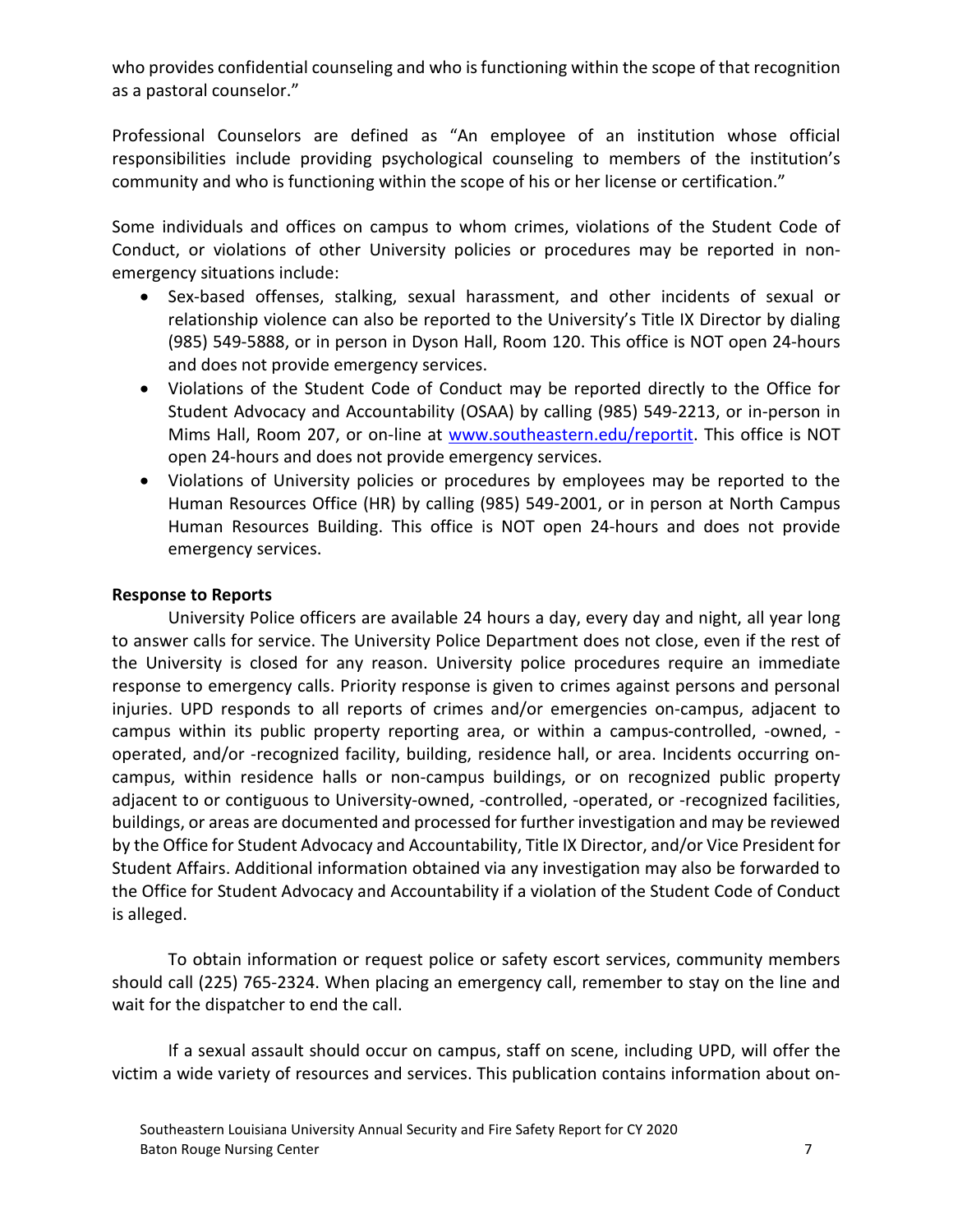and off-campus resources and services available to the Southeastern community. The information regarding "resources" is not provided to infer these resources are "crime reporting entities" for Southeastern.

As mentioned, crimes should be reported to UPD to ensure inclusion in the annual crime statistics and to aid in providing timely warning notices to the community, when appropriate. For example, a crime reported only to the University Counseling Center would not be known to UPD, a campus security authority (CSA), or other University official.

# **Responsibilities of the Southeastern Community for Their Own Personal Safety**

Members of the Southeastern community must assume responsibility for their own personal safety and the security of their personal property when on and off campus. The following precautions provide guidance:

- Report all suspicious activity to UPD immediately.
- Never take personal safety for granted.
- Use the UPD escort service if you feel unsafe.
- Limit alcohol consumption and leave social functions that get too loud, too crowded, or that have too many people drinking excessively. Remember to call UPD for help at the first sign of trouble on campus.
- Carry only small amounts of cash.
- Never leave valuables (purses, backpacks, laptops, call phones, etc.) unattended.
- Carry your keys and Southeastern ID at all times and do not lend them to anyone.
- Lock up bicycles, motorcycles, and car doors and close windows when leaving your car.
- Always lock the door to your residence hall room, whether or not you are there. Be certain that your door is locked when you go to sleep and ensure windows are closed and locked when you are not at home. Do not prop interior or exterior doors.
- Do not leave valuables in your car, especially if they can be easily noticed.
- Record serial numbers of valuable items.
- Inventory your personal property and insure it appropriately with personal insurance coverage.

## **Voluntary Confidential Reporting**

Occasionally, students who are victims of crime wish to report the crime but may not wish to give their name and/or do not wish to pursue action through the criminal justice system or any University process. Students may make such voluntary, confidential reports to Licensed Professional Counselors employed at the University Counseling Center. As allowed by the Clery Act, licensed professional counselors who receive confidential reports in their capacity and function as counselors are not required to report crimes to the University Police Department for inclusion into the annual disclosure of crime statistics or for the purpose of a timely warning. The University encourages counselors, if and when they deem it appropriate, to inform students they may report incidents of crime to UPD, even if they do not wish to pursue the matter.

Certain other University departments and Campus Security Authorities (CSAs) may accept confidential reports from a victim. The Clery Act, however, requires these departments and CSAs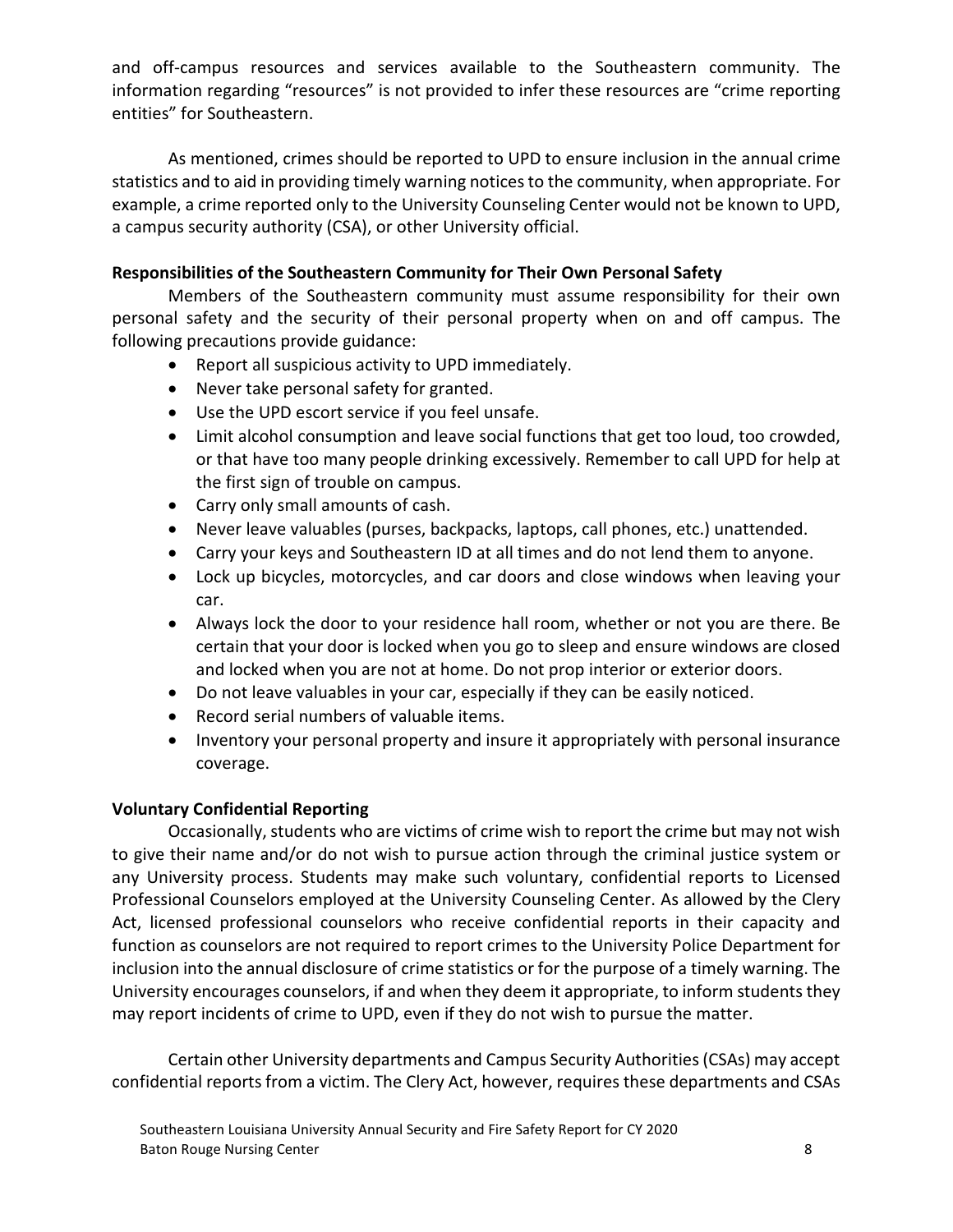to report the crime to the University Police Department. This reporting allows the University to maintain accurate records on the number of incidents, determine if there is a pattern of crime with regard to a particular location, method, or assailant, and alert the campus community of an ongoing threat if needed.

#### **Anonymous Reporting**

At the Southeastern Louisiana University Police Department, we encourage our community to pass us information they feel is relevant to the safety of the community. This information can be passed on an anonymous basis, if the person volunteering the information desires it to be so. However if information is passed on an anonymous basis, the information must be corroborated through further investigation before action can be taken. The University's ability to investigate and appropriately address allegations of misconduct reported on an anonymous basis is significantly limited.

Individuals may make anonymous reports to the University Police Department through the Anonymous Reporting form on the UPD website. The form is also designed to provide the University Police Department with crime tips, along with reports in which complete anonymity is desired.

The Anonymous Reporting form can be found online at: [http://www.southeastern.edu/admin/police/anonymous\\_reporting](http://www.southeastern.edu/admin/police/anonymous_reporting)

## **Statistical Disclosure of Reported Incidents**

Incidents reported to UPD which fall into one of the required reporting classifications as defined by the Clery Act will be disclosed as a statistic in the appropriate crime table within this annual security and fire safety report published by UPD.

## **Off-Campus Crimes and Reports**

If the Baton Rouge Police Department, East Baton Rouge Parish Sheriff's Office, or other off-campus law enforcement entities are contacted about criminal activity off-campus involving Southeastern students, the agency may notify UPD. Students in these cases may be referred to the Office for Student Advocacy and Accountability if the incident involves an alleged violation of the Student Code of Conduct.

## **Monitoring of Non-Campus Student Organizations**

Southeastern may have officially recognized student organizations with non-campus facilities/residences. The Southeastern University Police Department shares jurisdiction with other local law enforcement agencies to respond to those locations adjacent to or readily accessed from campus when police services are required.

If another law enforcement agency responds to a "non-campus" student organization property in response to a citizen complaint or law enforcement concern, the local agency may notify UPD to provide support assistance to one of those locations. UPD does not patrol or provide oversight of privately-owned property/residences rented by students that fall outside of the University's Clery geography.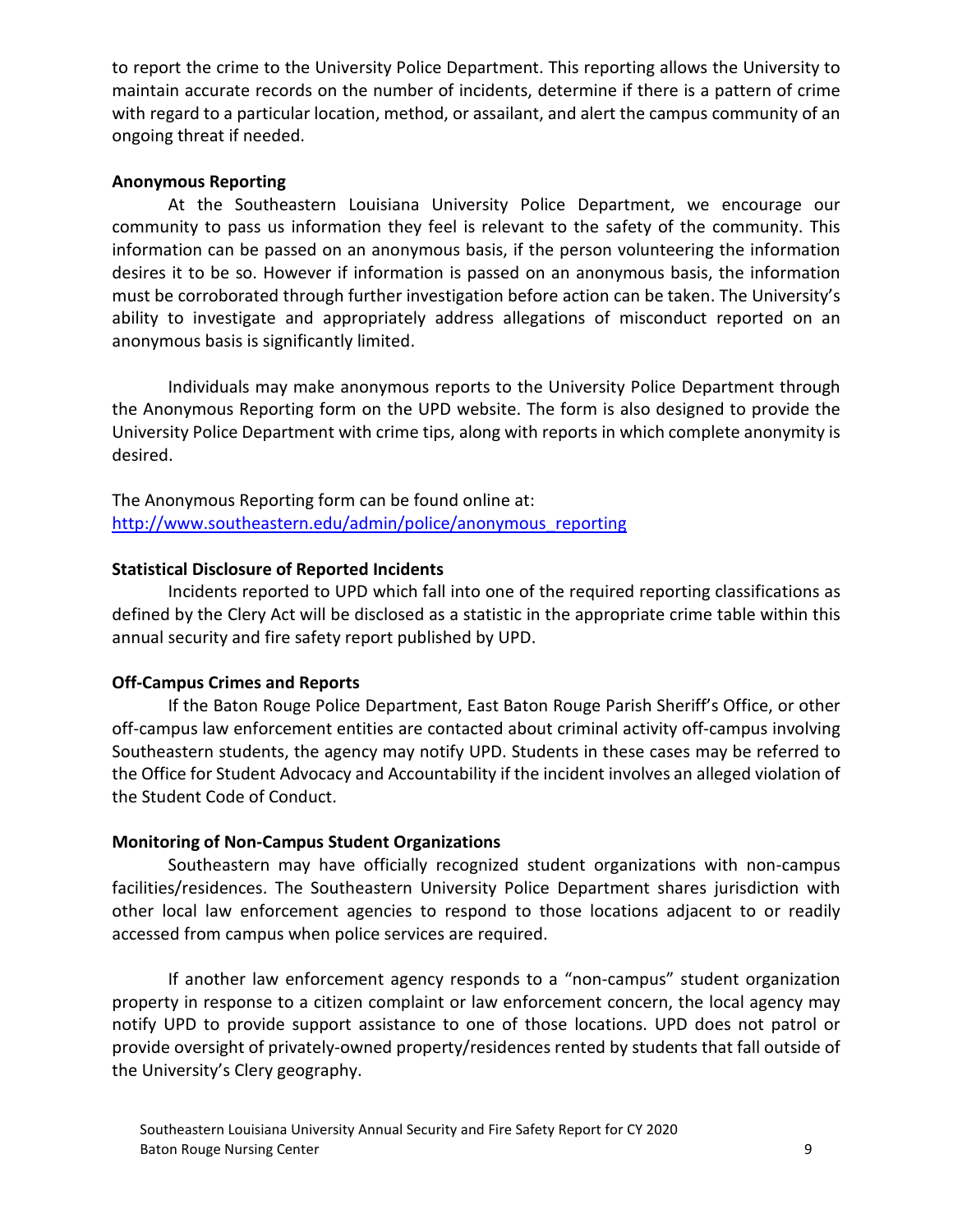#### **AUTHORITY AND JURISDICTION OF SOUTHEASTERN LOUISIANA UNIVERSITY POLICE OFFICERS**

#### **Law Enforcement Authority**

Southeastern Louisiana University Police Officers are commissioned by the Louisiana Department of Public Safety and Corrections and are empowered by Louisiana Revised Statute 17:1805. As such, University Police Officers have the right to carry a concealed weapon and to exercise the power of arrest when discharging their duties while in or out of uniform, on campus or off campus under certain circumstances.

Each University Police Officer must successfully complete the Louisiana Commission on Law Enforcement's Peace Officer Standards and Training (POST) Academy, an intensive course taught through an accredited basic training academy. To maintain this certification, each officer must also successfully complete continuing education each year covering several mandated topics, including firearms qualification. At Southeastern, we require our officers complete additional hours of continuing education each year on various law enforcement topics, including, but not limited to, stalking, sexual assault, domestic violence, protective orders, arrest and search warrants, and rapid response to critical incidents.

Persons arrested by a University Police Officer who are not released on a summons or citation will be booked into the East Baton Rouge Parish Correctional Facility.

#### **University Police Jurisdiction**

University Police Officers may discharge their duties on campus and on all streets, roads, and right-of-way to the extent they are within or contiguous to the perimeter of such campuses.

Additionally, University Police Officers may discharge their duties off campus if in pursuit; engaging in intelligence gathering activity; investigating a crime committed on campus; when transporting prisoners; when transporting money, securities, or other valuables on behalf of the University; while providing security or protective services for visiting dignitaries to the University; or if specifically requested by the chief law enforcement officer of the city or parish.

The primary patrol area for University Police Officers encompasses on-campus property including campus residence halls, buildings, parking lots, and other facilities; designated noncampus properties and facilities; public property adjacent to and accessible from campus; and University leased, rented, or otherwise recognized and/or controlled buildings, spaces, and/or facilities within the State of Louisiana.

#### **Criminal Background Checks**

Southeastern does not routinely conduct state and/or federal criminal background investigations on prospective students. However, it is the policy of the University that all new employees and faculty, as well as volunteers and interns who have significant interaction with students, have their criminal background records checked.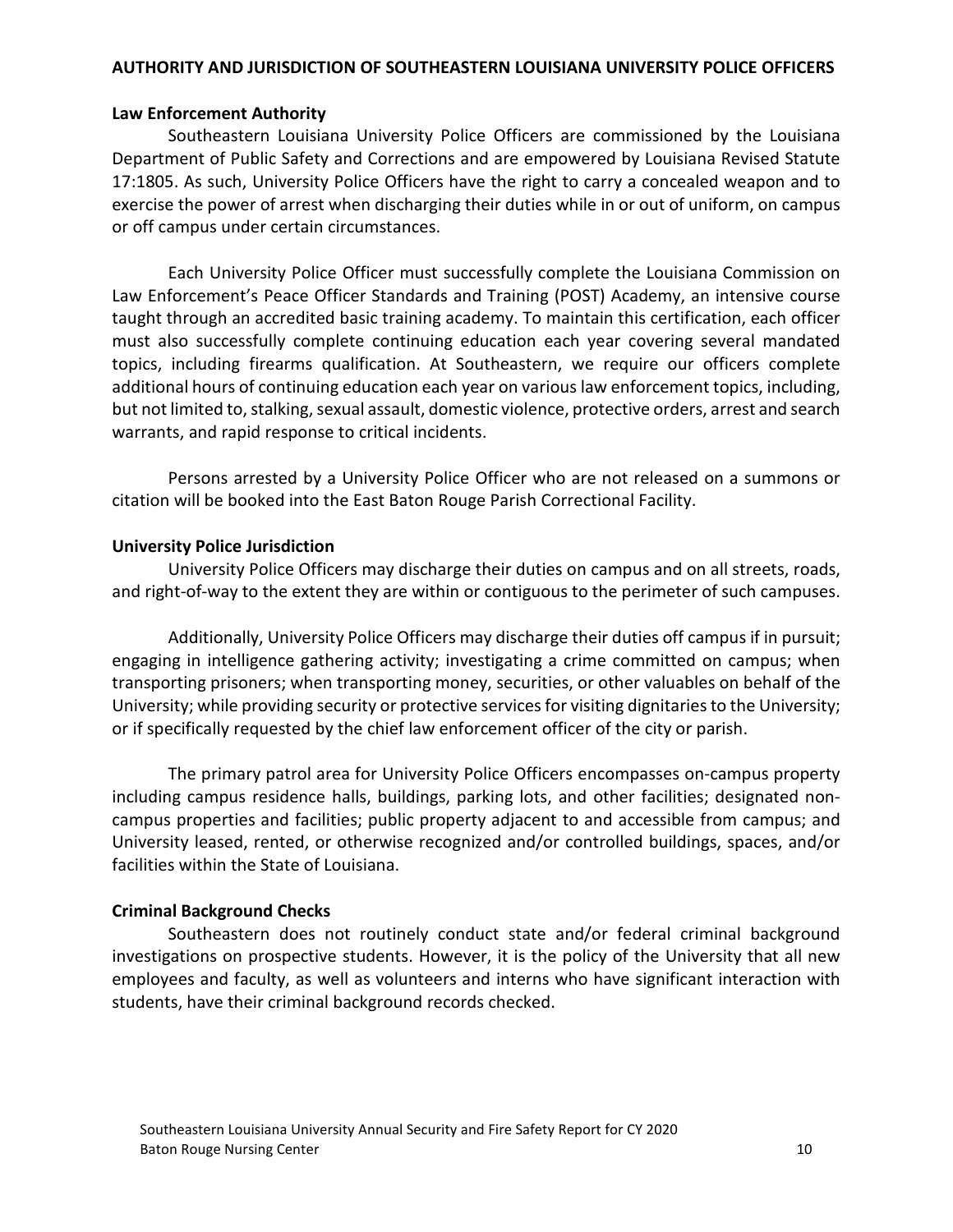#### **SECURITY OF AND ACCESS TO CAMPUS FACILITIES**

Southeastern Louisiana University provides many spaces on campus open to the public. Southeastern welcomes visitors, parents, prospective students, and prospective employees to visit our campus any time the University is open for business. Campus tours are available by contacting the University at 1-800-222-7358. This number is NOT for reporting emergencies on campus.

The campus buildings and some facilities of the University are restricted to students, faculty, administrators, staff, and guests of the University, except when part or all of the campus, its buildings or facilities are open to the general public for a designated time or purpose, or when used by non-affiliated groups, organizations, or individuals that have been granted or approved by authorized University officials.

University Police Officers routinely patrol the Baton Rouge Nursing Center while it is open for business and also utilize video surveillance recording systems covering some public areas of campus.

#### **Administrative and Academic Buildings**

The main entrances to administrative and academic buildings on campus are open to students, faculty, administrators, staff, and guests of the University during normal operating hours. After regular business and class hours, all University buildings and facilities are to be secured by those who are authorized or permitted to use them. When a University building or facility is not open for general use and is locked, entry to the building or facility may be controlled or limited. Advance authorization by an appropriate University official may be required before an individual is permitted access to a University building or facility when the building or facility is locked and not open for general use.

#### **Residence Halls**

The Baton Rouge Nursing Center has no residential facilities of any kind.

#### **Responsibilities to Identify for University Officials**

All employees and students of the University must possess a valid and current University issued identification card at any time when they are on campus or otherwise engaging in University related activities. All persons who are on the University campus or participating in University related activities must provide adequate photo identification, upon request, to any University official and/or University Police Officer. Any person who refuses to provide the requested identification may be asked to leave the campus.

#### **Maintenance of Campus Facilities**

Southeastern facilities and landscaping are maintained in a manner to minimize hazardous conditions. UPD regularly patrols the campus and reports malfunctioning lights and other unsafe physical conditions to Physical Plant Services for correction. Campus community members may additionally report hazards directly to Physical Plant Services by phone during regular business hours at 985-549-3333. This number is NOT for reporting emergencies on campus.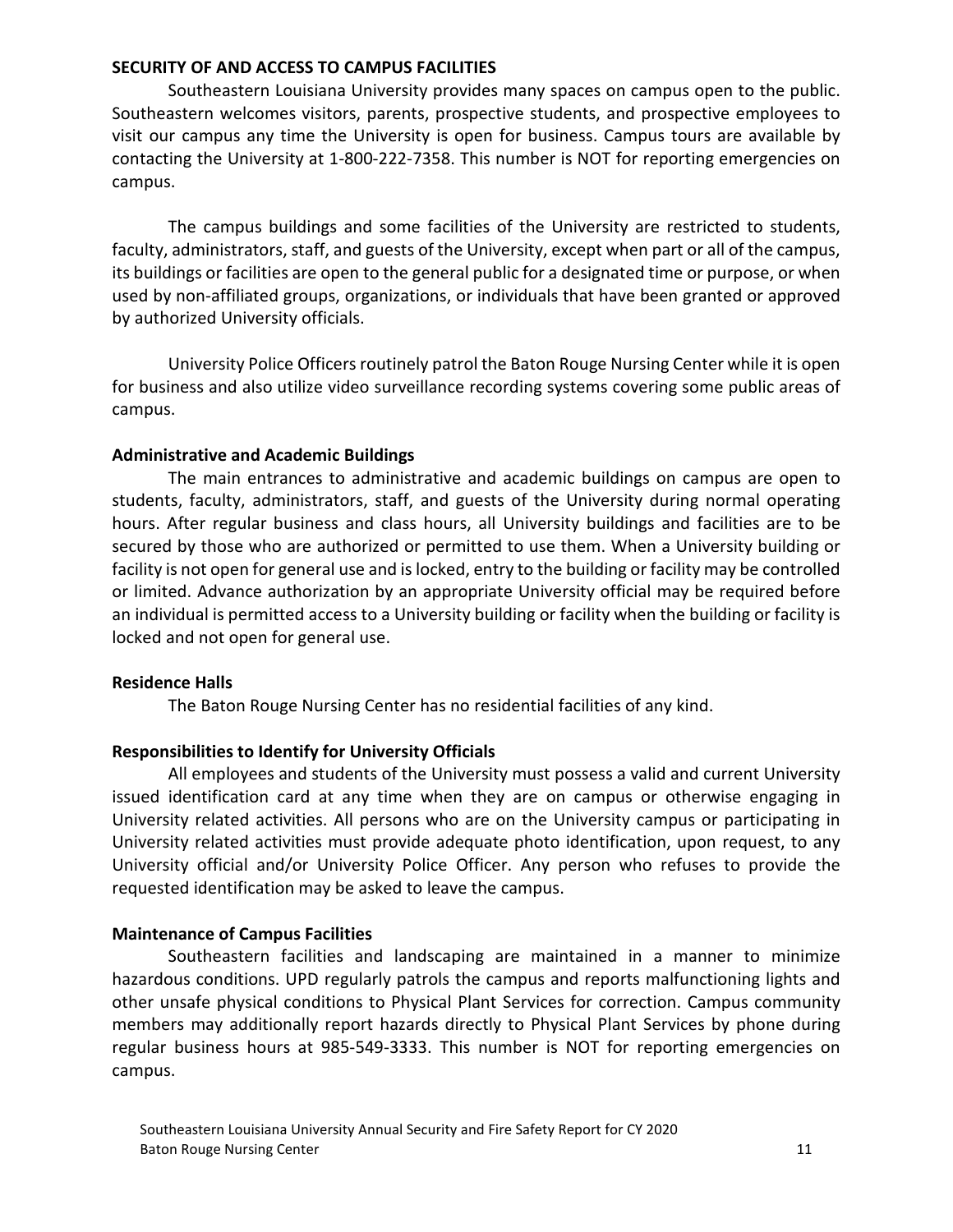The campus' overall safety and security program is supplemented by a variety of technological systems including access control, video surveillance recording, emergency phones, and fire detection, suppression, and reporting systems. Other members of the University community are helpful when they report equipment problems to UPD or Physical Plant Services.

#### **University Police Working Relationships with Other Law Enforcement Agencies**

The University Police Department maintains a positive working relationship with the Baton Rouge Police Department, East Baton Rouge Parish Sheriff's Office, and Louisiana State Police. Collaborative meetings and training sessions are occasionally held to review issues and incidents occurring within the multiple local jurisdictions. UPD is comfortable with and capable of reaching out to these responsive law enforcement entities for support and assistance as it relates to the safety and security of the campus community.

UPD officers and local law enforcement officers communicate regularly on scenes of incidents in and around the campus area. UPD investigators work closely with local law enforcement investigators when incidents arise requiring joint communication efforts. If an incident occurs that exceeds the capabilities of the University Police Department, personnel and other resources are provided by the above listed law enforcement agencies.

## **Written Memoranda of Understanding with Local Police**

The University Police Department does not have written Memoranda of Understanding with the Baton Rouge Police Department or East Baton Rouge Parish Sheriff's Office.

# **CAMPUS SAFETY ALERTS – NOTIFYING THE SOUTHEASTERN COMMUNITY ABOUT REPORTED CRIMES**

In an effort to provide timely notice to the Southeastern community in the event of a criminal situation that may pose a serious or continuing threat to members of the campus community, a Campus Safety Alert (timely warning notice) to aid in the prevention of similar crimes is sent to all students and employees on campus as soon as pertinent information is available. Notices of this sort will not contain personally identifying information about a victim of a crime and will be disseminated via social media, the UPD website, and mass e-mail.

Alerts can also be sent/communicated via Southeastern's text/voice messaging system and a variety of other notification methods, as outlined in the Emergency/Immediate Notification section of this report. The intent of a Campus Safety Alert is to warn the campus regarding a criminal incident, providing individuals an opportunity to take reasonable precautions to protect themselves.

Campus Safety Alerts are generally written and distributed to the campus community by the Director, University Police and they are routinely reviewed and approved by the Vice President for Student Affairs prior to distribution.

Campus Safety Alerts are sent to notify members of the community about specific Clery Act crimes (as described below) reported to UPD and occurring on campus or on non-campus property or public property when the incident may pose a serious or continuing threat. Updates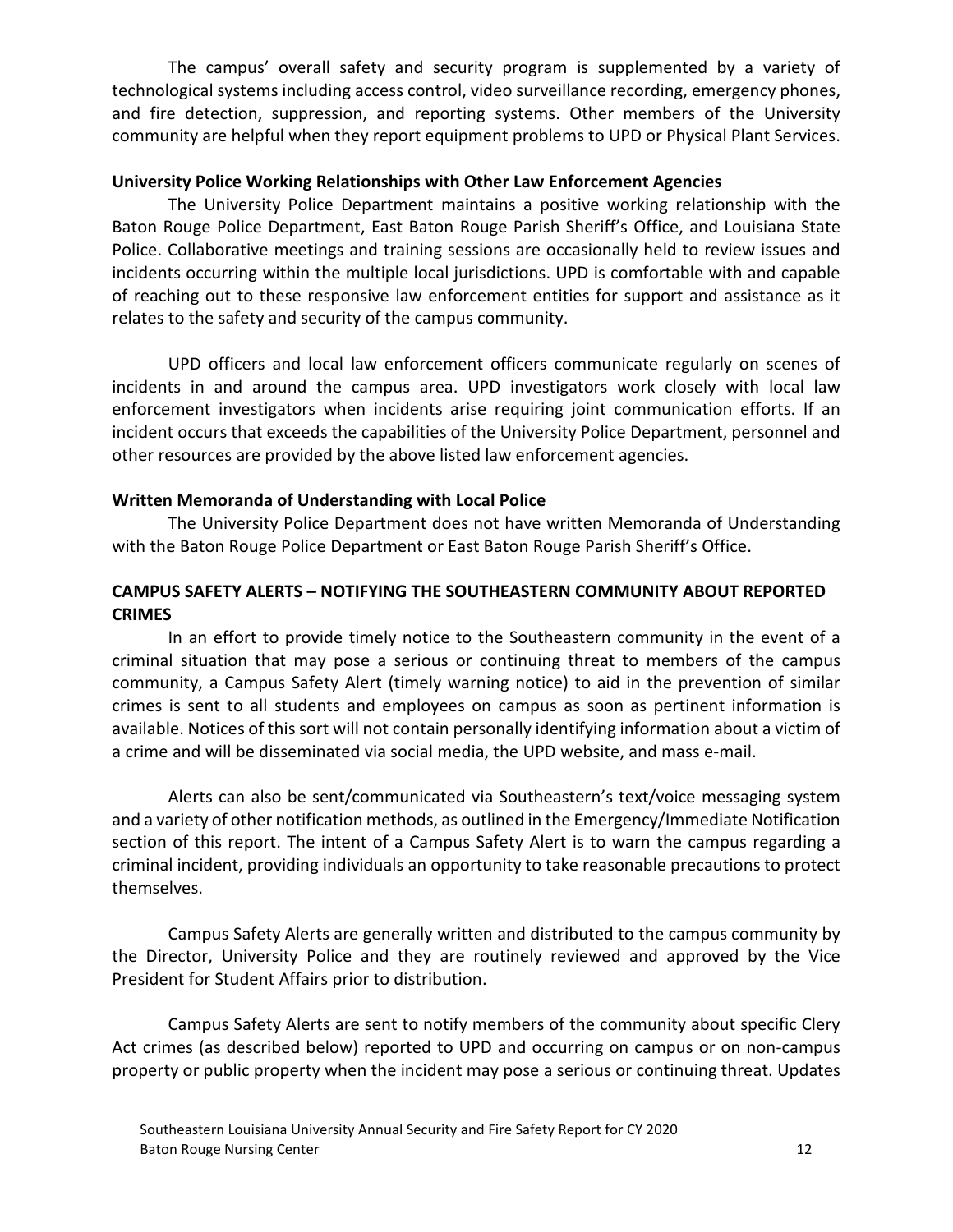to the campus community, when deemed necessary, about any particular case resulting in a Campus Safety Alert may be distributed in the same manner as the original Campus Safety Alert.

Crimes occurring outside the campus' Clery geography or other, non-Clery specific crimes, will be evaluated on a case-by-case basis. If appropriate, information related to these crimes may be distributed to the campus as a Campus Safety Alert.

Campus Safety Alert posters may also be posted by UPD in selected campus buildings when deemed necessary. When Campus Safety Alerts are posted in campus buildings, they are posted in lobbies, entrances, and/or other publicly accessible areas for a time period determined by the Director, University Police.

Campus Safety Alerts may be distributed for any of the following Clery Act crime categories/classifications: murder and non-negligent manslaughter, sex-based offenses (rape, fondling, incest, and statutory rape), robbery, aggravated assault, burglary, arson, hate crimes, motor vehicle theft, domestic violence, dating violence, stalking, or arrests and referrals for liquor law, weapons law, and drug law offenses.

Alerts for the crimes of aggravated assault, motor vehicle theft, burglary, sex-based offenses, domestic violence, dating violence, stalking, and arrests or referrals for liquor, drug, and weapons offenses are considered on a case-by-case basis and depend upon a number of factors. These include the nature of the crime, the timeliness of the report, and the continuing or ongoing danger to the campus community – such as whether the perpetrator has been apprehended – and the possible risk of compromising law enforcement efforts. For example, if a physical assault occurs between two students known to each other, there may be no continuing threat to other Southeastern community members and a Campus Safety Alert would not be distributed.

In cases involving sex-based offenses reported long after the incident occurred, there is no ability to distribute a timely Campus Safety Alert to the community. Sex-based offenses will be considered on a case-by-case basis depending on when and where the incident occurred, when it was reported, and the amount of information known by the University.

Typically, alerts are not issued for any incidents reported that are older than ten (10) days from the date of occurrence, as such a delay in reporting has not afforded the University an opportunity to react or respond in a timely manner.

UPD supervisors confer with the Director, University Police during incidents to ensure a proper review of all criminal and/or serious incidents to determine if there is a continuing threat to the community and if the distribution of a Campus Safety Alert is warranted.

University officials not subject to the timely reporting requirement are those with significant counseling responsibilities who were providing confidential assistance to a crime victim. At Southeastern, this would only apply to licensed professional counselors from the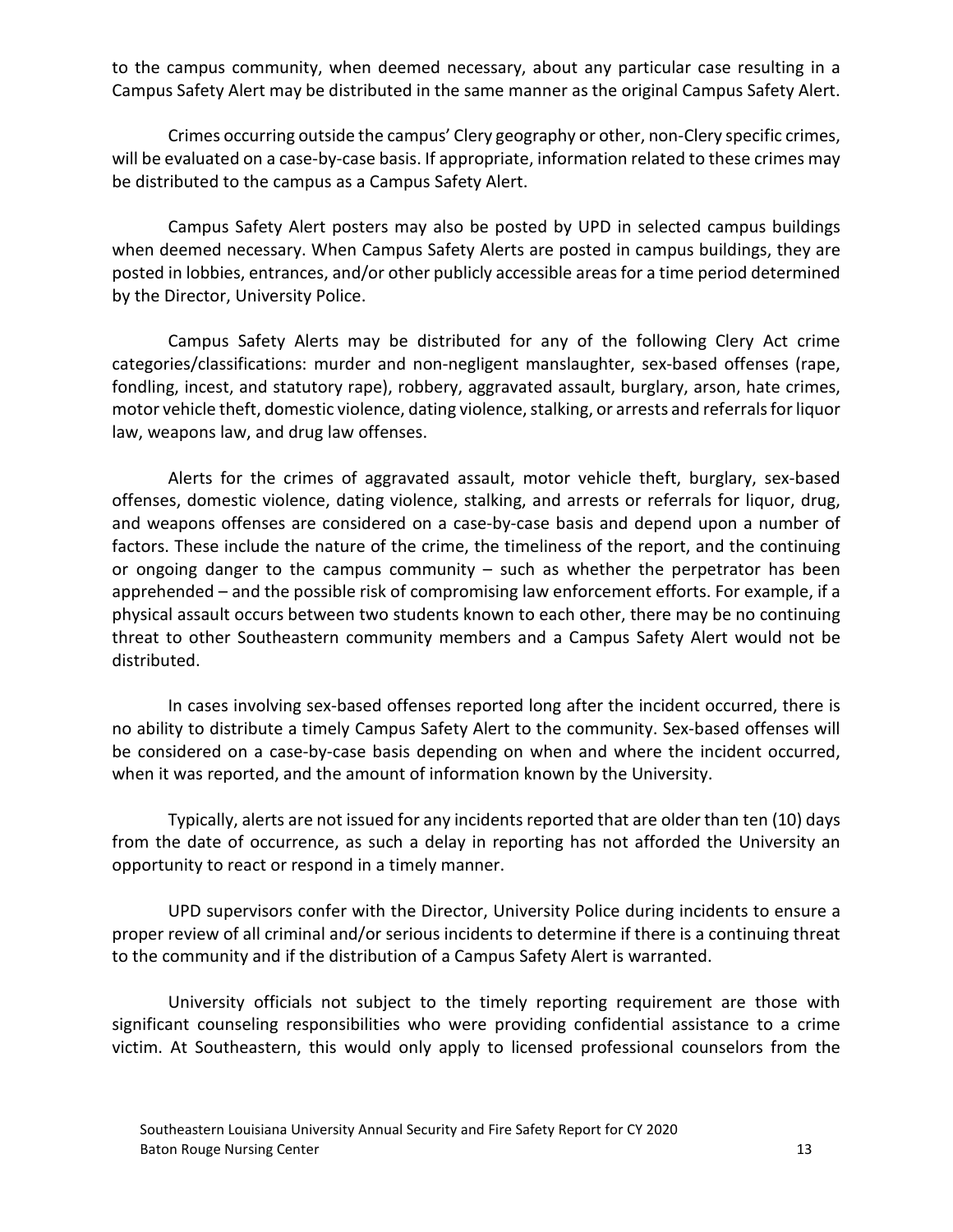University Counseling Center who are performing that specific function and role as their primary employment with the University at the time they receive the information.

## **IMMEDIATE OR EMERGENCY NOTIFICATION, EMERGENCY RESPONSE, AND THE EMERGENCY MASS NOTIFICATION SYSTEM (EMNS)**

In the event of an emergency, an effective University-wide communications process is vital in order to provide the greatest safety possible for the Southeastern community. As part of its Emergency Management Operations, Southeastern has adopted a formalized procedure for issuing immediate notifications to the University community.

The immediate notification capability of the emergency mass notification system is designed to assist the University in immediately notifying the campus community upon confirmation of a significant emergency or dangerous situation occurring on or near the campus that involves an immediate threat to the health or safety of students or employees. A threat is imminent when the need for action is instant, overwhelming, and leaves no moment for deliberation. Such situations would include, but are not limited to, a hazardous materials incident requiring shelter-in-place or evacuation, an armed intruder on or near campus, an approaching tornado, or a fire actively raging in a campus building.

Southeastern will, without delay, and taking into account the safety of the community, determine the content of the notification and initiate the notification system to the appropriate segment or segments of the University community, unless issuing a notification will, in the professional judgment of responsible authorities, compromise efforts to assist a victim or to contain, respond to, or otherwise mitigate an emergency.

Immediate notification to the campus can be accomplished through a variety of communications methods, but the use of the emergency cell phone text/voice messaging, all campus email, select building-top audible voice notification devices and/or alert siren would be seen as the most common and quickest form of communications under these circumstances. Confirmation typically involves the response and assessment of UPD officers, University officials, local law enforcement, or other emergency responders.

When University Police Officers become aware of a situation that may warrant the issuing of an immediate notification, the University Police Department Supervisor authorizes the Communication's Officer in dispatch to initiate the Emergency Notification System.

Notification message content is determined based on the type of incident, the context in which it is occurring, the immediate danger or threat to the University community, and the need to alert University community members of action to be taken. Southeastern will endeavor to make such notification sufficiently specific so as to enable recipients to take an appropriate response to the threat. Pre-recorded messages have been prepared as part of the emergency notification system to aid in rapid communication processes. In situations lacking the presence of an imminent threat, the Director, University Police will consult with the President, Vice President for Student Affairs, Dean of Students, and/or other members of the University administration prior to an alert being issued.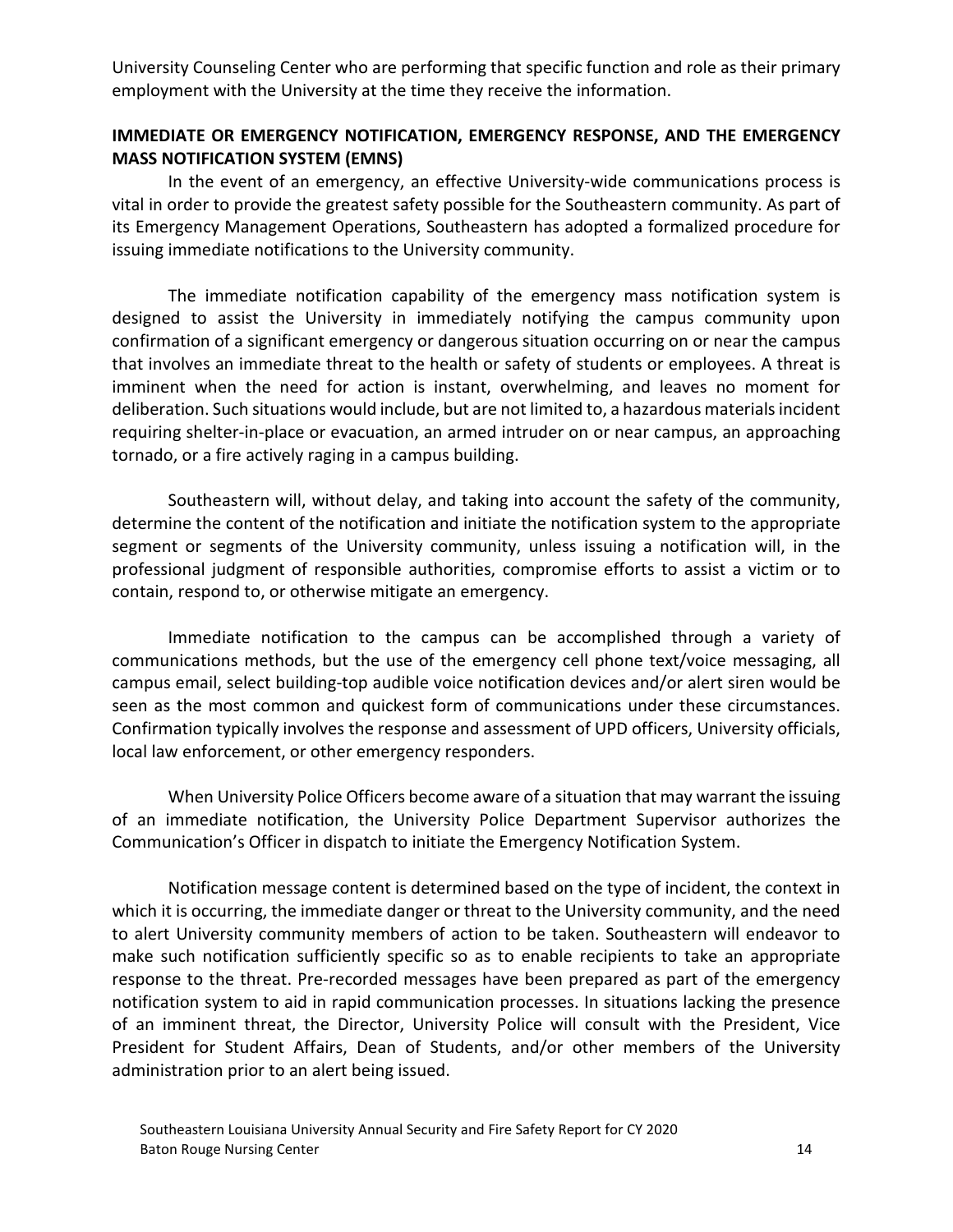Follow-up notices/communications will be provided as necessary during an active incident and may be provided by the Director, University Police or Vice-President for Student Affairs. When a threat is neutralized or effectively removed, University community members will be appropriately informed via all or some of the aforementioned communications methods.

When the emergency mass notification system (EMNS) is activated using the siren, email, and cell phone text/voice messaging, University officials will notify University community members of the emergency situation, its exact location, and will most likely request community members to protect themselves by evacuating the affected area if it is safe to do so and/or by employing the "shelter-in-place" concept. Local law enforcement, emergency responders, and select city and parish officials are also alerted via text messaging of any actual on-campus emergency that poses a threat to campus and/or the immediate local community.

Shelter-in-place means to take immediate shelter wherever you happen to be at the time of a shelter-in-place notification – in campus housing, in privately-owned housing near campus, in an academic or administrative building, etc. Community members should remain in a shelterin-place status until the all-clear is communicated by emergency response personnel via an emergency rapid communications system(s).

Southeastern authorities may instruct University community members to "shelter-inplace" if a condition exists that is potentially life threatening and has an immediate threat to the health and personal safety of the campus community. Immediate threats would include, but are not limited to: active shooter incidents, mass acts of violence, tornadoes, terrorist attacks, or hazardous materials incidents.

## **How to Shelter-In-Place:**

- If you can safely evacuate a potentially dangerous or hazardous situation, do so immediately. If you cannot safely evacuate and you are inside, stay where you are. Collect any emergency shelter-in-place supplies and a telephone to be used in case of emergency. If you are outdoors, proceed into the closest building quickly or follow instructions from emergency personnel.
- Locate a room to shelter inside. It should be:
	- o an interior room;
	- o above ground level; and
	- o without windows or with the least number of windows. If there is a large group of people inside a particular building, several rooms may be necessary.
- Shut and lock, if possible, all windows (tighter seal) and close exterior doors. Doors and windows may need to be barricaded, if possible.
- Turn off air conditioners, heaters, and fans.
- Close vents to ventilation systems as you are able.
- Make a list of people with you and ask someone to call UPD to inform them where you are sheltering.
- Turn on a radio or TV and listen for further instructions.
- Make yourself as comfortable as possible.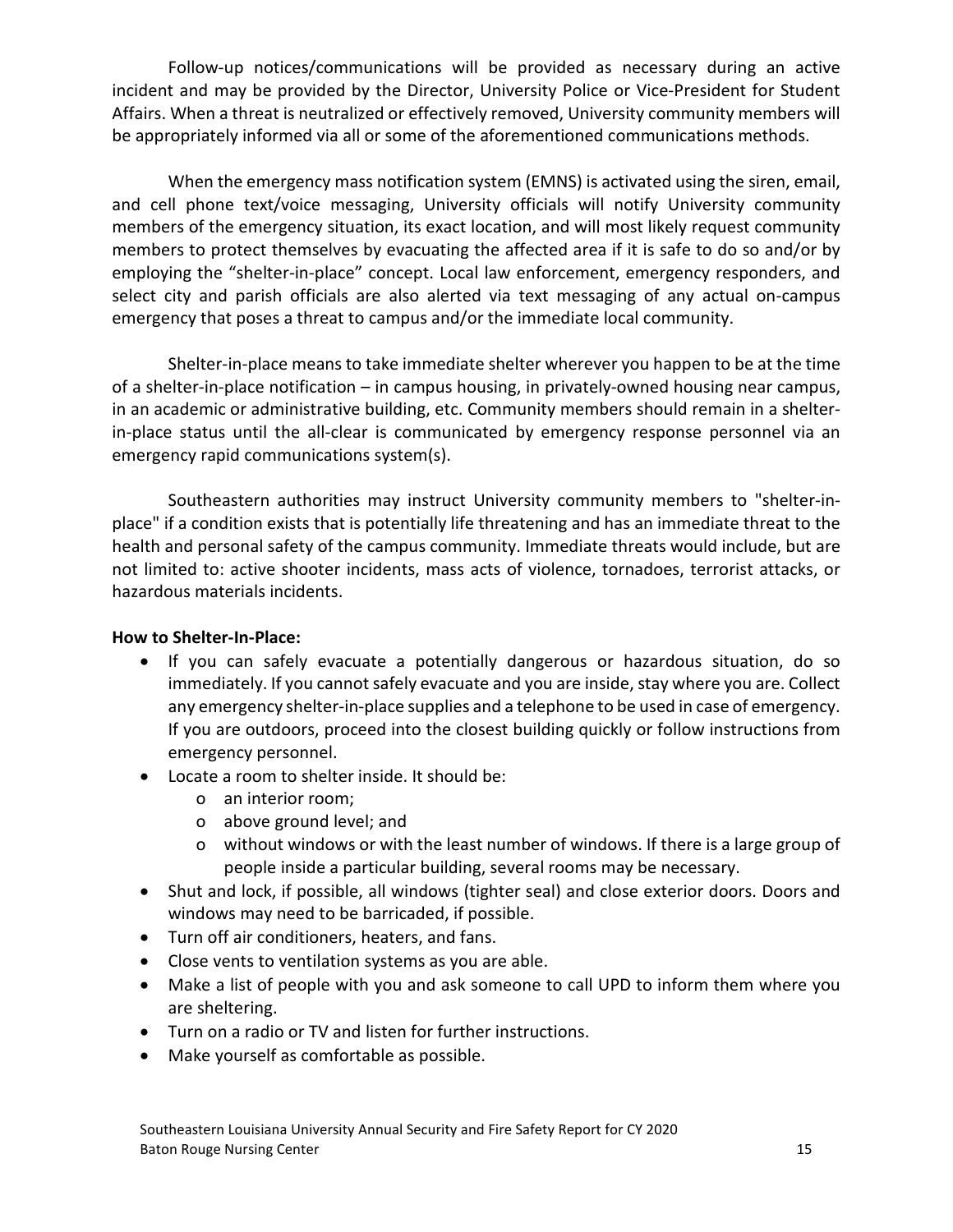#### **Off-campus Emergencies**

UPD officials may receive emergency information from the East Baton Rouge Parish 911 Center, East Baton Rouge Sheriff's Office, or Baton Rouge City Police Department regarding incidents in East Baton Rouge Parish or the City of Baton Rouge which may imminently impact the safety of the Southeastern community. When appropriate, UPD will notify the university community of off-campus threats which could also represent a threat to the health or safety of students or employees on campus.

#### **Emergency Mass Notification System (EMNS) Testing and Registration**

The Emergency Mass Notification System (EMNS) will be tested at least each academic semester to ensure all systems are working properly and emergency managers maintain a working knowledge of the system. These tests will also be educational moments for the University community to remind them the system exists and it is a working and functioning system they can rely upon. In conjunction with at least one of the EMNS test notifications, information is shared with the campus community related to the campus' emergency response and evacuation procedures.

Students and employees are informed of the University's EMNS program and evacuation processes during new student and new employee orientation and through written notification. This includes dissemination of information about how to respond during the activation of the EMNS in response to a significant incident on campus or within the immediate area of the campus potentially directly impacting the safety of the University community.

The EMNS processes are tested once each academic semester – including the activation of the alert siren and cell phone/text messaging systems. These tests are usually announced tests, but they may be unannounced.

Students and employees are automatically registered to receive all e-mail alerts at their official University e-mail address. Registration for the EMNS cell phone text/voice messaging is optional. To participate, students and employees must register through LEONet:

- Log onto LEONet and select "Emergency Alert System" from the menu on the left of the screen.
- Add your cell phone number in the box marked "Cell Phone," and add an additional cell phone you wish to receive text alerts
- Also, you may add your own or other numbers to receive voice messaging alerts
- Additionally, you may add up to two alternate e-mail address to receive any messages sent to your official Southeastern e-mail address
- Click "Save" to ensure all information is added to the system

Southeastern may utilize several means of communication during an emergency, although not all of these methods are always employed in every situation. The communications method used would depend on the type of emergency:

- Cell phone text/voice messaging
- Alert siren/audible notification system
- All campus e-mail alerts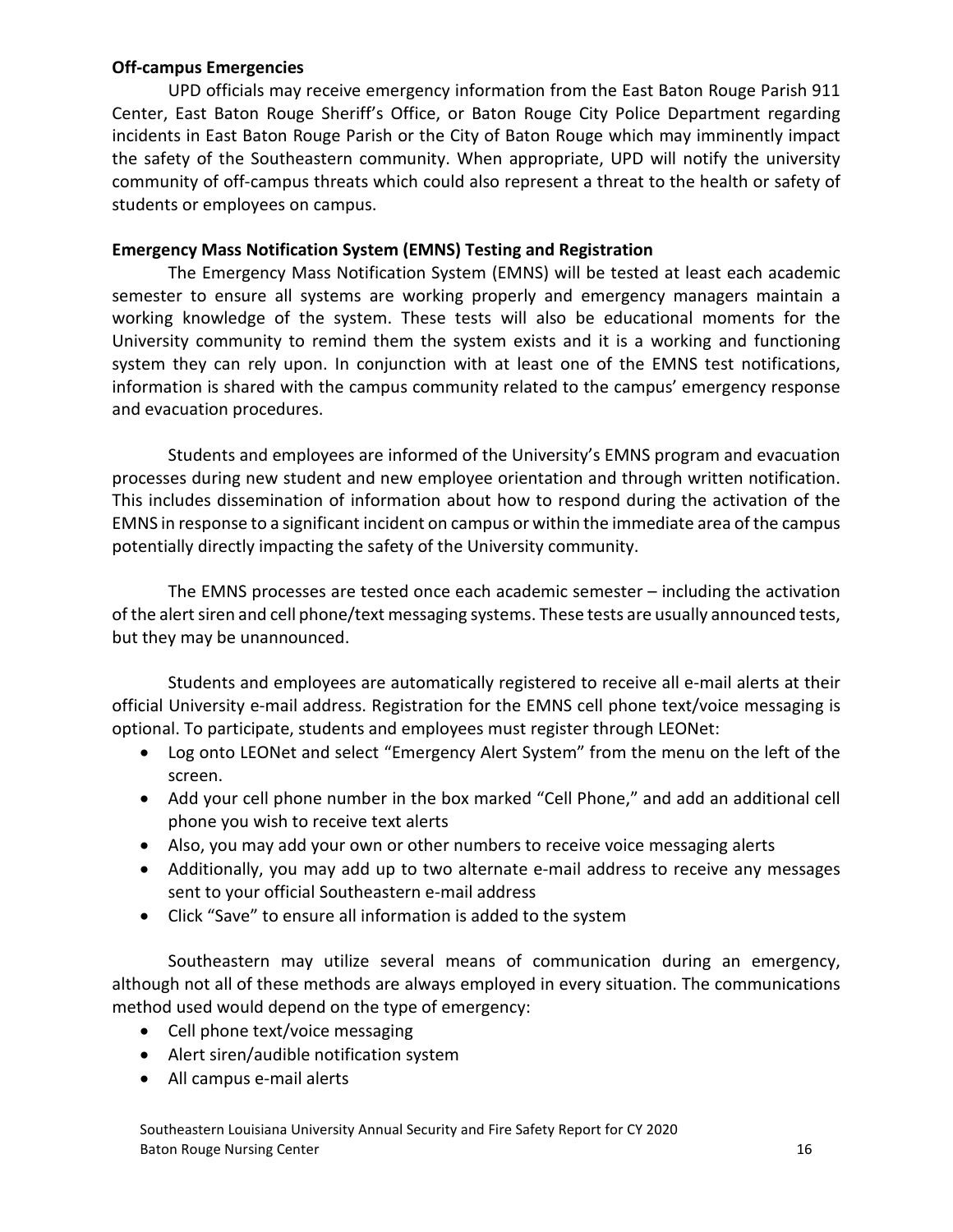- Voice-mail
- Emergency website and social media accounts
- Telephone trees
- Public media (TV, radio, news websites)
- Fire alarm system
- Public Address System from siren and from University Police vehicles
- Flyers posted throughout campus
- Direct, in-person notifications

## **EVACUATION PROCEDURES**

The University Police Department shall be responsible for the safe evacuation of all persons utilizing the university's facilities in the event of natural disasters, civil disturbances, and active threats. The level of necessity will determine the response by UPD. If large scale events occur beyond the resource capabilities of Southeastern, officials will request assistance from outside emergency services such as the Baton Rouge City Police Department, Baton Rouge Fire Department, East Baton Rouge Parish Sheriff's Office, Louisiana State Police, East Baton Rouge Parish Emergency Operations Center, and/or state departments of emergency management. The need to implement evacuation from a campus building or the entire campus shall be based upon information received by or furnished to UPD.

Full or partial evacuations may be necessary as a protective action to reduce University community members' exposure to a hazard. Protective actions reduce TIME of exposure, create DISTANCE, or provide SHIELDING from a specific hazard. Hazards which may require an evacuation include:

- Fire
- Hazardous materials release
- Bomb threat or suspicious device/package
- Hostile intruder
- Massive utility failure
- Severe weather conditions
- Hazard that renders facilities uninhabitable

## **Exercise of Judgment and Contingencies**

The actions described are basic and standardized. When situations arise for which the procedures to be followed are not fully prescribed in Southeastern's Emergency Operations Plan (EOP), responsible personnel will be expected to exercise good judgment, make appropriate decisions, and provide any support necessitated by the situation.

As part of the decision-making process relative to an evacuation, the evacuation must be able to be completed well before the arrival of a hazard. When there is little to no warning time, a shelter-in-place decision/order may be more appropriate. Additional factors to consider beyond warning time when deciding on whether or not to evacuate include:

- Size and geographical area affected
- Population density of the surrounding area
- Capacity and condition of the road network

Southeastern Louisiana University Annual Security and Fire Safety Report for CY 2020 Baton Rouge Nursing Center 17 and 17 and 17 and 17 and 17 and 17 and 17 and 17 and 17 and 17 and 17 and 17 and 17 and 17 and 17 and 17 and 17 and 17 and 17 and 17 and 17 and 17 and 17 and 17 and 17 and 17 and 17 and 17 and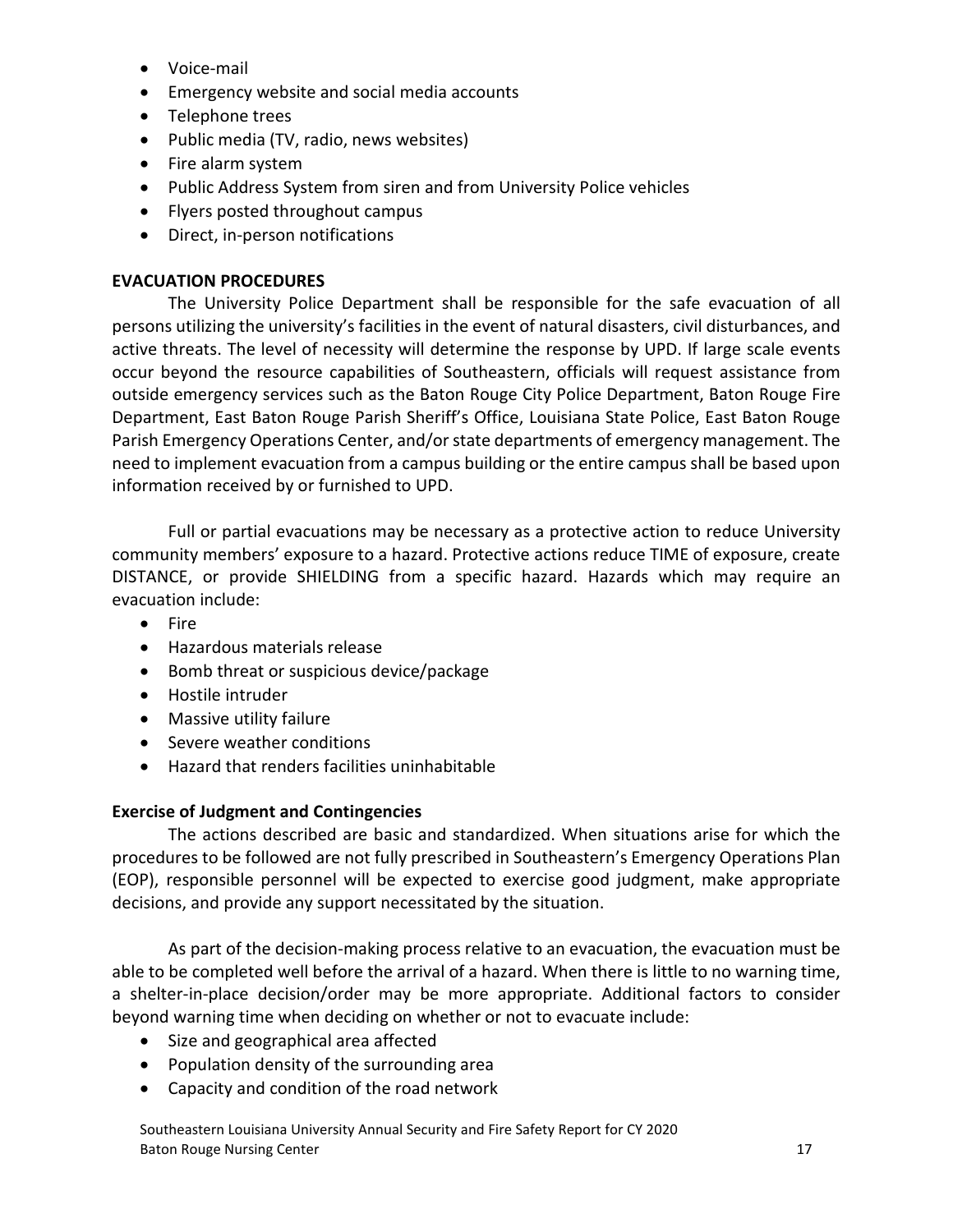- Are sufficient transportation resources available University transportation, public transportation, and private transportation?
- Are there safe alternatives?
- Ability of University facilities to provide shielding from the hazard
- Ability of facilities to support the population
- Local considerations and local law enforcement and emergency resources support

## **Scope of an Evacuation**

The scope of an evacuation can include a single building, a group of buildings, and/or a large geographical area. The scope could go beyond the borders of the institution, and/or the University may be impacted by an evacuation initiated by local authorities. Size and scope considerations must be included in the overall decision-making process.

#### **Building Evacuation**

- All building occupants are required to evacuate when the fire alarm sounds or upon the order of an authorized University official, such as a University Police Officer.
- If time permits, stabilize lab procedures, turn off stoves and ovens, and unplug or disable any device that could make a dangerous situation worse.
- Move to the closest exit and proceed down the EXIT stairwell in a safe and orderly manner. Take personal belongings with you. Do NOT use elevators.
- Remain at least three hundred (300) feet outside of the building and await further instructions. Keep roadways open, and beware of approaching emergency vehicles. Notify emergency responders of anyone trapped, especially anyone with a physical disability.

#### **Large-scale Campus Evacuation**

- If evacuation of part or all of the campus is necessary, monitor text message/voice alert system, email, and the University's website for additional information.
- Those in need of transportation will be directed to areas to await transport to an offcampus site.

#### **EMERGENCY PREPAREDNESS OVERVIEW**

Emergency preparedness at Southeastern is managed by the University's Emergency Operations Plan (EOP). Emergency operations planning at Southeastern means preventing, preparing for, responding to, and recovering from any and all emergencies affecting the Southeastern and surrounding community. It means having a comprehensive plan extending from all levels of emergency personnel and community members to prevent emergency situations; it means preparing people on the procedures to follow, should a crisis occur; it means having a well collaborated response approach from University, local, state, and federal agencies to effectively mitigate any crisis; and it means being ready and able to recover quickly from emergency events in order to move forward with the operations and business continuity of Southeastern.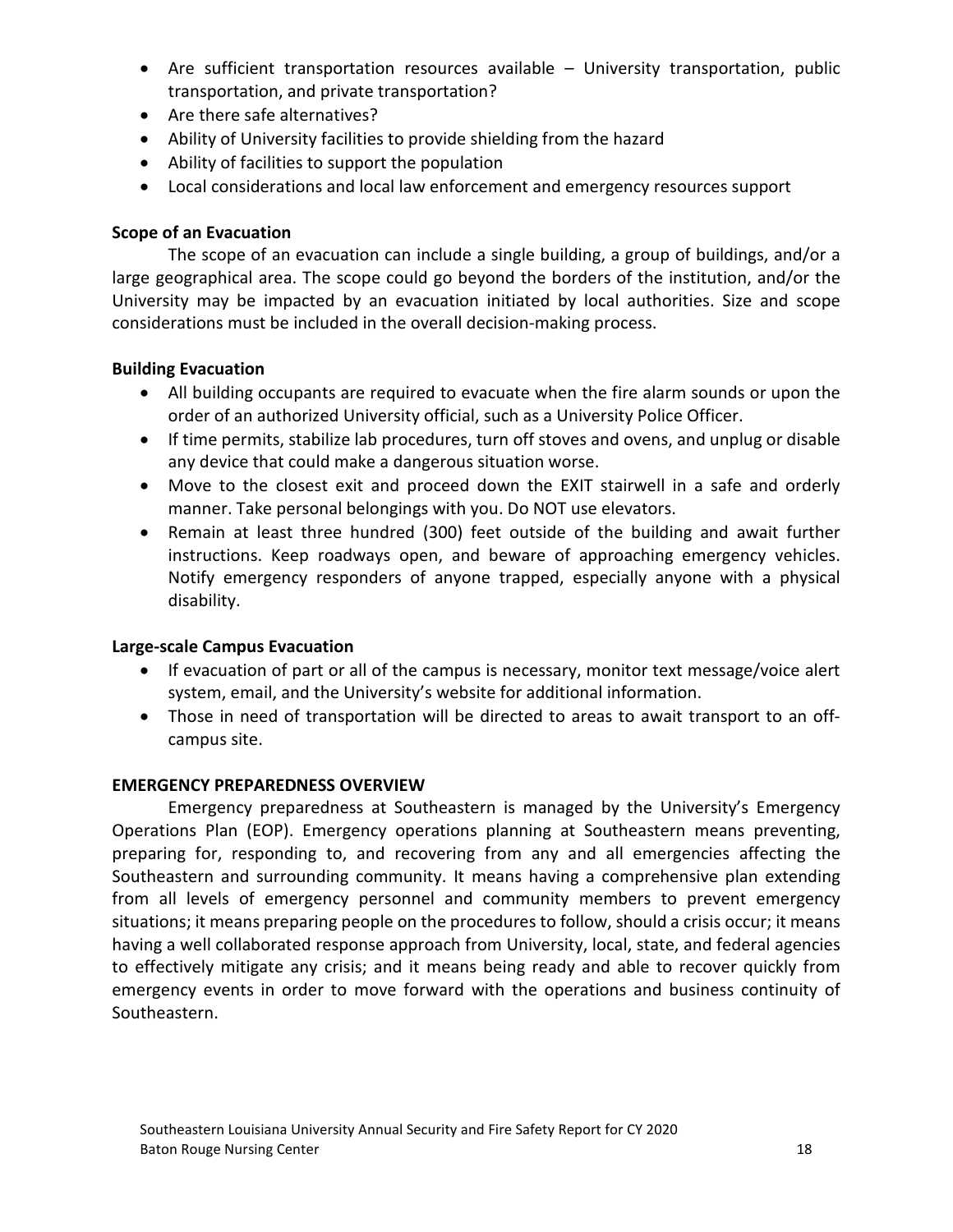All emergency incidents occurring on campus or impacting the University community will be managed using the Incident Command System (ICS) and the National Incident Management System (NIMS) as outlined by federal and state agencies.

The primary responsibility for responding to emergencies on Southeastern's campus rests with the University Police Department. UPD, along with other University departments, plays an essential role as the first line of defense. In responding to an emergency or disaster, Southeastern will make full use of the facilities, equipment, supplies, personnel, and resources of the University. The President of the University, as chief executive, has the authority to direct and coordinate disaster operations and may delegate this authority to an emergency manager. Incident Command is established when an authorized individual (usually a law enforcement or fire department supervisor) is onsite and communicates their authority with all personnel involved.

If a situation arises on or around campus potentially threatening the health or safety of University community members, senior administrative staff of the University and members of the University Police Department are immediately summoned as part of Southeastern's crisis response procedure.

University Police Officers, supervisors, and administrators are trained in crisis response and have the authority to take immediate action in response to an imminent crisis, using the Emergency Operations Plan (EOP) and departmental procedures as a guideline.

These actions may include:

- Deployment of additional police officers
- Summoning of city, parish, or state emergency management officials
- Enhanced patrol of the campus
- Closing of roads and entrances onto campus
- Securing of campus buildings and residence halls
- Evacuation of campus buildings and residence halls

There is one Incident Commander (IC) for an incident. When more than one jurisdiction or one agency is involved, a Unified Command structure will be established. Command will function from an Incident Command Post (ICP). Certain "triggering" conditions may dictate a broader institutional response. This broader response will be managed from an Emergency Operations Center (EOC).

When an Emergency Operations Center (EOC) is established, the President of the University will assume a policy, direction, and coordination role over the institution's response and recovery. The EOC will act as an umbrella organization bringing together all elements necessary to support the incident and maintain ongoing operations. Command will remain with the Incident Commander or Unified Command group.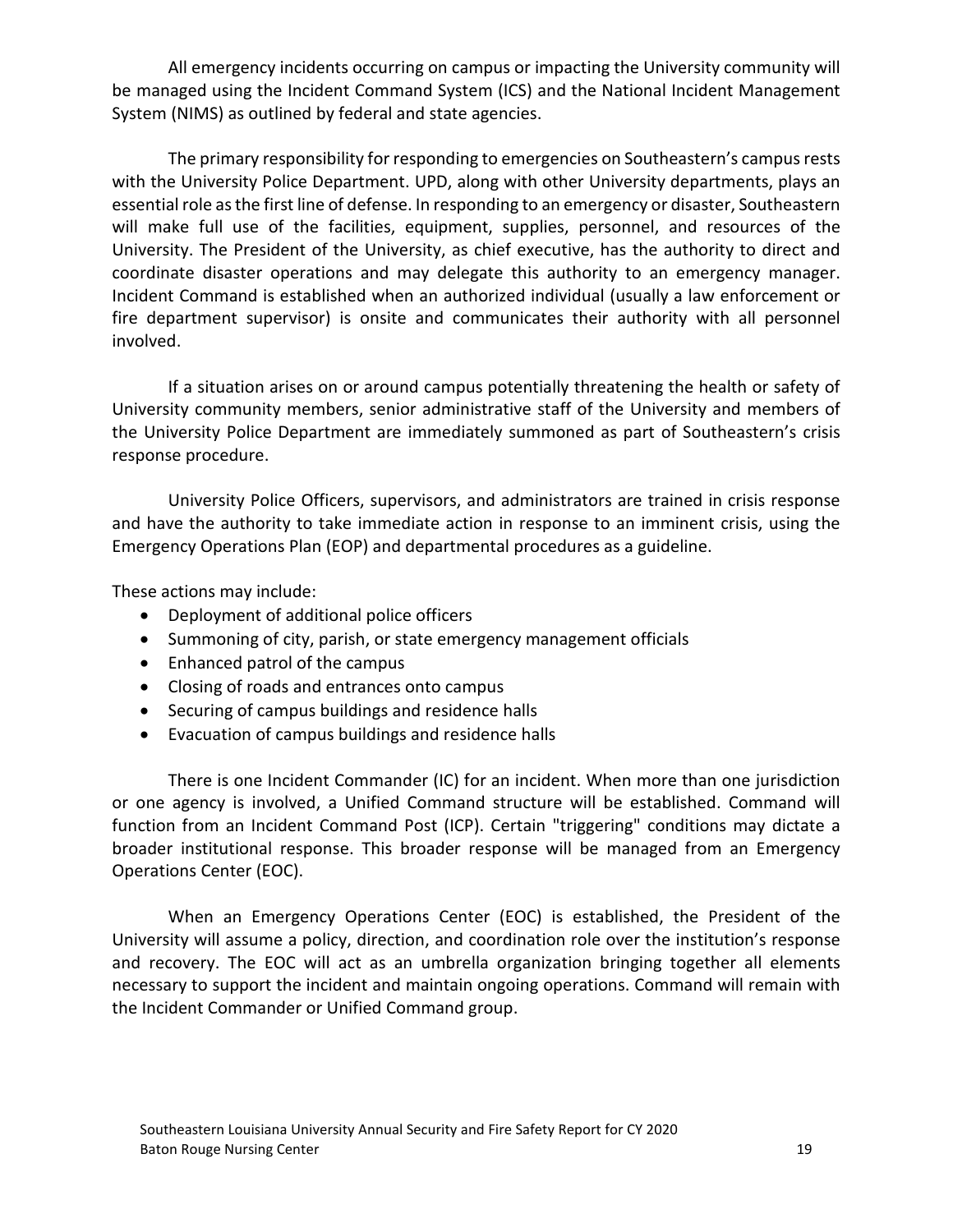#### **TESTING, EXERCISE PREPAREDNESS DRILLS, AND TABLE-TOP EXERCISES**

In accordance with the institution's Emergency Operations Plan (EOP), Southeastern will use its emergency procedures and plans for testing emergency notification, response, and evacuation. A test is defined as regularly scheduled drills, exercises, and appropriate followthrough activities, designed for assessment and evaluation of emergency plans and capabilities.

Southeastern will perform periodic table-top exercises (at least one per year) in order to practice the implementation of the University's emergency operations plan, supplement emergency policies and procedures, and to assess and evaluate emergency plan capabilities. The Director, University Police, in coordination with the Office of the Vice President for Student Affairs and the Office of the President of the University, will be responsible for scheduling and conducting these table-top exercises. Local emergency responders from police and fire departments, hospitals, and parish Emergency Operations Center (EOC) will be invited to participate along with University officials during one table-top each year. Exercises can be either announced or unannounced.

After-action reviews will be conducted following each test and/or exercise documenting the test/exercise, providing a description for each test/exercise, the date, time, and whether the test was announced or unannounced.

#### **DAILY CRIME AND FIRE LOG**

The University Police Department makes the Daily Crime and Fire Logs for the most recent 60-day period available on its website at:

#### http://www.southeastern.edu/admin/police/clery/security fire\_reports/daily\_crime\_log

Unless the disclosure is prohibited by law or would jeopardize the confidentiality of the victim, newly reported crimes/incidents within the University's Clery geography and updated information regarding previously reported crimes are entered onto the Daily Crime and Fire Log within two business days of when it is reported to the University Police Department. Any portion of these crime and fire logs older than 60 days are made available for public inspection within two business days of a request.

The information in the Daily Crime and Fire Log typically includes the incident number, crime or fire classification, date reported, date occurred, general location of crime or fire, and disposition of each reported crime or fire. Students and employees are encouraged to review these logs periodically to become more familiar with the types and locations of criminal incidents and fires that may impact the Southeastern community.

Personally identifiable information of persons involved in reported incidents and fires will not be listed on the Daily Crime and Fire Log.

#### **PREPARATION OF ANNUAL DISCLOSURE OF CRIME STATISTICS & CLERY COMPLIANCE**

The following information provides context for the crime statistics reported as part of compliance with the Clery Act.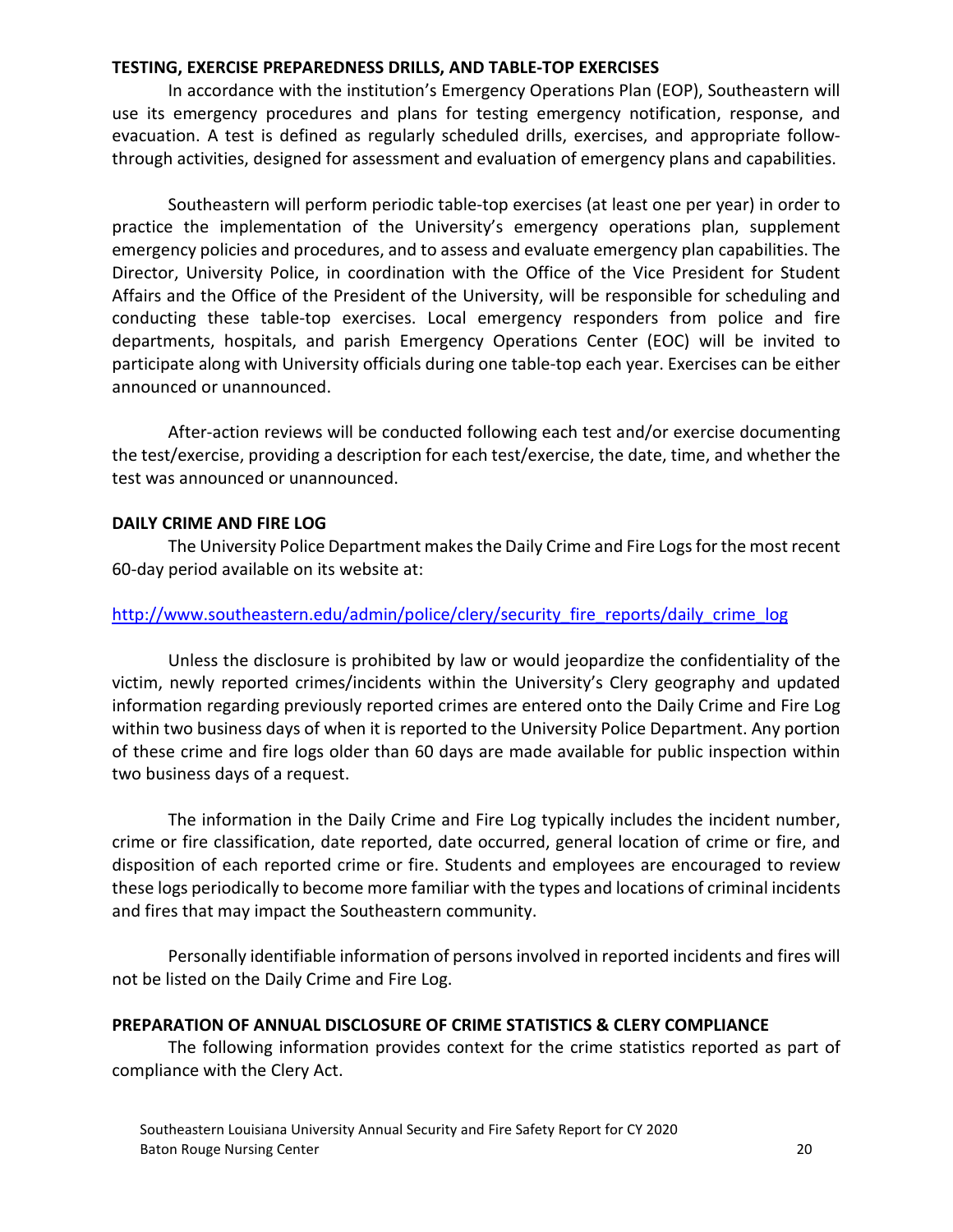The Southeastern Louisiana University Police Department is primarily responsible for preparing the Annual Security and Fire Safety Report. This responsibility is specifically designated to the Director, University Police. The procedures for preparing the annual disclosure of crime statistics include reporting statistics to the University community by reviewing incidents reported to UPD by members of the community and non-police personnel who have been designated as Campus Security Authorities (CSAs).

Additionally, UPD made a reasonable and good faith effort to request and retrieve statistics from all local law enforcement agencies with jurisdiction over the University's identified Clery geography. Reportable Clery crime data received from agencies who responded to these requests are included in the following tables. Not all of these agencies responded to requests for crime statistics and some responses were not clear enough to determine if the agency handled any Clery reportable crimes within Southeastern's reporting geography.

All statistics are gathered, compiled, and reported to the University community via this report, entitled the "Annual Security and Fire Safety Report," which is published no later than October 1<sup>st</sup> of each year (except in the Fall of 2020, when the United States Department of Education allowed for a delay due to complications as a result of the COVID-19 epidemic). UPD submits the annual crime statistics published in this report to the United States Department of Education (ED). The statistical information gathered by the US Department of Education is available to the public through the ED website.

Southeastern sends an email to every enrolled student and current employee on an annual basis informing them of the availability of the Annual Security and Fire Safety Report. The email includes a brief summary of the contents of this report. The email also includes the address for the UPD website where the Annual Security and Fire Safety Report can be found online and how to obtain a printed copy of the report from UPD.

## **Specific Information about Classifying Crime Statistics**

The statistics in this document are published in accordance with the definitions and many of the standards and guidelines used by the FBI Uniform Crime Reporting Handbook, National Incident-Based Reporting System (NIBRS), and relevant federal law (the Clery Act).

For Clery Act reporting purposes, the number of victims involved in a particular incident is indicated in the statistics column for the following crime classifications: Murder/Non-Negligent Manslaughter, Manslaughter by Negligence, Sex-based Offenses, and Aggravated Assault. For example, if an aggravated assault occurs and there are three victims, this would be counted as three aggravated assaults in the crime statistics chart.

The number reflected in the statistics for the following crime categories includes one offense per distinct operation: Robbery, Burglary, Larceny, Vandalism, and Arson. For example, if five students are walking across campus together and they are robbed, this would count as one instance of robbery in the crime statistics chart.

In cases of Motor Vehicle Theft, each vehicle stolen is counted as a statistic.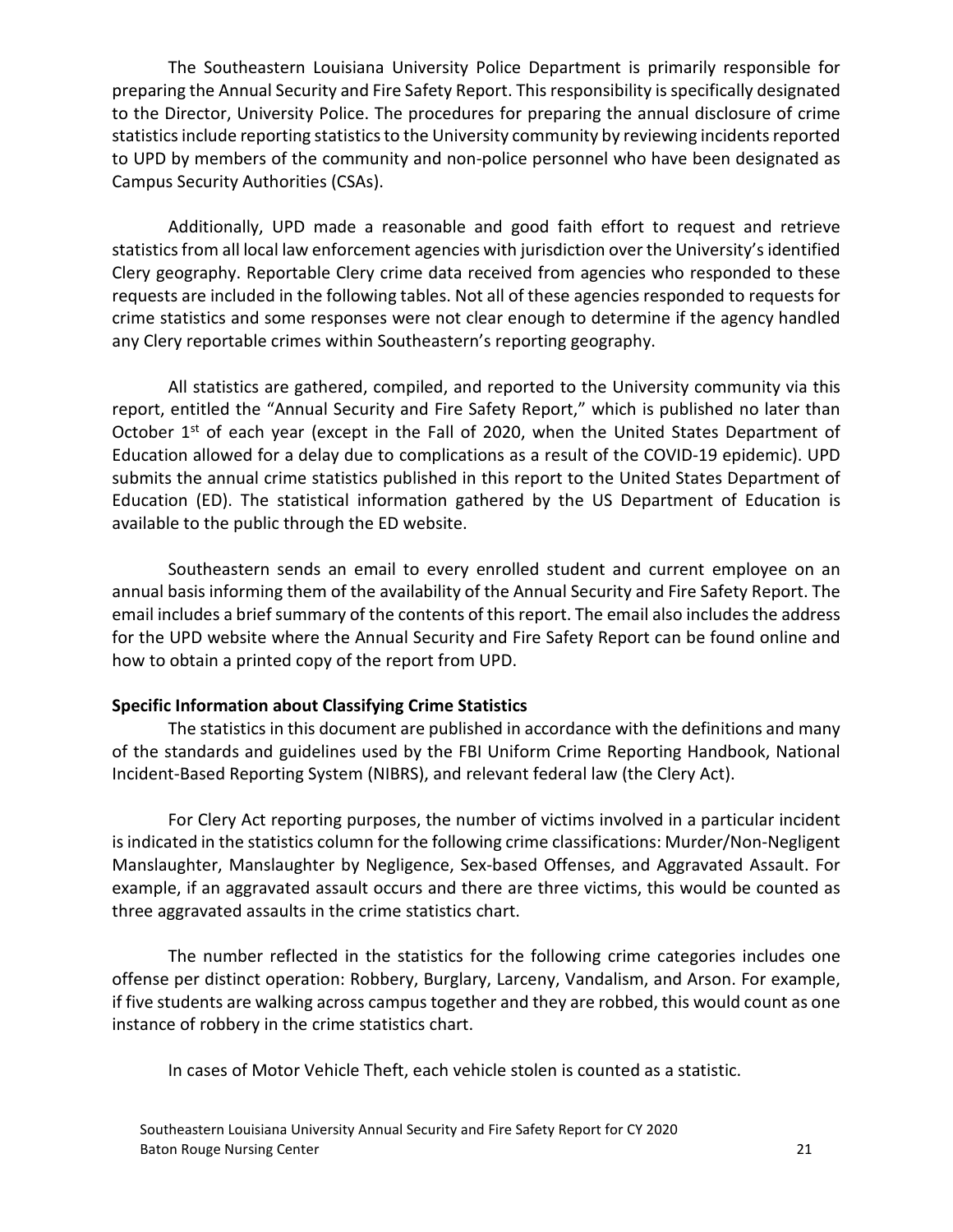In cases involving Drug Law, Liquor Law, and Weapon Law violations the statistics indicate the number of people arrested by law enforcement or referred to a campus authority for possible disciplinary action for violations of those specific laws.

**Hate crimes** are reported in narrative form and are separated by category of prejudice. A hate crime is not a separate, distinct crime, but is the commission of a criminal offense that was motivated by the offender's bias. For example, if a subject assaults a victim, a crime has been committed. If the facts of the case indicate that the offender was motivated to commit the offense because of their bias against the victim's actual or perceived race, sexual orientation, gender, religion, ethnicity, national origin, gender identity, or disability, the assault is then also classified as a hate crime. For Clery Act purposes, hate crimes include any of the following offenses that are motivated by the offender's bias: Murder and Non-negligent Manslaughter, Sex-based Offenses (rape, fondling, incest and statutory rape), Robbery, Aggravated Assault, Burglary, Motor Vehicle Theft, Arson, Larceny-Theft, Simple Assault, Intimidation, and Destruction/Damage/Vandalism of Property.

**Campus SaVE** was signed into law on March 7, 2013, as part of the reauthorization of the Violence Against Women Act (VAWA); it covers students and staff of institutions of higher education and amends the Clery Act to include new reporting requirements for Domestic Violence, Dating Violence, and Stalking and additional policy statements and training requirements.

**"Reported crimes"** are allegations of crimes reported in good faith to UPD and CSAs. These crimes do not have to be investigated or adjudicated in order to count as a reported crime statistic in this document. Reported crimes may involve individuals not associated or affiliated with Southeastern. Reported crimes may include information received from an anonymous reporting source. Residential Facility crime statistics are a subset of the On-Campus category, i.e. they are counted in both categories.

## **CLERY ACT GEOGRAPHY DEFINITIONS/INCLUSIONS**

**On-Campus** *defined as*: (1) Any building or property owned or controlled by an institution within the same reasonably contiguous geographic area and used by the institution in direct support of or in a manner related to the institution's educational purposes, including residence halls; and (2) Any building or property that is within or reasonably contiguous to the area identified in paragraph (1), that is owned by the institution but controlled by another person, is frequently used by students and supports institutional purposes (such as a food or retail vendor).

**Non-Campus Building or Property** *defined as*: (1) Any building or property owned or controlled by a student organization that is officially recognized by the institution (i.e. privately owned fraternity); or (2) Any building or property owned or controlled by an institution that is used in direct support of or in relation to the institution's educational purposes, is frequently used by students, and is not within the same reasonably contiguous geographic area of the institution. The **Non-Campus geography** definition includes buildings or properties under temporary control during institutionally sponsored short-stay-away domestic or international trips for students of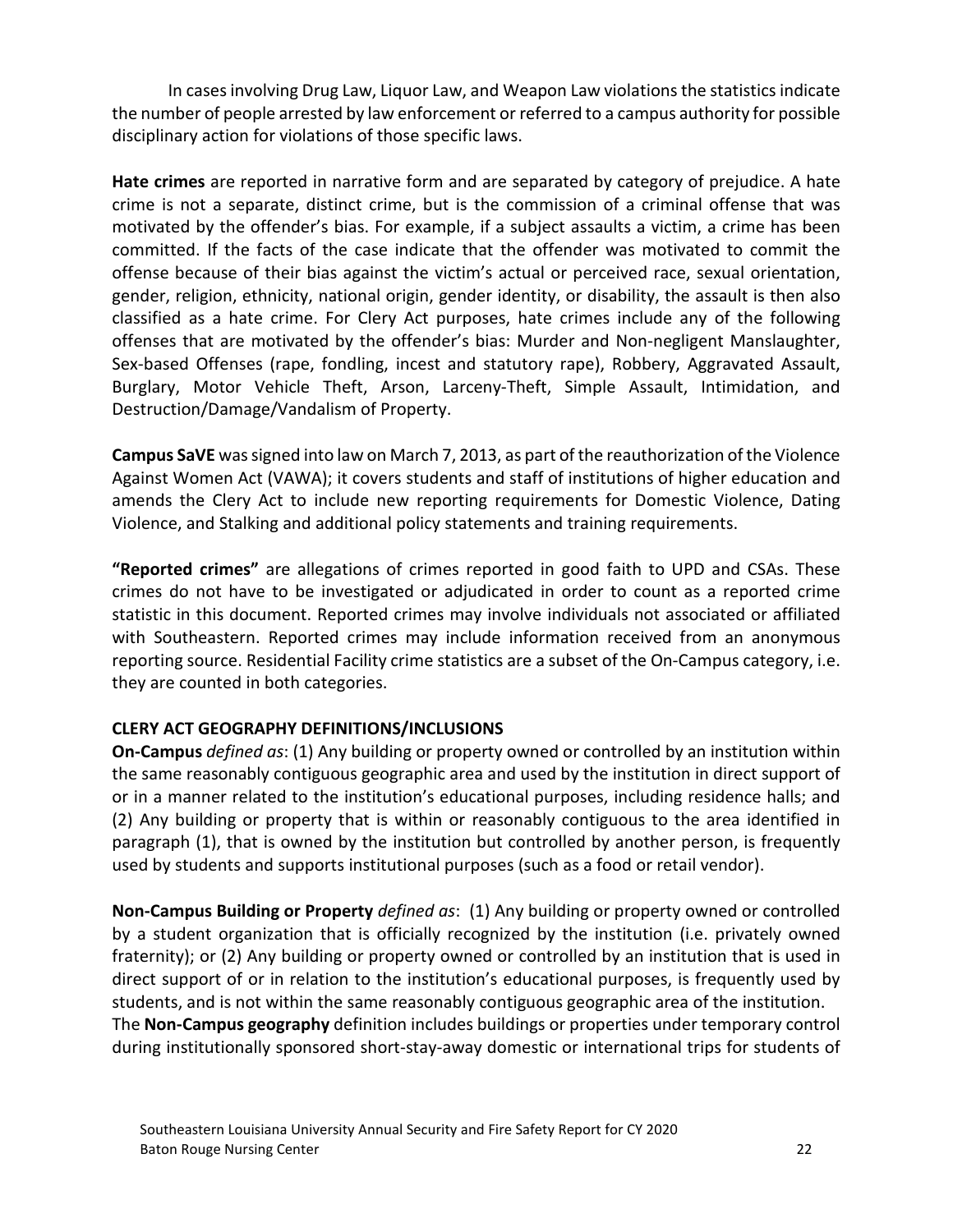more than one night or buildings or properties under temporary control during institutionally sponsored domestic or international trips for students to repeated locations:

• For example, if students in a club take a trip to Washington, D.C. and stay at the same hotel every year, the institution must include in their Clery Act crime statistics any Clery Act crimes that occur in the rooms used by the students and any common areas used to access those rooms; including the lobby, elevator and staircases.

**Public Property** *defined as*: All public property, including thoroughfares, streets, sidewalks, and parking facilities, within the campus or immediately adjacent to and accessible from the campus or on-campus property/facilities. The Southeastern crime statistics do not include crimes that occur in privately-owned homes or businesses within or adjacent to the campus boundaries.

**On-campus Student Housing Facility** *defined as*: Any student housing facility that is owned or controlled by the institution, or is located on property that is owned or controlled by the institution, and is within the reasonably contiguous geographic area that makes up the campus is considered an on-campus student housing facility. This category is considered a subset of the On-Campus category.

**Reasonably Contiguous** *is defined in the 2016 Handbook for Campus Safety and Security Report as follows:* Refers to a building or property an institution owns or controls in a location that students consider to be and treat as part of the "campus." Generally speaking, it is reasonable to consider University-owned or –controlled locations within one mile from the core or main campus border to be reasonably contiguous with the campus.

## **CLERY ACT/UCR/NIBRS CRIME DEFINITIONS**

Southeastern Louisiana University is required to report crime statistics as defined by the Clery Act for the following crimes if the crimes are reported and occur in geographic locations as defined above.

**Murder/Non-Negligent Manslaughter** – The killing of one human being by another.

**Manslaughter by Negligence** – The killing of another person through gross negligence.

The Federal definition (from VAWA) of **Sexual Assault**: An offense that meets the definition of rape, fondling, incest, or statutory rape as used in the FBI's Uniform Crime Reporting (UCR) program. Per the National Incident-Based Reporting System (NIBRS) User Manual from the FBI UCR Program, a sex offense is "any sexual act directed against another person, without the consent of the victim, including instances where the victim is incapable of giving consent."

**Rape**: The penetration, no matter how slight, of the vagina or anus with any body part or object, or oral penetration by a sex organ of another person, without the consent of the victim. This definition includes any gender of victim or perpetrator.

**Fondling:** The touching of the private parts of another person for the purpose of sexual gratification, without the consent of the victim, including instances where the victim is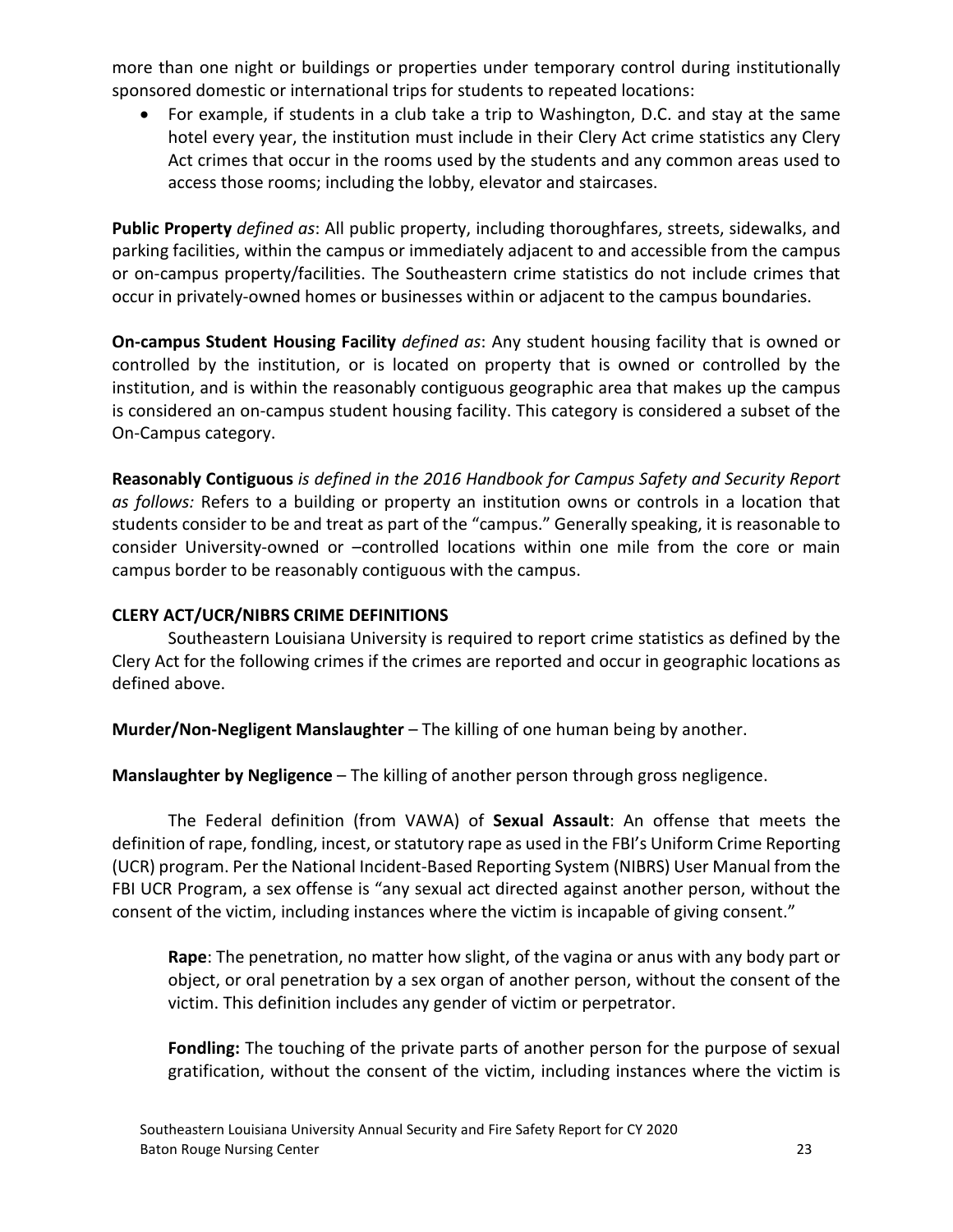incapable of giving consent because of his/her age or because of his/her temporary or permanent mental incapacity.

**Incest:** Non-forcible sexual intercourse between persons who are related to each other within the degrees wherein marriage is prohibited by law.

**Statutory Rape:** Non-forcible sexual intercourse with a person who is under the statutory age of consent.

**Robbery** – The taking or attempting to take anything of value from the care, custody, or control of a person or persons by force or threat of force or violence and/or by putting the victim in fear.

**Aggravated Assault** – An unlawful attack by one person upon another for the purpose of inflicting severe or aggravated bodily injury. This type of assault is usually accompanied by the use of a weapon or by means likely to produce death or great bodily harm.

**Burglary** – The unlawful entry of a structure to commit a felony or a theft.

**Motor Vehicle Theft** – The theft or attempted theft of a vehicle.

**Arson** – Any willful or malicious burning or attempt to burn, with or without intent to defraud, a dwelling house, public building, motor vehicle or aircraft, or personal property of another.

#### **Unreported Incidents**

As with all statistical data, care must be taken when interpreting the information provided in this report. The statistics include only incidents about which Southeastern, UPD, or a Campus Security Authority has some knowledge. It cannot and does not include information not reported to an official in some way. Anyone with knowledge of an incident which is not included in this report when it should be is encouraged to contact UPD or another Campus Security Authority immediately so the matter can be properly recorded and disclosed.

#### **Unfounded Crimes**

If a crime is reported as occurring On-Campus, in On-campus Residential Facilities, in or on Non-campus buildings or property, or on Public Property, and the reported crime is investigated by law enforcement authorities and found to be false or baseless, the crime is considered to be "unfounded." Only sworn or commissioned law enforcement personnel may unfound a crime and only after an investigation is conducted.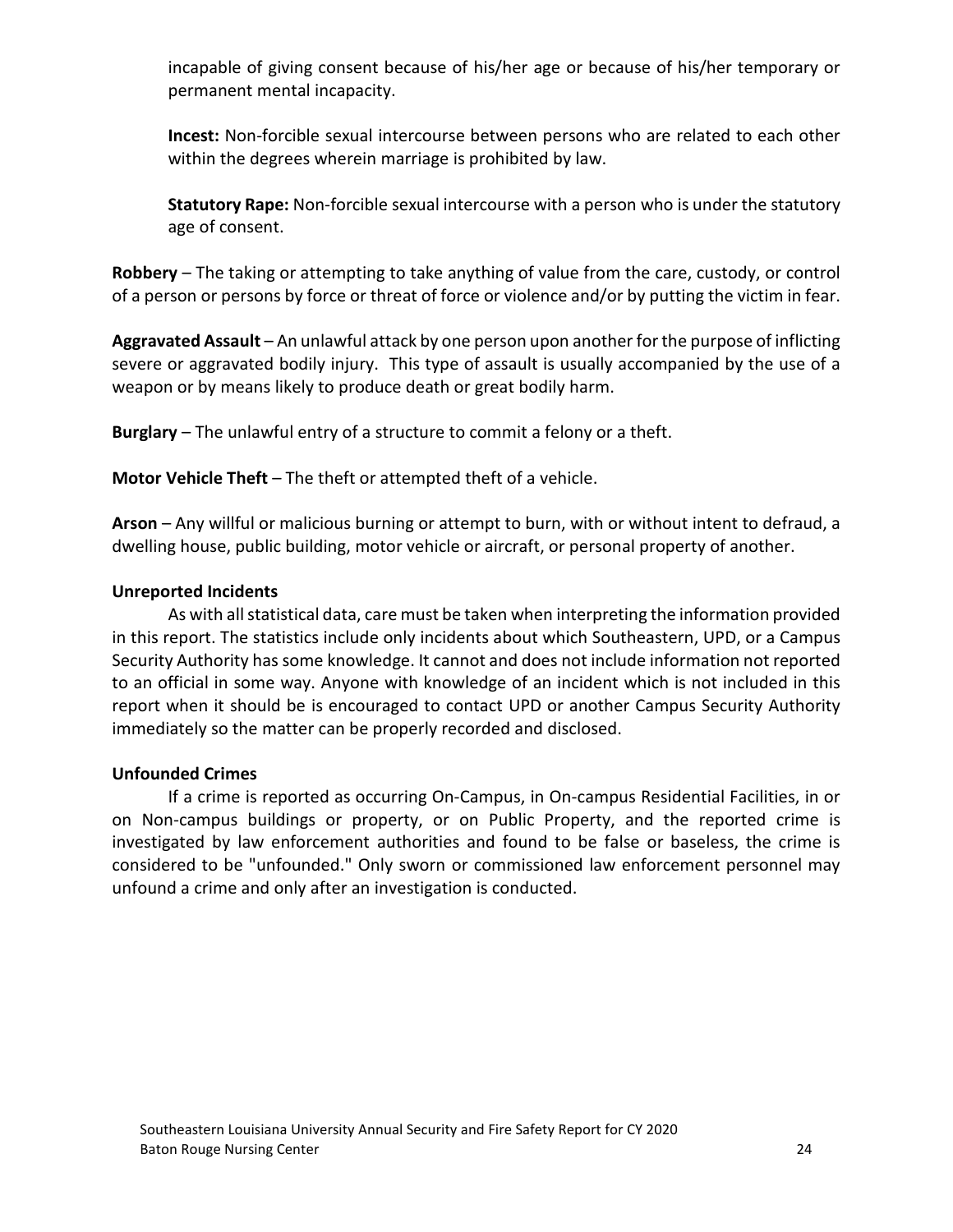| Unfounded Crimes - Baton Rouge Nursing Center |                                                  |  |  |  |  |
|-----------------------------------------------|--------------------------------------------------|--|--|--|--|
| 2020                                          | Zero (0) unfounded crimes for calendar year 2020 |  |  |  |  |
| 2019                                          | Zero (0) unfounded crimes for calendar year 2019 |  |  |  |  |
| 2018                                          | Zero (0) unfounded crimes for calendar year 2018 |  |  |  |  |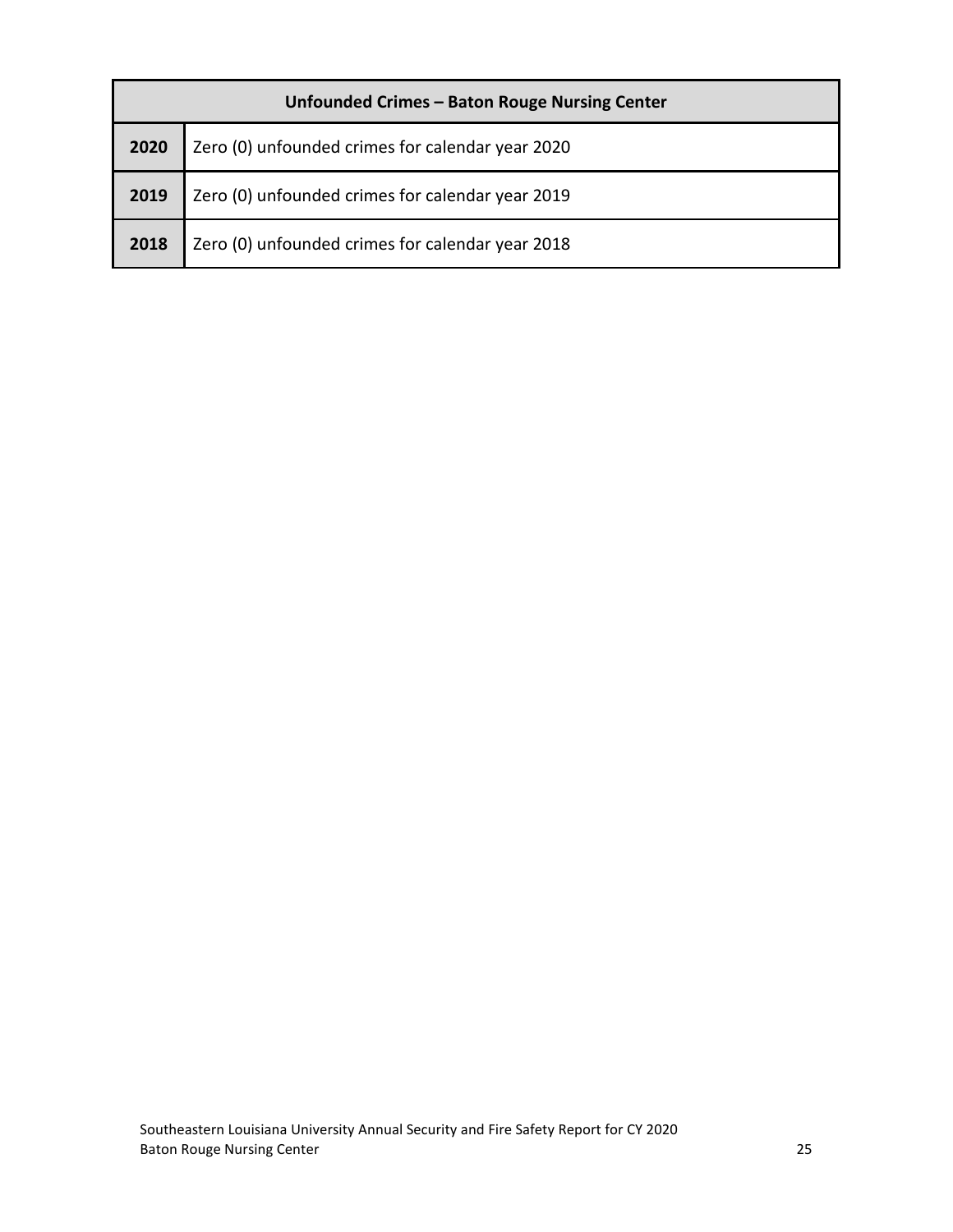| Campus Crime Statistics for Southeastern Louisiana University - |                  |                                                                                     |                                        |                           |              |                                                |
|-----------------------------------------------------------------|------------------|-------------------------------------------------------------------------------------|----------------------------------------|---------------------------|--------------|------------------------------------------------|
|                                                                 |                  | (Jeanne Clery Disclosure of Campus Security Policy and Campus Crime Statistics Act) | <b>Baton Rouge Nursing Center</b>      |                           |              |                                                |
|                                                                 |                  |                                                                                     | <b>Calendar Years (CY) 2018 - 2020</b> |                           |              |                                                |
| <b>Offense</b><br>(Crimes Reported<br><b>By Hierarchy)</b>      | Calendar<br>Year | <b>On Campus</b><br>including<br><b>Residential</b>                                 | Non-<br><b>Campus</b>                  | <b>Public</b><br>Property | <b>Total</b> | <b>On Campus</b><br><b>Residential</b><br>Only |
| <b>Murder &amp; Non</b>                                         | 2020             | $\mathbf 0$                                                                         | $\mathbf 0$                            | 0                         | $\mathbf 0$  | 0                                              |
| -Negligent                                                      | 2019             | $\bf{0}$                                                                            | $\mathbf 0$                            | 0                         | 0            | 0                                              |
| <b>Manslaughter</b>                                             | 2018             | 0                                                                                   | $\mathbf 0$                            | 0                         | 0            | 0                                              |
|                                                                 | 2020             | $\bf{0}$                                                                            | $\bf{0}$                               | 0                         | $\mathbf 0$  | $\mathbf 0$                                    |
| Manslaughter<br>by Negligence                                   | 2019             | $\mathbf 0$                                                                         | $\bf{0}$                               | $\mathbf 0$               | $\mathbf{0}$ | $\mathbf 0$                                    |
|                                                                 | 2018             | $\bf{0}$                                                                            | $\bf{0}$                               | $\mathbf 0$               | $\mathbf 0$  | $\mathbf 0$                                    |
|                                                                 | 2020             | $\mathbf 0$                                                                         | $\mathbf 0$                            | $\mathbf 0$               | $\mathbf 0$  | $\mathbf 0$                                    |
| Rape                                                            | 2019             | $\mathbf 0$                                                                         | $\mathbf 0$                            | $\mathbf 0$               | $\mathbf{0}$ | $\mathbf 0$                                    |
|                                                                 | 2018             | $\bf{0}$                                                                            | $\mathbf 0$                            | $\mathbf 0$               | $\mathbf 0$  | $\mathbf 0$                                    |
|                                                                 | 2020             | $\mathbf 0$                                                                         | $\bf{0}$                               | $\mathbf 0$               | $\bf{0}$     | $\mathbf 0$                                    |
| <b>Fondling</b>                                                 | 2019             | 0                                                                                   | $\mathbf 0$                            | $\mathbf 0$               | $\bf{0}$     | $\mathbf 0$                                    |
|                                                                 | 2018             | $\mathbf 0$                                                                         | $\mathbf 0$                            | $\mathbf 0$               | $\mathbf 0$  | $\mathbf 0$                                    |
| Incest                                                          | 2020             | $\mathbf 0$                                                                         | $\mathbf 0$                            | $\mathbf 0$               | $\bf{0}$     | $\mathbf 0$                                    |
|                                                                 | 2019             | $\mathbf 0$                                                                         | $\mathbf 0$                            | $\mathbf 0$               | $\mathbf 0$  | $\mathbf 0$                                    |
|                                                                 | 2018             | $\mathbf 0$                                                                         | $\mathbf 0$                            | $\mathbf 0$               | $\bf{0}$     | $\mathbf 0$                                    |
|                                                                 | 2020             | $\mathbf 0$                                                                         | $\mathbf 0$                            | $\mathbf 0$               | $\mathbf 0$  | $\mathbf 0$                                    |
| <b>Statutory Rape</b>                                           | 2019             | $\mathbf 0$                                                                         | $\mathbf 0$                            | $\mathbf 0$               | $\bf{0}$     | $\mathbf 0$                                    |
|                                                                 | 2018             | $\mathbf 0$                                                                         | $\mathbf 0$                            | $\mathbf 0$               | $\mathbf 0$  | $\mathbf 0$                                    |
|                                                                 | 2020             | $\mathbf 0$                                                                         | $\bf{0}$                               | $\mathbf 0$               | $\mathbf 0$  | $\mathbf 0$                                    |
| <b>Robbery</b>                                                  | 2019             | 0                                                                                   | $\bf{0}$                               | 0                         | 0            | $\mathbf 0$                                    |
|                                                                 | 2018             | 0                                                                                   | $\pmb{0}$                              | $\mathbf 0$               | $\mathbf 0$  | 0                                              |
| <b>Aggravated</b>                                               | 2020             | $\mathbf 0$                                                                         | $\bf{0}$                               | $\mathbf 0$               | $\mathbf{0}$ | $\mathbf 0$                                    |
| <b>Assault</b>                                                  | 2019             | $\mathbf 0$                                                                         | $\mathbf 0$                            | $\mathbf 0$               | $\mathbf 0$  | $\mathbf 0$                                    |
|                                                                 | 2018             | $\mathbf 0$                                                                         | $\mathbf 0$                            | $\mathbf 0$               | $\mathbf 0$  | $\mathbf 0$                                    |
|                                                                 | 2020             | $\mathbf 0$                                                                         | $\mathbf 0$                            | $\mathbf 0$               | $\mathbf 0$  | $\mathbf 0$                                    |
| <b>Burglary</b>                                                 | 2019             | 0                                                                                   | $\mathbf 0$                            | $\mathbf 0$               | $\mathbf 0$  | $\mathbf 0$                                    |
|                                                                 | 2018             | $\mathbf 0$                                                                         | $\pmb{0}$                              | $\mathbf 0$               | $\mathbf 0$  | $\mathbf 0$                                    |
|                                                                 | 2020             | $\mathbf 0$                                                                         | $\mathbf 0$                            | $\mathbf 0$               | $\mathbf 0$  | $\mathbf{0}$                                   |
| <b>Motor Vehicle</b><br><b>Theft</b>                            | 2019             | $\mathbf 0$                                                                         | $\mathbf 0$                            | $\mathbf 0$               | $\mathbf 0$  | $\mathbf 0$                                    |
|                                                                 | 2018             | $\mathbf 0$                                                                         | $\mathbf 0$                            | $\mathbf 0$               | $\mathbf 0$  | $\mathbf 0$                                    |
|                                                                 | 2020             | $\mathbf 0$                                                                         | $\mathbf 0$                            | $\mathbf 0$               | $\mathbf 0$  | $\mathbf{0}$                                   |
| <b>Arson</b>                                                    | 2019             | $\mathbf 0$                                                                         | $\mathbf 0$                            | $\mathbf 0$               | $\mathbf 0$  | $\mathbf 0$                                    |
|                                                                 | 2018             | $\pmb{0}$                                                                           | $\mathbf 0$                            | $\pmb{0}$                 | $\mathbf 0$  | $\mathbf 0$                                    |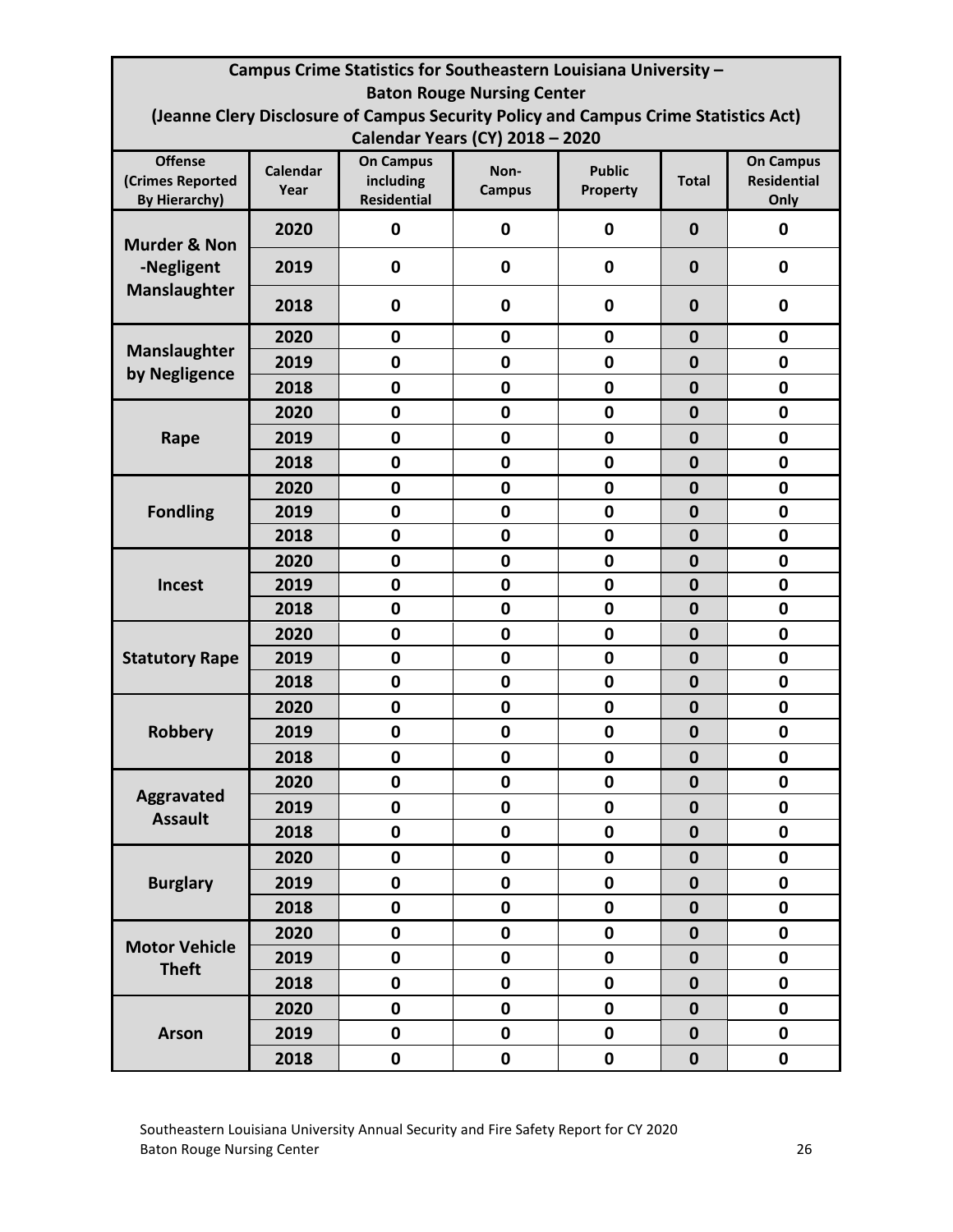#### **ARRESTS AND REFERRALS FOR DRUG, LIQUOR, AND WEAPON LAW VIOLATIONS**

All arrests or referrals for disciplinary action resulting from alleged drug law violations, liquor law violations, and weapon law violations are reported below in the Clery geographical location they were reported to have occurred.

As with other Clery Act statistics, the tally includes all arrests or referrals regardless of their eventual adjudication and whether or not the individuals involved were found to be guilty or responsible for the violations. The statistics included in these tables are calculated based upon the number of persons arrested or referred, not the number of incidents.

**Example:** If two persons were arrested for illegal possession of handguns on campus during a single incident, two arrests would be recorded even though the arrests were related to only one incident.

These statistics only include incidents wherein violations of law occurred. Incidents involving only policy violations are not included in these statistics.

**Example:** A student who is 22 years of age may be referred to a campus disciplinary authority for possession of an alcoholic beverage at a campus event where alcoholic beverages are not allowed. In this case, the student is over 21 years of age and therefore is legally allowed to possess alcoholic beverages so has not violated a law, only a University policy. A referral for disciplinary action under these circumstances would not be included in these statistics.

**Drug Law Violations**: Violations of state and local laws relating to the unlawful possession, sale, use, growing, manufacturing, and making of narcotic drugs. The relevant substances include opium or cocaine and their derivatives (morphine, heroin, codeine); marijuana; synthetic narcotics (Demerol, methadone); and dangerous non-narcotic drugs (enzedrines, enzedrine).

**Liquor Law Violations**: The violation of laws or ordinances prohibiting the manufacture, sale, transporting, furnishing, possessing of intoxicating liquor; maintaining unlawful drinking places; bootlegging; operating a still; furnishing liquor to a minor or intemperate person; using a vehicle for illegal transportation of liquor; drinking on a train or public conveyance; and all attempts to commit any of the aforementioned activities. Public intoxication and driving under the influence are not included in this definition.

**Weapon Law Violations**: The violation of laws or ordinances dealing with weapon offenses, regulatory in nature, such as manufacture, sale, or possession of deadly weapons; carrying deadly weapons, concealed or openly; furnishing deadly weapons to minors; illegally possessing deadly weapons; and all attempts to commit any of the aforementioned acts.

**Note:** Guidance from the 2016 Department of Education Handbook was used and these statistics have been calculated outside of the "hierarchy rule."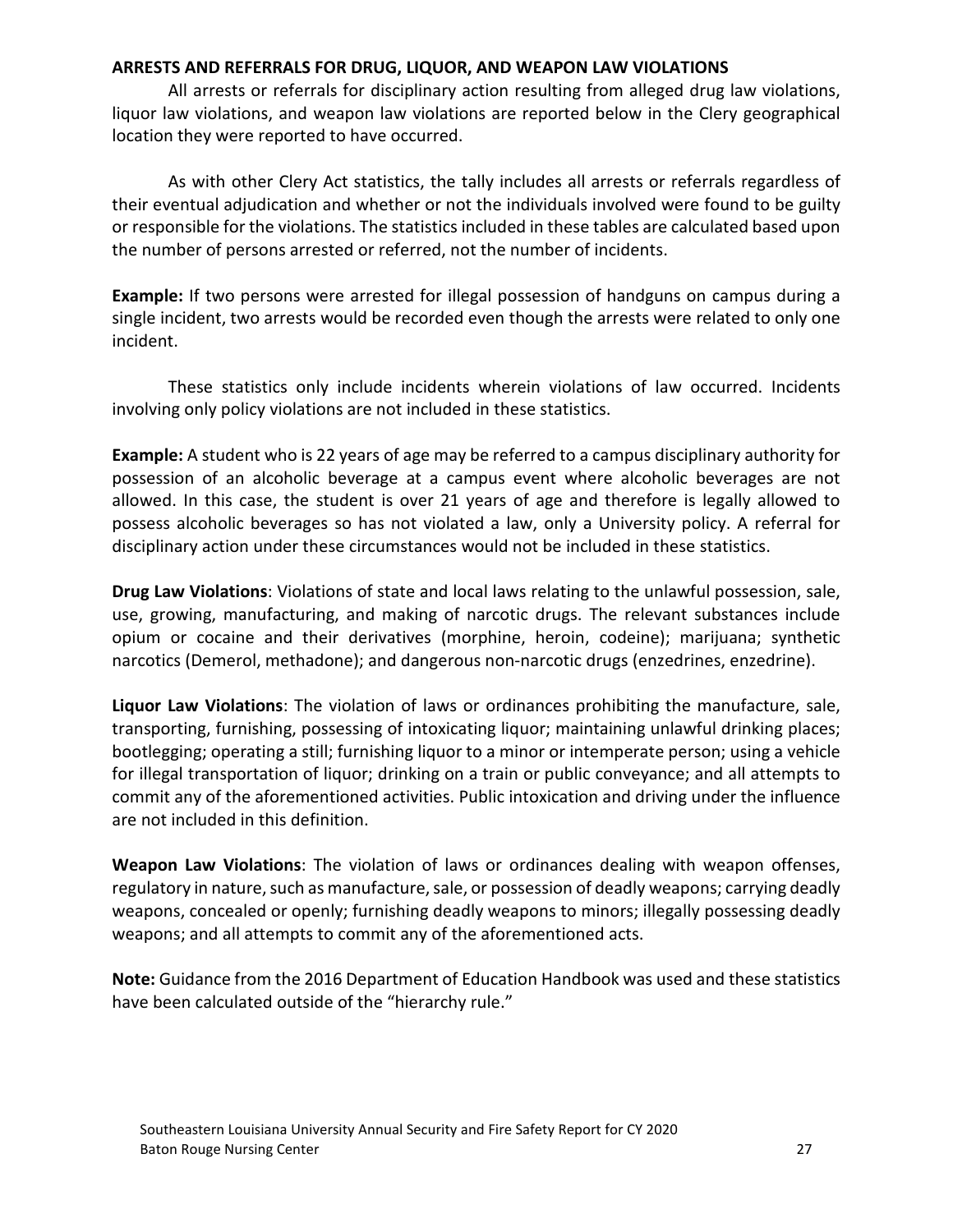| <b>DRUG LAW</b><br><b>VIOLATIONS</b>    | <b>Calendar</b><br>Year | <b>On Campus</b><br>(Including<br><b>Residential)</b> | Non-<br>Campus | <b>Public</b><br>Property | <b>Totals</b> | <b>On Campus</b><br>(Residential<br>Only) |
|-----------------------------------------|-------------------------|-------------------------------------------------------|----------------|---------------------------|---------------|-------------------------------------------|
|                                         | 2020                    | 0                                                     | 0              | 0                         | $\bf{0}$      | 0                                         |
| <b>Arrests</b>                          | 2019                    | 0                                                     | 0              | $\mathbf 0$               | $\bf{0}$      | 0                                         |
|                                         | 2018                    | 0                                                     | $\mathbf 0$    | 0                         | $\bf{0}$      | 0                                         |
|                                         | 2020                    | 0                                                     | 0              | 0                         | $\bf{0}$      | 0                                         |
| <b>Disciplinary</b><br><b>Referrals</b> | 2019                    | $\mathbf 0$                                           | 0              | 0                         | $\bf{0}$      | 0                                         |
|                                         | 2018                    | 0                                                     | 0              | 0                         | 0             | 0                                         |

| <b>LIQUOR LAW</b><br><b>VIOLATIONS</b>  | Calendar<br>Year | <b>On Campus</b><br>(Including<br><b>Residential)</b> | Non-<br><b>Campus</b> | <b>Public</b><br><b>Property</b> | <b>Totals</b> | <b>On Campus</b><br>(Residential<br>Only) |
|-----------------------------------------|------------------|-------------------------------------------------------|-----------------------|----------------------------------|---------------|-------------------------------------------|
|                                         | 2020             | $\mathbf 0$                                           | $\mathbf 0$           | $\mathbf 0$                      | $\bf{0}$      | 0                                         |
| <b>Arrests</b>                          | 2019             | $\mathbf 0$                                           | $\mathbf 0$           | $\mathbf 0$                      | $\mathbf 0$   | 0                                         |
|                                         | 2018             | $\mathbf 0$                                           | 0                     | $\boldsymbol{0}$                 | $\bf{0}$      | 0                                         |
|                                         | 2020             | $\mathbf 0$                                           | 0                     | $\boldsymbol{0}$                 | $\mathbf 0$   | 0                                         |
| <b>Disciplinary</b><br><b>Referrals</b> | 2019             | $\mathbf 0$                                           | $\mathbf 0$           | $\bf{0}$                         | $\mathbf 0$   | 0                                         |
|                                         | 2018             | 0                                                     | 0                     | 0                                | $\mathbf{0}$  | 0                                         |

| <b>WEAPON LAW</b><br><b>VIOLATIONS</b>  | Calendar<br>Year | <b>On Campus</b><br>(Including<br><b>Residential)</b> | Non-<br>Campus | <b>Public</b><br><b>Property</b> | <b>Totals</b> | <b>On Campus</b><br>(Residential<br>Only) |
|-----------------------------------------|------------------|-------------------------------------------------------|----------------|----------------------------------|---------------|-------------------------------------------|
|                                         | 2020             | $\mathbf 0$                                           | $\mathbf 0$    | $\mathbf 0$                      | $\bf{0}$      | $\bf{0}$                                  |
| <b>Arrests</b>                          | 2019             | 0                                                     | 0              | 0                                | $\bf{0}$      | 0                                         |
|                                         | 2018             | $\mathbf 0$                                           | 0              | $\mathbf 0$                      | $\mathbf 0$   | 0                                         |
|                                         | 2020             | $\mathbf 0$                                           | 0              | $\mathbf 0$                      | $\mathbf 0$   | 0                                         |
| <b>Disciplinary</b><br><b>Referrals</b> | 2019             | $\mathbf 0$                                           | 0              | $\bf{0}$                         | $\bf{0}$      | 0                                         |
|                                         | 2018             | 0                                                     | ŋ              | 0                                | $\bf{0}$      | 0                                         |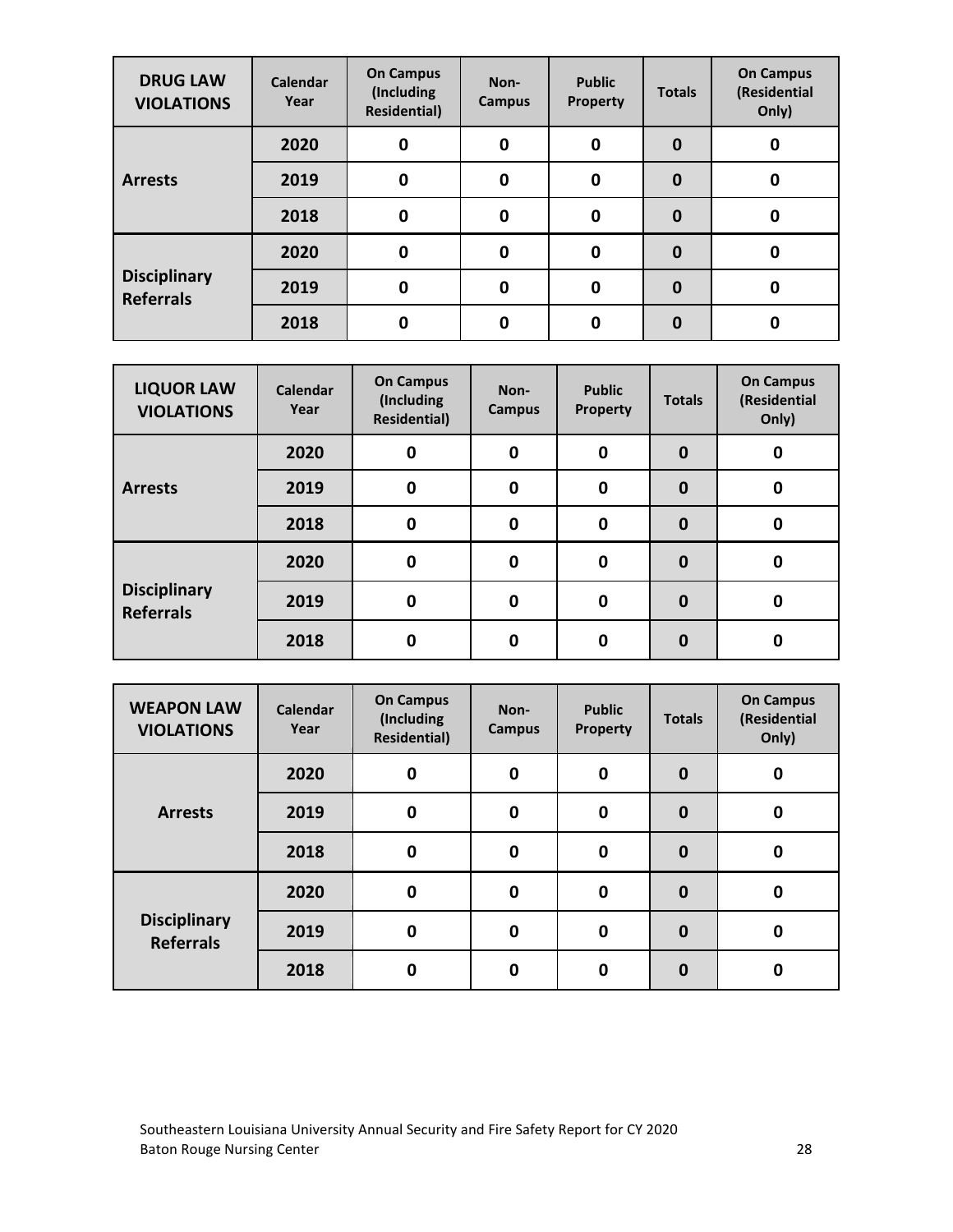#### **HATE CRIMES**

Any Clery Act offenses reported to law enforcement or other Campus Security Authority manifesting evidence the victim was intentionally selected because of the perpetrator's bias, or the perpetrator perceived the person to be in one of the protected group categories is classified as a "hate crime" under the Clery Act.

On August 14, 2008, the Clery Act was amended to include larceny/simple assault, intimidation, and destruction/damage/vandalism (except arson) as reportable categories of hate crimes. These new reporting categories are only reported if motivated by bias as determined by one of the designated bias categories.

## **Protected Group Categories**

The types of bias categories include: race, gender, religion, sexual orientation, ethnicity, national origin, gender identity, and disability.

#### **Hate Crime Definitions**

To ensure uniformity in reporting nationwide, the following definitions have been adopted for use in hate crime reporting:

- Bias a preformed negative opinion or attitude toward a group of persons based on their race, religion, disability, sexual orientation, or ethnicity/national origin.
- Bias Crime a criminal offense committed against a person or property motivated, in whole or in part, by the offender's bias against a race, religion, disability, sexual orientation, or ethnicity/national origin; also known as a Hate Crime.

**Note:** Even if the offender was mistaken in their perception that the victim was a member of the group the offender was acting against, the offense is still a bias crime because the offender was motivated by bias against the group.

|      | Hate Crime Statistics - Baton Rouge Nursing Center                           |
|------|------------------------------------------------------------------------------|
| 2020 | Zero (0) hate crimes, as defined by applicable federal law, were reported at |
|      | Southeastern Louisiana University Baton Rouge Nursing Center in 2020.        |
| 2019 | Zero (0) hate crimes, as defined by applicable federal law, were reported at |
|      | Southeastern Louisiana University Baton Rouge Nursing Center in 2019.        |
| 2018 | Zero (0) hate crimes, as defined by applicable federal law, were reported at |
|      | Southeastern Louisiana University Baton Rouge Nursing Center in 2018.        |

## **VIOLENCE AGAINST WOMEN ACT (VAWA) REAUTHORIZATION**

## **SEXUAL MISCONDUCT POLICIES, SERVICES, RESOURCES, AND PROTOCOLS**

Southeastern Louisiana University prohibits the crimes of domestic violence, dating violence, sexual assault, and stalking (as defined by the Clery Act and State law) and reaffirms its commitment to maintaining a campus environment emphasizing the dignity and worth of all members of the University community. Toward this end, Southeastern issues this statement of policy to inform the University community of our programs to address domestic violence, dating violence, sexual assault and stalking as well as the procedures for institutional disciplinary action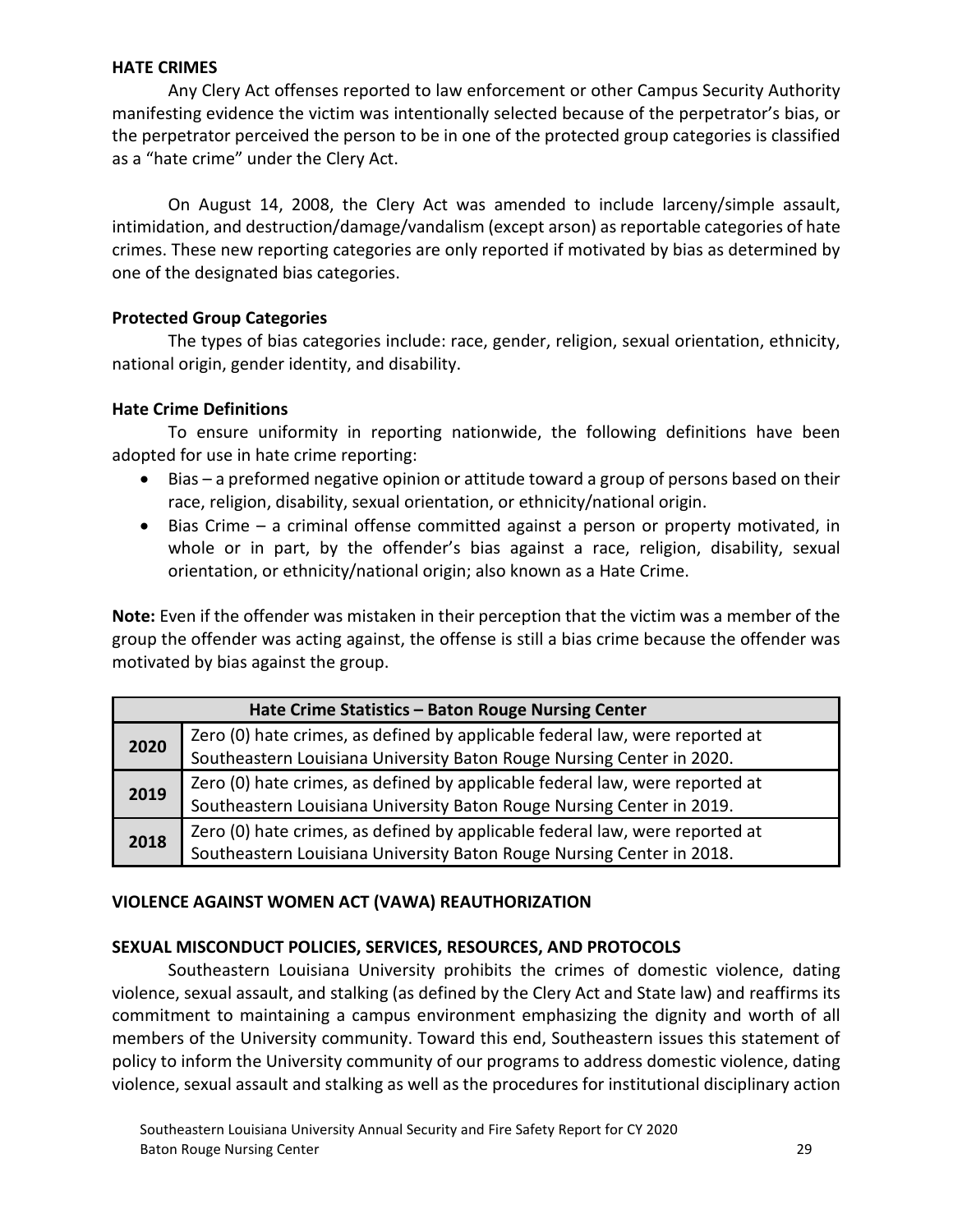in cases of alleged dating violence, domestic violence, sexual assault, or stalking, which will be followed regardless of whether the incident occurs on or off campus when it is reported to a University official.

# **Federal Clery Act Definitions of Domestic Violence, Dating Violence, Sexual Assault, and Stalking**

The Clery Act defines the crimes of domestic violence, dating violence, sexual assault and stalking as follows:

# • **Domestic Violence**:

- i. A Felony or misdemeanor crime of violence committed—
	- A) By a current or former spouse or intimate partner of the victim;
	- B) By a person with whom the victim shares a child in common;
	- C) By a person who is cohabitating with or has cohabitated with the victim as a spouse or intimate partner;
	- D) By a person similarly situated to a spouse of the victim under the domestic or family violence laws of the jurisdiction in which the crime of violence occurred; or
	- E) By any other person against an adult or youth victim who is protected from that person's acts under the domestic or family violence laws of the jurisdiction in which the crime of violence occurred.
- ii. For the purposes of complying with the requirements of this section and §668.41, any incident meeting this definition is considered a crime for the purposes of Clery Act reporting.
- **Definition of a Crime of Violence**: According to Section 16 of Title 18 of the United States Code, the term "crime of violence" means:
	- i. An offense that has as an element of use, attempted use, or threatened use of physical force against the person or property of another; or
	- ii. Any other offense that is a felony and that, by its nature, involves a substantial risk that physical force against the person or property of another may be used in the course of committing the offense.
- **Dating Violence**: Violence committed by a person who is or has been in a social relationship of a romantic or intimate nature with the victim.
	- i. The existence of such a relationship shall be based on the reporting party's statement and with consideration of the length of the relationship, the type of relationship, and the frequency of interaction between the persons involved in the relationship.
	- ii. For the purposes of this definition—
		- A) Dating Violence includes, but is not limited to, sexual or physical abuse or the threat of such abuse.
		- B) Dating violence does not include acts covered under the definition of domestic violence.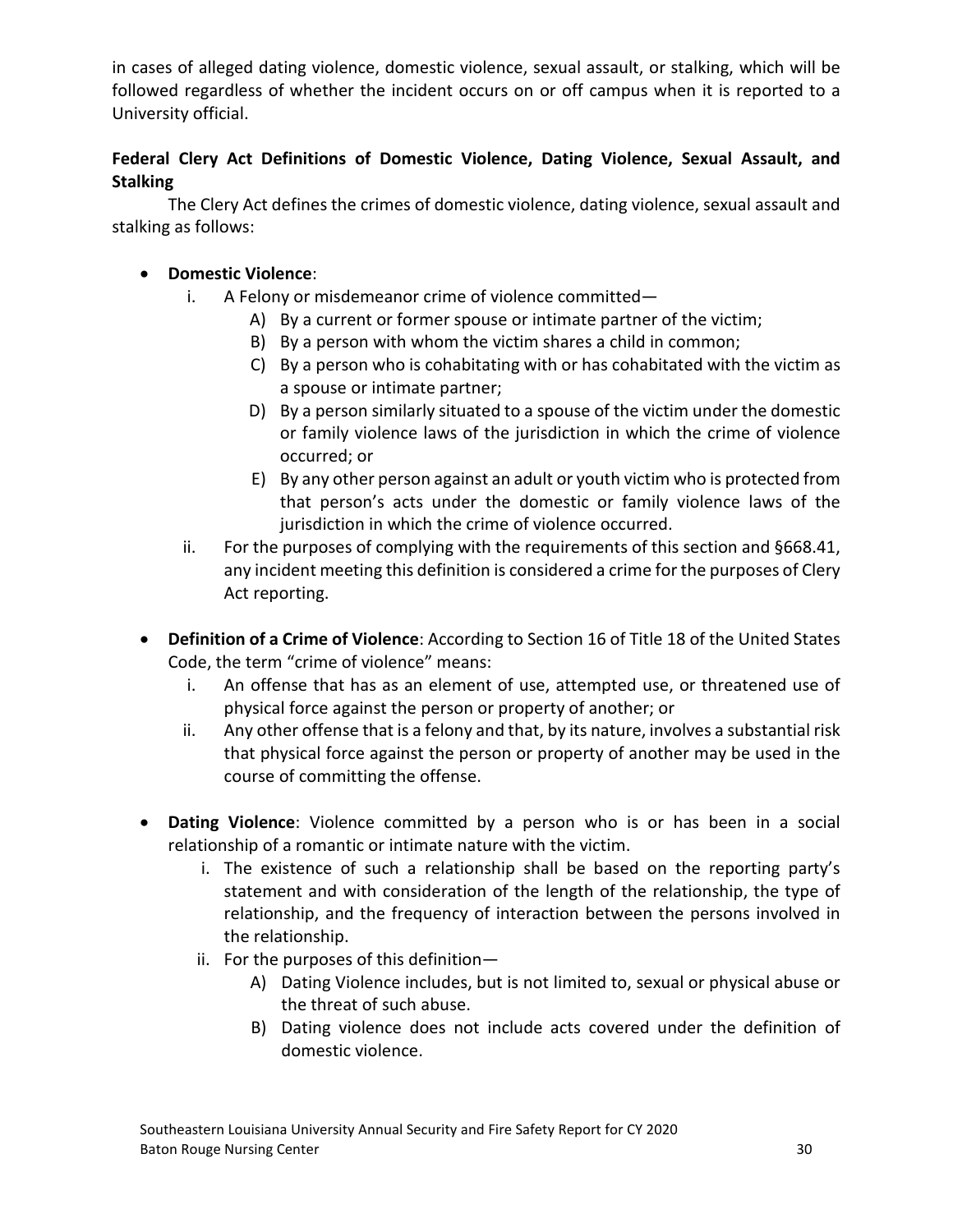- iii. For the purposes of complying with the requirements of this section and §668.41, any incident meeting this definition is considered a crime for the purposes of Clery Act reporting.
- **Sexual Assault**: An offense that meets the definition of rape, fondling, incest, or statutory rape as used in the FBI's Uniform Crime Reporting (UCR) program. Per the National Incident-Based Reporting System User Manual from the FBI UCR Program, a sex offense is "any sexual act directed against another person, without the consent of the victim, including instances where the victim if incapable of giving consent."
	- o **Rape** is defined as the penetration, no matter how slight, of the vagina or anus with any body part or object, or oral penetration by a sex organ of another person, without the consent of the victim.
	- o **Fondling** is defined as the touching of the private parts of another person for the purposes of sexual gratification, without the consent of the victim, including instances where the victim is incapable of giving consent because of his/her age or because of his/her temporary or permanent mental incapacity.
	- o **Incest** is defined as sexual intercourse between persons who are related to each other within the degrees wherein marriage is prohibited by law.
	- o **Statutory Rape** is defined as sexual intercourse with a person who is under the statutory age of consent.
	- **Stalking**:
		- i. Engaging in a course of conduct directed at a specific person that would cause a reasonable person to—
			- A) Fear for the person's safety or the safety of others; or
			- B) Suffer substantial emotional distress.
		- ii. For the purposes of this definition—
			- A) *Course of conduct* means two or more acts, including, but not limited to, acts which the stalker directly, indirectly, or through third parties, by any action, method, device, or means follows, monitors, observes, surveils, threatens, or communicates with or about, a person, or interferes with a person's property.
			- B) *Reasonable person* means a reasonable person under similar circumstances and with similar identities to the victim.
			- C) *Substantial emotional distress* means significant mental suffering or anguish that may, but does not necessarily, require medical or other professional treatment or counseling.

iii. For the purposes of complying with the requirements of this section and section 668.41, any incident meeting this definition is considered a crime for the purposes of Clery Act reporting.

## **Jurisdictional Definitions of Domestic Violence, Dating Violence, Sexual Assault, and Stalking**

The following are titles and sections of Louisiana State Law which most clearly coincide with the federal definitions of Domestic Violence, Dating Violence, Sexual Assault, and Stalking as published in the Clery Act. The list is not exclusive or comprehensive, as circumstances involved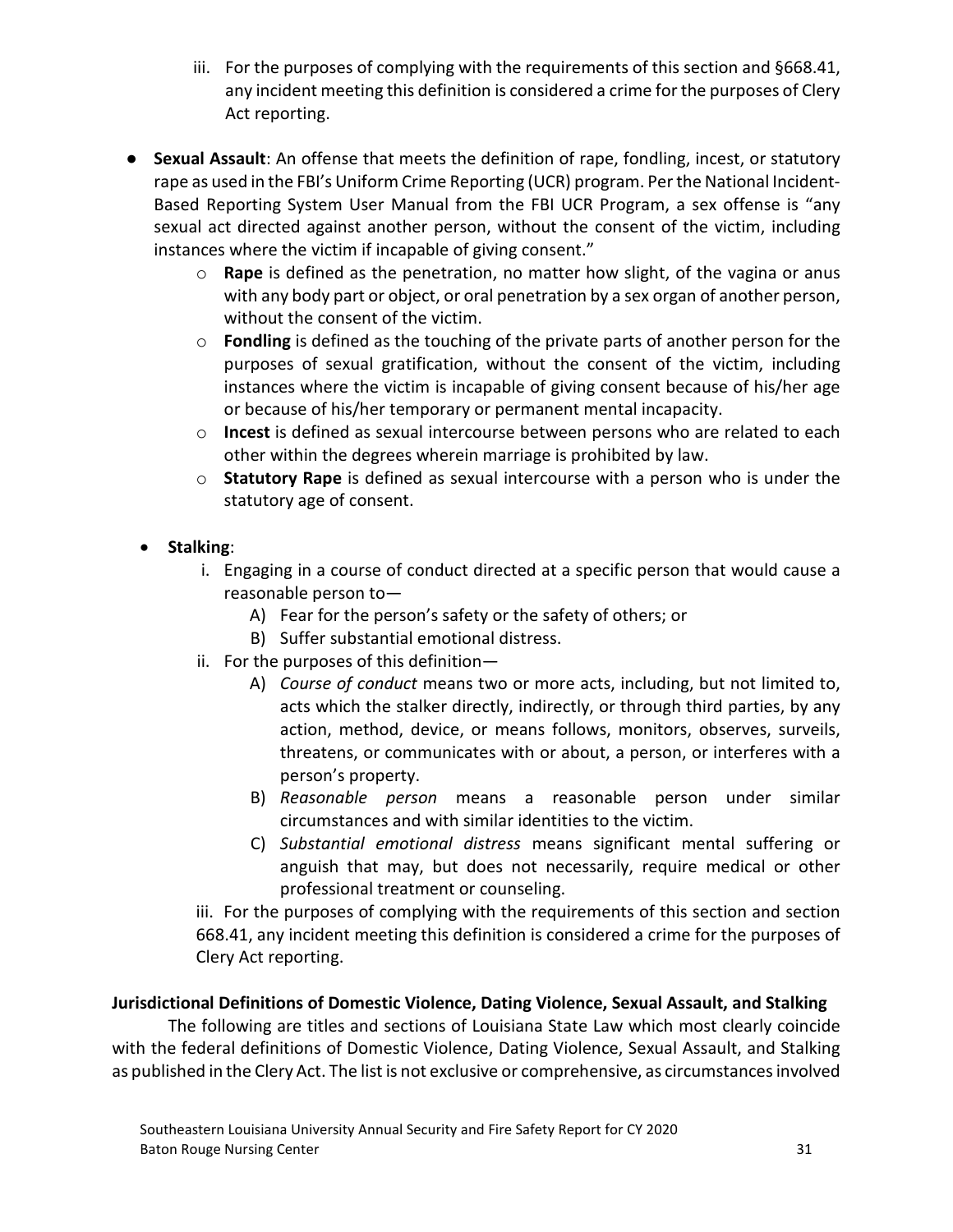with other crimes may also meet the Clery Act definitions. In situations where the state law definitions vary from those of the Clery Act, the specific circumstances of the incident are taken into account and compared to the Clery Act definitions to determine if the incident should be carried as a statistic for reporting purposes in this document.

The complete legal definitions of Louisiana Statutes with all subparts are publicly available on the Louisiana State Legislature website at the following address: <http://legis.la.gov/legis/Home.aspx>

## **Domestic Violence**

Louisiana Revised Statutes (LRS) Title 46, Sections 2131 – 2148 establish the *Louisiana Domestic Abuse Prevention Act* including definitions of behaviors considered "domestic violence."

Additionally, there are several criminal code sections which detail specific behaviors considered "domestic violence," including, but not limited to LRS 14:35.3 *Domestic abuse battery*, LRS 14:37.7 *Domestic abuse aggravated assault*, and LRS 14:79 *Violation of protective orders*. Other crimes may involve an element of domestic violence and are included in reported statistics if the behavior meets the Clery standard.

## **Dating Violence**

Louisiana Revised Statutes (LRS) Title 46, Section 2151 establishes the *Louisiana Protection from Dating Violence Act* which extends to dating partners all benefits and protections available under the *Louisiana Domestic Abuse Prevention Act*.

Additionally, there are several criminal code sections which detail specific behaviors considered "dating violence," including, but not limited to LRS 14:34.9 *Battery of a dating partner*, LRS 14:34.9.1 *Aggravated assault upon a dating partner*, and LRS 14:79 *Violation of protective orders*. Other crimes may involve an element of dating violence and are included in reported statistics if the behavior meets the Clery standard.

#### **Sexual Assault**

Louisiana Revised Statutes (LRS) Title 46, Sections 2181 – 2188 establish the *Louisiana Protection for Victims of Sexual Assault Act* and provides for victims of sexual assault access to civil remedies including protective orders.

Louisiana Revised Statutes (LRS) Title 14, contains several sections which defines various behaviors considered "sexual assault," including, but not limited to LRS 14:41 *Rape (defined),* LRS 14:42 *First Degree Rape,* LRS 14:42.1 *Second Degree Rape*, LRS 14:43 *Third Degree Rape,* LRS 14:43.1 *Sexual battery*, LRS 14:43.1.1 *Misdemeanor Sexual battery,* LRS 14:43.2 *Second Degree Sexual battery,* LRS 14:43.3 *Oral sexual battery*; LRS 14:80 *Felony carnal knowledge of a juvenile*, LRS 14:80.1 *Misdemeanor carnal knowledge of a juvenile*, LRS 14:81 *Indecent behavior with juveniles*, LRS 14:81.2 *Molestation of a juvenile or a person with a physical or mental disability*, LRS 14:81.4 *Prohibited sexual conduct between educator and student*, LRS 14:89 *Crime against nature*, LRS 14:89.1 *Aggravated crime against nature*, and LRS 14:93.5 *Sexual battery of persons*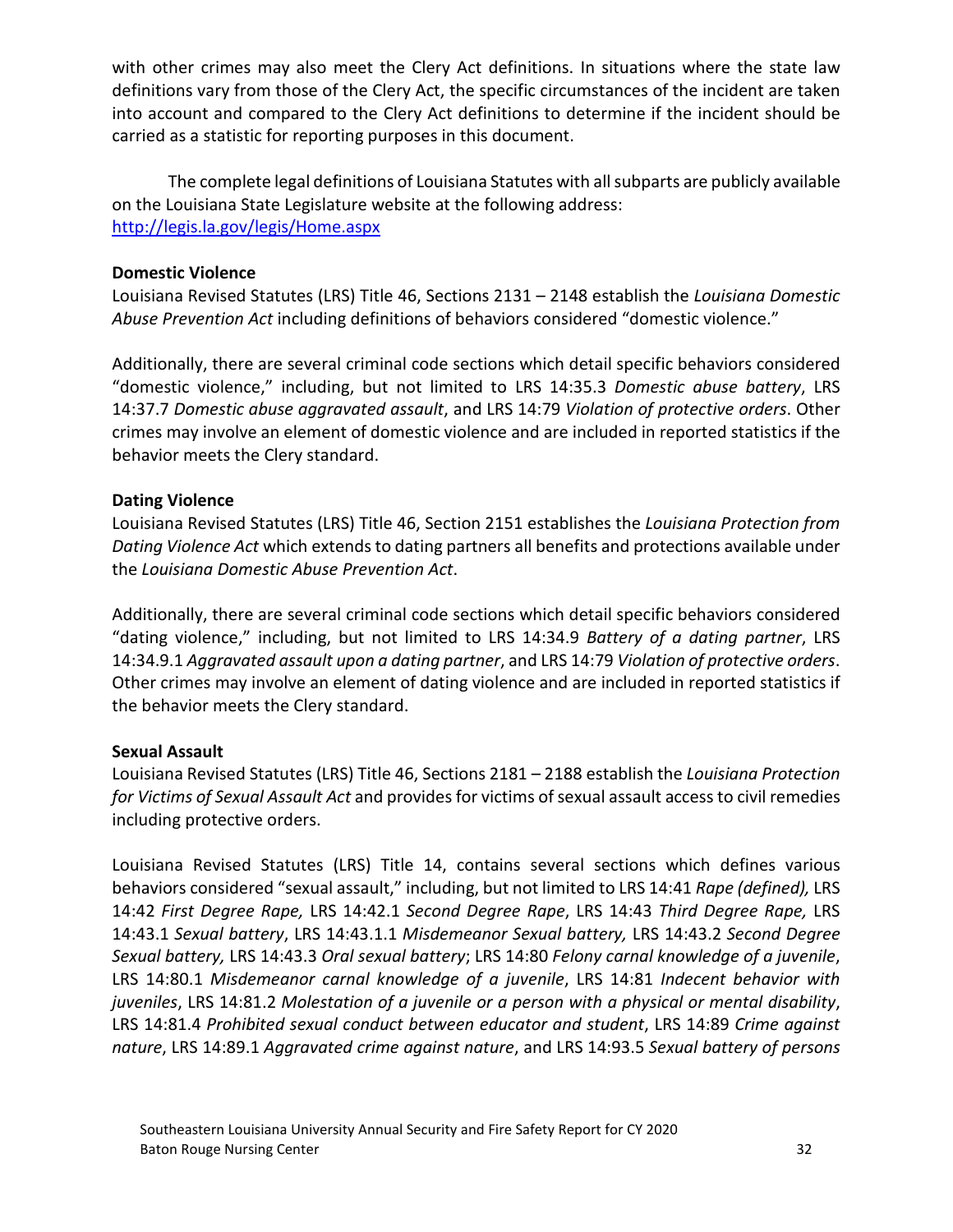*with infirmities*. Other crimes may involve an element of sexual assault and are included in reported statistics if the behavior meets the Clery standard.

## **Stalking**

Louisiana Revised Statutes (LRS) Title 46, Section 2171 – 2174 establishes the *Louisiana Protection from Stalking Act* which extends to victims of stalking all benefits and protections available under the *Louisiana Domestic Abuse Prevention Act*.

Louisiana Revised Statute (LRS) Title 14, Section 40.1 *Stalking* clearly mimics the federal definition for stalking. Additionally, LRS 14:40.2 *Cyberstalking* and LRS 14:40.7 *Cyberbullying* often involve behaviors which meet the Clery Act definition for stalking. Other crimes may involve an element of stalking and are included in reported statistics if the behavior meets the Clery standard.

#### **Consent Defined**

Southeastern Louisiana University's definition of consent as it relates to sexual activity is as follows: "Consent to engage in sexual activity must exist from beginning to end of each instance of sexual activity. Consent is demonstrated through mutually understandable words and/or actions that clearly indicate a willingness to engage in a specific sexual activity. Silence alone, without actions evidencing permission, does not demonstrate consent. Consent must be knowing and voluntary. To give consent, a person must be of legal age. Assent does not constitute consent if obtained through coercion or from an individual whom the alleged offender knows or reasonably should know is incapacitated. The responsibility of obtaining consent rests with the person initiating sexual activity. Use of alcohol or drugs does not diminish one's responsibility to obtain consent. Consent to engage in sexual activity may be withdrawn by any person at any time. Once withdrawal of consent has been expressed, the sexual activity must cease. Consent is automatically withdrawn by a person who is no longer capable of giving consent. A current or previous consensual dating or sexual relationship between the parties does not itself imply consent or preclude a finding of responsibility."

| VAWA Crime Statistics for Southeastern Louisiana University - Baton Rouge Nursing Center<br>(Jeanne Clery Disclosure of Campus Security Policy and Campus Crime Statistics Act)<br>Calendar Years (CY) 2018 - 2020 |                         |                                                         |                       |                                  |               |                                        |
|--------------------------------------------------------------------------------------------------------------------------------------------------------------------------------------------------------------------|-------------------------|---------------------------------------------------------|-----------------------|----------------------------------|---------------|----------------------------------------|
| <b>Offense</b>                                                                                                                                                                                                     | <b>Calendar</b><br>Year | <b>On Campus</b><br>(Including)<br><b>Residential</b> ) | Non-<br><b>Campus</b> | <b>Public</b><br><b>Property</b> | <b>Totals</b> | <b>On Campus</b><br>(Residential Only) |
|                                                                                                                                                                                                                    | 2020                    |                                                         | 0                     | 0                                | $\Omega$      |                                        |
| <b>Domestic</b><br><b>Violence</b>                                                                                                                                                                                 | 2019                    | Ω                                                       | 0                     | 0                                | $\Omega$      |                                        |
|                                                                                                                                                                                                                    | 2018                    | Ω                                                       | 0                     | 0                                | $\bf{0}$      | 0                                      |
|                                                                                                                                                                                                                    | 2020                    | ი                                                       | 0                     | 0                                | $\Omega$      |                                        |
| <b>Dating</b><br><b>Violence</b>                                                                                                                                                                                   | 2019                    | Ω                                                       | 0                     | 0                                | $\Omega$      |                                        |
|                                                                                                                                                                                                                    | 2018                    | Ω                                                       | 0                     | 0                                | $\Omega$      | Ω                                      |
| <b>Stalking</b>                                                                                                                                                                                                    | 2020                    | 0                                                       | 0                     | 0                                | $\Omega$      |                                        |
|                                                                                                                                                                                                                    | 2019                    | Ω                                                       | 0                     | 0                                | $\Omega$      |                                        |
|                                                                                                                                                                                                                    | 2018                    | n                                                       | 0                     | 0                                | O             |                                        |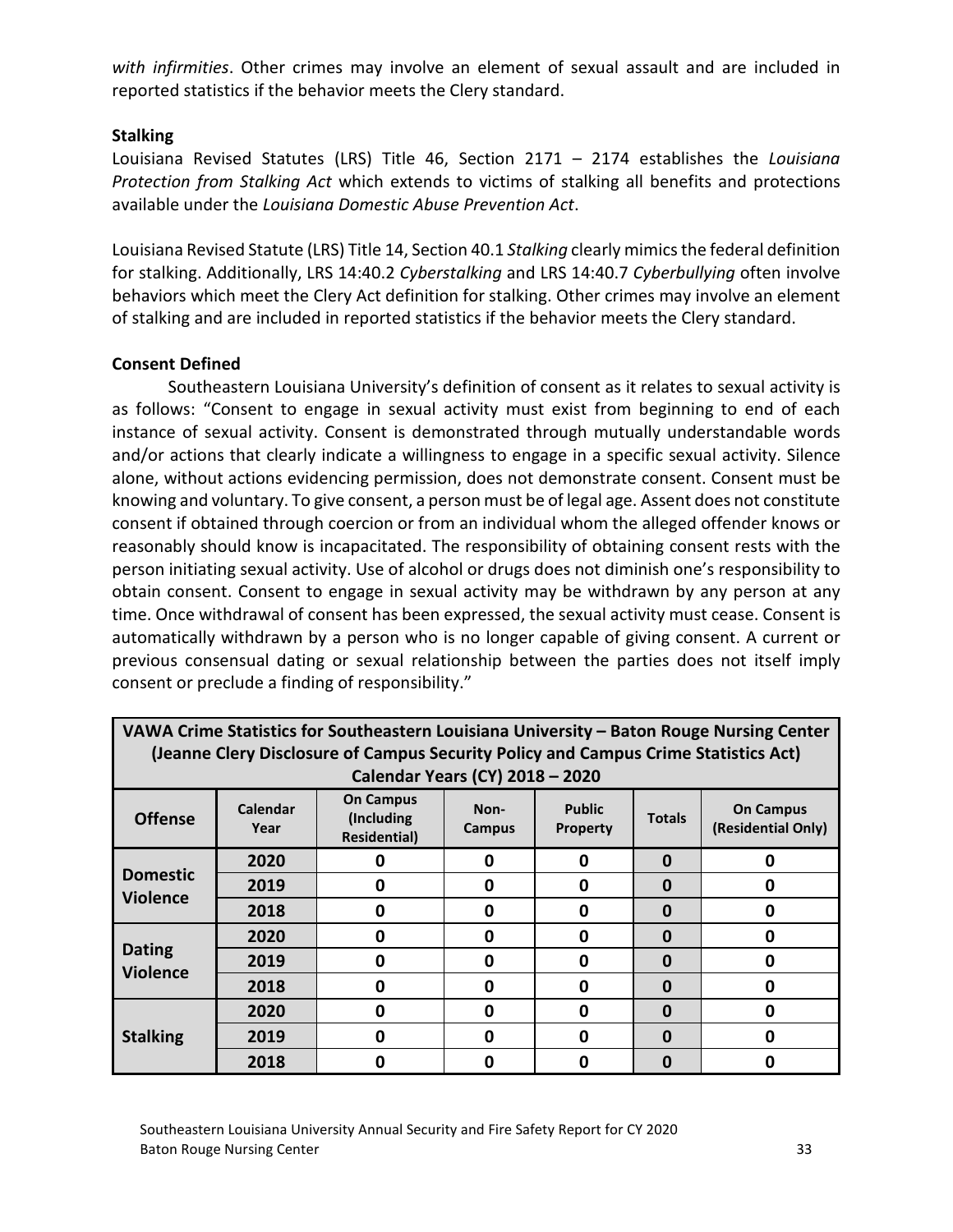#### **How to Be an Active Bystander**

Bystander intervention means safe and positive options carried out by an individual or individuals to prevent harm or intervene when there is a risk of dating violence, domestic violence, sexual assault, or stalking. Bystander intervention includes recognizing situations of potential harm, understanding institutional structures and cultural conditions that facilitate violence, overcoming barriers to intervening, identifying safe and effective intervention options, and taking action to intervene.

Bystanders play a critical role in the prevention of sexual and relationship violence. They are "individuals who observe violence or witness the conditions that perpetuate violence. They are not directly involved but have the choice to intervene, speak up, or do something about it." $1$ Southeastern wishes to promote a culture of community accountability where bystanders are actively engaged in the prevention of violence without causing further harm. Bystanders may not always know what to do even if they want to help. Below is a list<sup>[2](#page-33-1)</sup> of some ways to be an active bystander. Further information regarding bystander intervention may be found. If you or someone else is in immediate danger on campus, call UPD at (985) 549-2222 or dial 911 if offcampus. This could be when a person is yelling at or being physically abusive toward another and it is not safe for you to intervene.

- 1. Watch out for your friends and fellow students/employees. If you see someone who looks like they could be in trouble or need help, ask if they are ok.
- 2. Be direct, delegate responsibility, or create a distraction when you see a person secludes, hits on, tries to make out with, or has sex with people who are incapacitated.
- 3. Intervene when someone discusses plans to take sexual advantage of another person.
- 4. Believe someone who discloses sexual assault, abusive behavior, or experience with stalking.
- 5. Refer people to on- or off-campus resources listed in this document for support in health, counseling, or with legal assistance.

## **Risk Reduction**

Recognizing abusers are solely responsible for their abuse and no victim of a crime is to blame for the perpetration of the crime, the following are some strategies to reduce risks commonly related to sexual assault or harassment (adapted from **Rape, Abuse, & Incest National Network, www.rainn.org**)

- **Be aware** of your surroundings. Knowing where you are and who is around you may help you to recognize a threatening situation and avoid it.
- Try to **avoid isolated areas**. It is more difficult to get help if no one is around.
- **Walk with purpose**. Even if you don't know where you are going, act like you do.
- **Trust your instincts**. If a situation or location feels unsafe or uncomfortable, it probably isn't the best place to be.

<span id="page-33-0"></span> <sup>1</sup> Burn, S.M. (2009). A situational model of sexual assault prevention through bystander intervention. *Sex Roles, 60*, 779-792.

<span id="page-33-1"></span><sup>&</sup>lt;sup>2</sup> Bystander intervention strategies adapted from Stanford University's Office of Sexual Assault & Relationship Abuse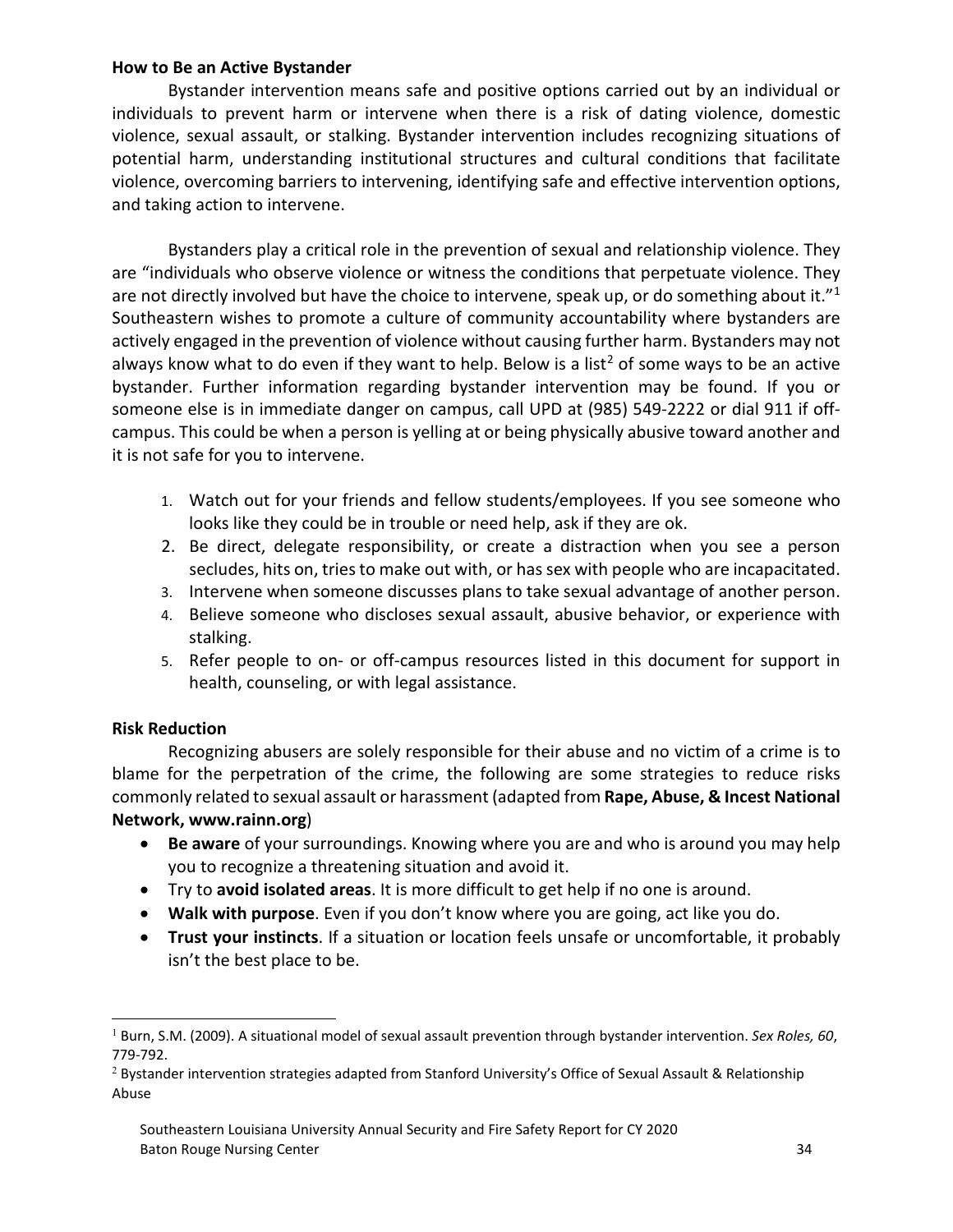- **Try not to load yourself down** with packages or bags as this can make you appear more vulnerable.
- **Make sure your cell phone is with you** and charged and that you have cab money and/or an on-demand driver app loaded.
- **Try to avoid becoming isolated** with someone you don't trust or someone you don't know.
- **Avoid putting music headphones in both ears** so that you can be more aware of your surroundings, especially if you are walking alone.
- **Attend social gatherings with a group of friends**. Arrive together, check in with each other throughout the evening, and leave together. Knowing where you are and who is around you may help you to find a way out of a bad situation.
- **Trust your instincts**. If you feel unsafe in any situation, go with your gut. If you see something suspicious, contact law enforcement immediately (on campus dial 985-549- 2222 for UPD or call 911 if off campus.)
- **Don't leave your drink unattended** while talking, dancing, using the restroom, or making a phone call. If you've left your drink alone, just get a new one.
- **Don't accept drinks from people you don't know or trust**. If you choose to accept a drink, go with the person to the bar to order it, watch it being poured, and carry it yourself. At parties, don't drink from punch bowls or other large, common open containers.
- **Watch out for your friends, and vice versa**. If a friend seems out of it, is way too intoxicated for the amount of alcohol they've had, or is acting out of character, get him or her to a safe place immediately.
- **If you suspect you or a friend has been drugged**, contact law enforcement immediately. Be explicit with doctors so they can give you the correct tests (you will need a urine test and possibly others).
- **If you need to get out of an uncomfortable or scary situation,** here are some things that you can try:
- **Remember that being in this situation is not your fault.** You did not do anything wrong, it is the person who is making you uncomfortable that is to blame.
- **Be true to yourself.** Don't feel obligated to do anything you don't want to do. "I don't want to" is always a good enough reason. Do what feels right to you and what you are comfortable with.
- **Have a code word** with your friends or family so that if you don't feel comfortable you can call them and communicate your discomfort without the person you are with knowing. Your friends or family can then come to get you or make up an excuse for you to leave.
- **Lie.** If you don't want to hurt the person's feelings, it is better to lie and make up a reason to leave than to stay and be uncomfortable, scared, or worse. Some excuses you could use are: needing to take care of a friend or family member, not feeling well, having somewhere else that you need to be, etc.
- **Try to think of an escape route.** How would you try to get out of the room? Where are the doors? Windows? Are there people around who might be able to help you? Is there an emergency phone nearby?
- **If you and/or the other person have been drinking**, you can say that you would rather wait until you both have your full judgment before doing anything you may regret later.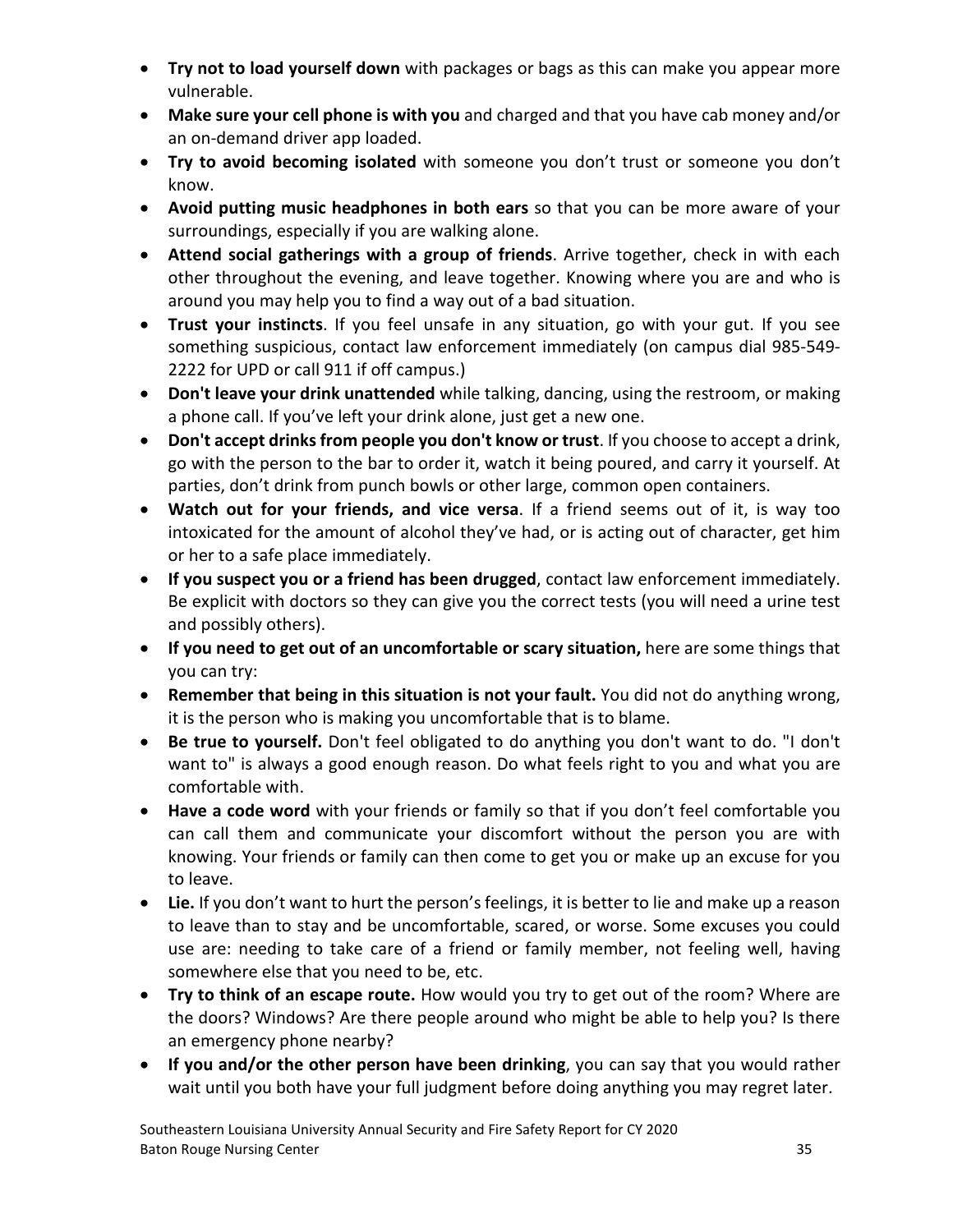#### **Programs to Prevent Domestic Violence, Dating Violence, Sexual Assault, and Stalking**

Southeastern engages in comprehensive, intentional, and integrated programming, initiatives, strategies, and campaigns intended to end dating violence, domestic violence, sexual assault, and stalking that:

- A. Are culturally relevant, inclusive of diverse communities and identities, sustainable, responsive to community needs, and informed by research, or assessed for value, effectiveness, or outcome; and
- B. Consider environmental risk and protective factors as they occur on the individual, relationship, institutional, community and societal levels.

Southeastern Louisiana University is committed to education and increasing awareness of students and employees about preventing incidents of sexual misconduct.

Southeastern offers education and prevention programs that include, but are not limited to: (a) awareness programs; (b) bystander intervention programs; (c) ongoing prevention and awareness campaigns; (d) primary prevention programs; and (e) education on risk reduction on an annual basis.

Ongoing prevention and awareness campaigns include self-defense programming; domestic violence awareness month events and activities, stalking awareness month events and activities, and sexual assault awareness month events and activities.

## **Procedures Victims Should Follow if a Crime of Domestic Violence, Dating Violence, Sexual Assault, or Stalking Occurs**

After an incident of sexual assault, dating violence, or domestic violence, the victim should consider seeking medical attention as soon as possible. Sexual Assault Nurse Examiners (SANE) at the hospital are trained and certified in physical evidentiary recovery kit collection. Evidence may be collected, even if the victim chooses not to make a report to law enforcement.

If a sexual assault victim does not currently wish to involve law enforcement, there is still an option to have the forensic evidence collected in a timely manner. As time passes, evidence may dissipate or become lost or unavailable, thereby making investigation, possible prosecution, disciplinary proceedings, or obtaining protection from abuse orders related to the incident more difficult. By providing victims with the opportunity to gather information, solidify their support system, and establish rapport with first responders, we hope to create an environment encouraging reporting, even for those victims who initially feel unable, unwilling, or unsure about doing so. Victims may report a sexual assault anonymously at North Oaks Medical Center and have forensic evidence collected during the exam. The sheriff's office with jurisdiction over the medical center maintains sexual assault forensic exam kits completed for anonymous victims.

To facilitate the collection of forensic evidence, it is important that a victim of sexual assault not bathe, douche, smoke, change clothing or clean the bed/linen/area where they were assaulted if the offense occurred within the past 96 hours, so that evidence may be preserved that may assist in proving that the alleged criminal offense occurred/or is occurring, or may be helpful in obtaining a protection order. In circumstances of sexual assault, if victims do not opt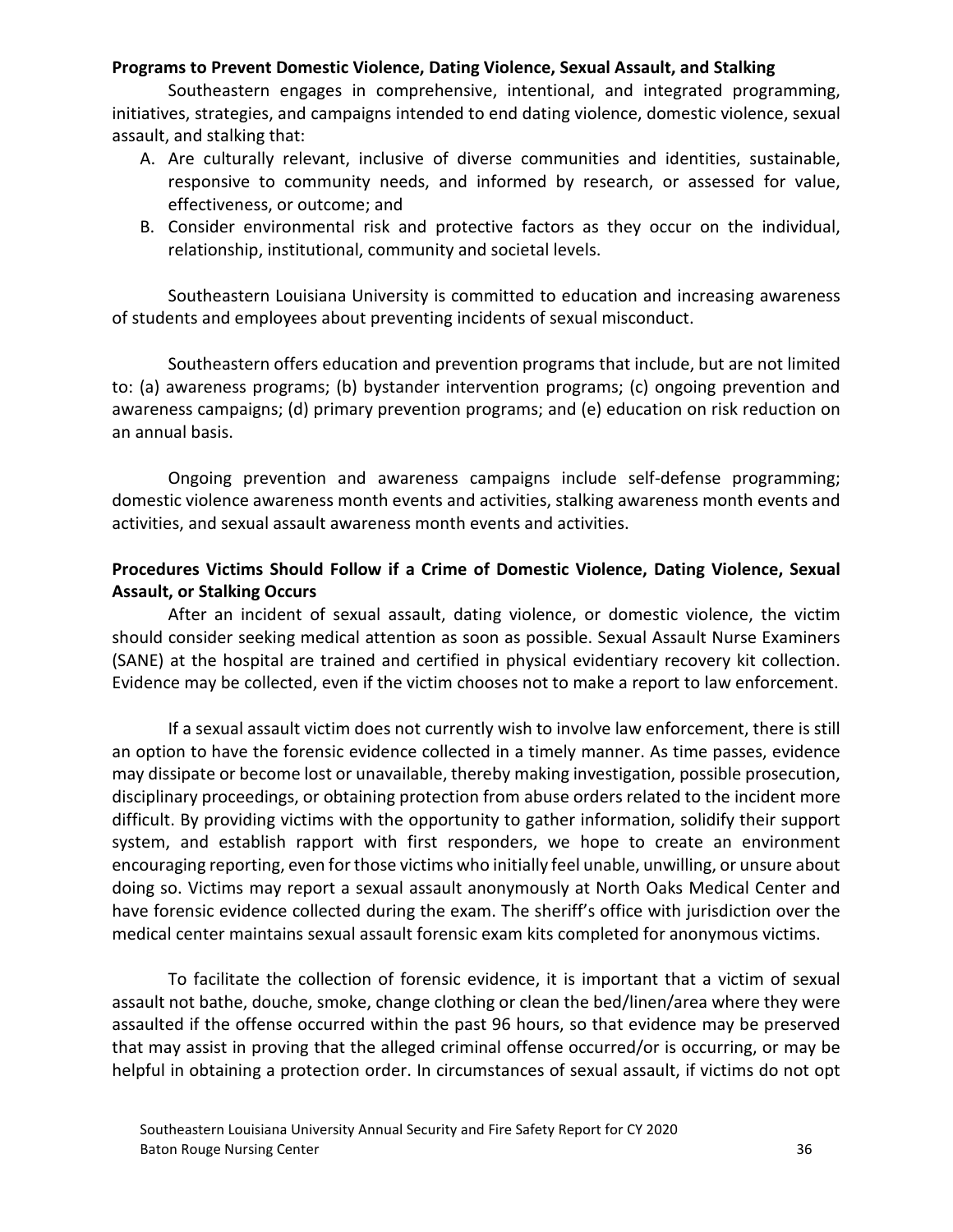for forensic evidence collection, health care providers can still treat injuries and take steps to address concerns of pregnancy and/or sexually transmitted infections. Victims of sexual assault, domestic violence, stalking, and dating violence are encouraged to also preserve evidence by saving text messages, instant messages, social media posts and messages, other communications, and keeping pictures, logs, or other copies of documents, if they have any, that would be useful to law enforcement officers or University adjudicators/investigators.

#### **Involvement of Law Enforcement**

Although the University strongly encourages all members of its community to report violations to UPD (if on campus) or to local law enforcement officials (if off campus,) it is the victim's choice whether or not to make such a report. Furthermore, victims have the right to decline to notify law enforcement.

If a victim in an incident which occurred off campus wishes, the University Police Department will assist with notifying the appropriate off campus law enforcement agency.

#### **Reporting Incidents of Domestic Violence, Dating Violence, Sexual Assault, and Stalking**

If you have been the victim of domestic violence, dating violence, sexual assault, or stalking, you may report the incident to the Title IX Director (office: Dyson Hall, Room 120; phone: 985-549-5888) by calling, writing, or visiting the office to report in person. In addition to any law enforcement actions taken, reports of all domestic violence, dating violence, sexual assault, and stalking made to UPD will automatically be referred to the Title IX Director for review.

## **Procedures the University Will Follow When a Crime of Domestic Violence, Dating Violence, Sexual Assault, or Stalking is Reported**

Southeastern has procedures in place that serve to be sensitive to victims who report sexual assault, domestic violence, dating violence, and stalking, including informing individuals about their right to file criminal charges; as well as the availability of counseling, health, mental health, victim advocacy, legal assistance, visa and immigration assistance, and other services onand/or off-campus; as well as additional remedies to prevent contact between a complainant and an accused party, such as housing, academic, transportation and working accommodations, if reasonably available. Southeastern will make such accommodations, if the victim requests them and if they are reasonably available, regardless of whether the victim chooses to report the crime to law enforcement. Students and employees should contact the Title IX Director (office: Dyson Hall, Room 120; phone: 985-549-5888) by calling, writing, or visiting the office to report in person. The Title IX Director will collaborate and coordinate with the Office for Student Advocacy and Accountability and Dean of Students for student cases and the Director of Human Resources for employee cases.

If a report of domestic violence, dating violence, sexual assault, or stalking is reported to the University, below are the procedures the University will follow.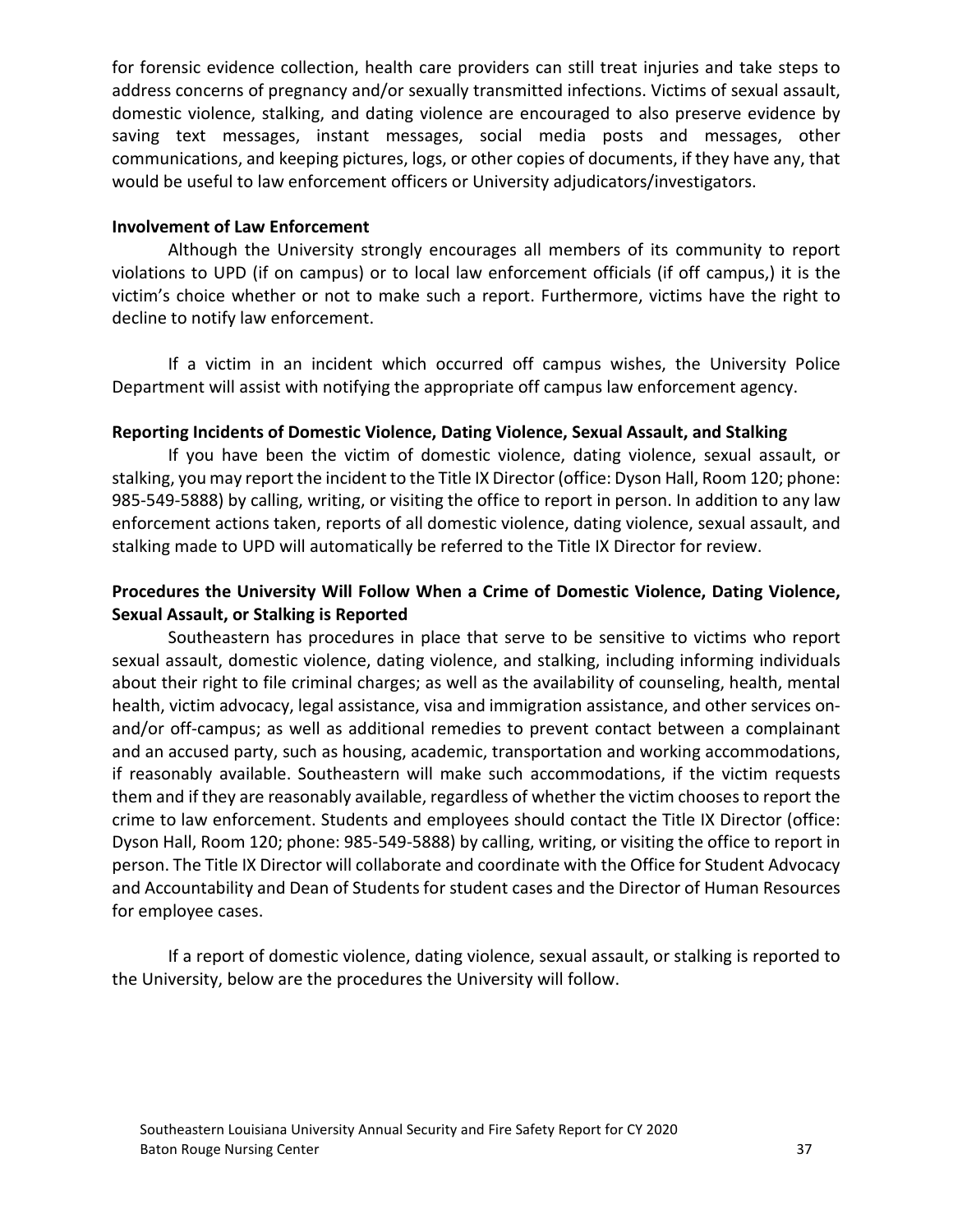| <b>Incident Being</b><br>Reported | <b>Procedures Institution Will Follow</b>                                                                                                                                                                                                                                                                                                                                                                                                                                                                                                                                                                                                                                                                                                                                                                                                                                                                                                                                                                                                                                                                                                                                                                                                                                                                                                                                                                                                                                                                                    |
|-----------------------------------|------------------------------------------------------------------------------------------------------------------------------------------------------------------------------------------------------------------------------------------------------------------------------------------------------------------------------------------------------------------------------------------------------------------------------------------------------------------------------------------------------------------------------------------------------------------------------------------------------------------------------------------------------------------------------------------------------------------------------------------------------------------------------------------------------------------------------------------------------------------------------------------------------------------------------------------------------------------------------------------------------------------------------------------------------------------------------------------------------------------------------------------------------------------------------------------------------------------------------------------------------------------------------------------------------------------------------------------------------------------------------------------------------------------------------------------------------------------------------------------------------------------------------|
| <b>Sexual Assault</b>             | 1. Depending on when reported (immediate vs delayed report), institution<br>will provide victim with access to medical care<br>2. Institution will assess immediate safety needs of victim<br>3. Institution will assist victim with contacting UPD or local police if<br>complainant requests AND provide the victim with contact information<br>for UPD or local police department<br>4. Institution will provide victim with referrals to on- and off-campus mental<br>health providers<br>5. Institution will assess need to implement interim or long-term protective<br>measures, if appropriate<br>6. Institution will provide the victim with a written explanation of the<br>victim's rights and options<br>7. Institution will provide a "No Contact" directive to accused party if<br>deemed appropriate<br>8. Institution will provide instructions on how to apply for protective order<br>9. Institution will advise of the policy applicable to sexual assault to the<br>victim and inform the victim regarding timeframes for inquiry,<br>investigation, and resolution<br>Institution will inform the victim of the outcome of the investigation,<br>10.<br>whether or not the accused will be administratively charged, and what<br>the outcome of the hearing is<br>Institution will enforce the anti-retaliation policy and take immediate<br>11.<br>and separate action against parties that retaliate against a person for<br>reporting sex-based discrimination or for assisting in the investigation |
| <b>Stalking</b>                   | 1. Institution will assess immediate safety needs of victim<br>2. Institution will assist victim with contacting UPD or local police if<br>complainant requests AND provide the victim with contact information<br>for UPD or local police department<br>3. Institution will provide instructions on how to apply for protective order<br>4. Institution will provide information to victim on how to preserve evidence<br>5. Institution will assess need to implement interim or long-term protective<br>measures to protect the victim, if appropriate<br>6. Institution will provide the victim with a written explanation of the<br>victim's rights and options<br>7. Institution will provide a "No Contact" directive to accused party if<br>deemed appropriate                                                                                                                                                                                                                                                                                                                                                                                                                                                                                                                                                                                                                                                                                                                                                       |
| <b>Dating Violence</b>            | 1. Institution will assess immediate safety needs of victim<br>2. Institution will assist victim with contacting UPD or local police if victim<br>requests AND provide the victim with contact information for UPD or local<br>police department                                                                                                                                                                                                                                                                                                                                                                                                                                                                                                                                                                                                                                                                                                                                                                                                                                                                                                                                                                                                                                                                                                                                                                                                                                                                             |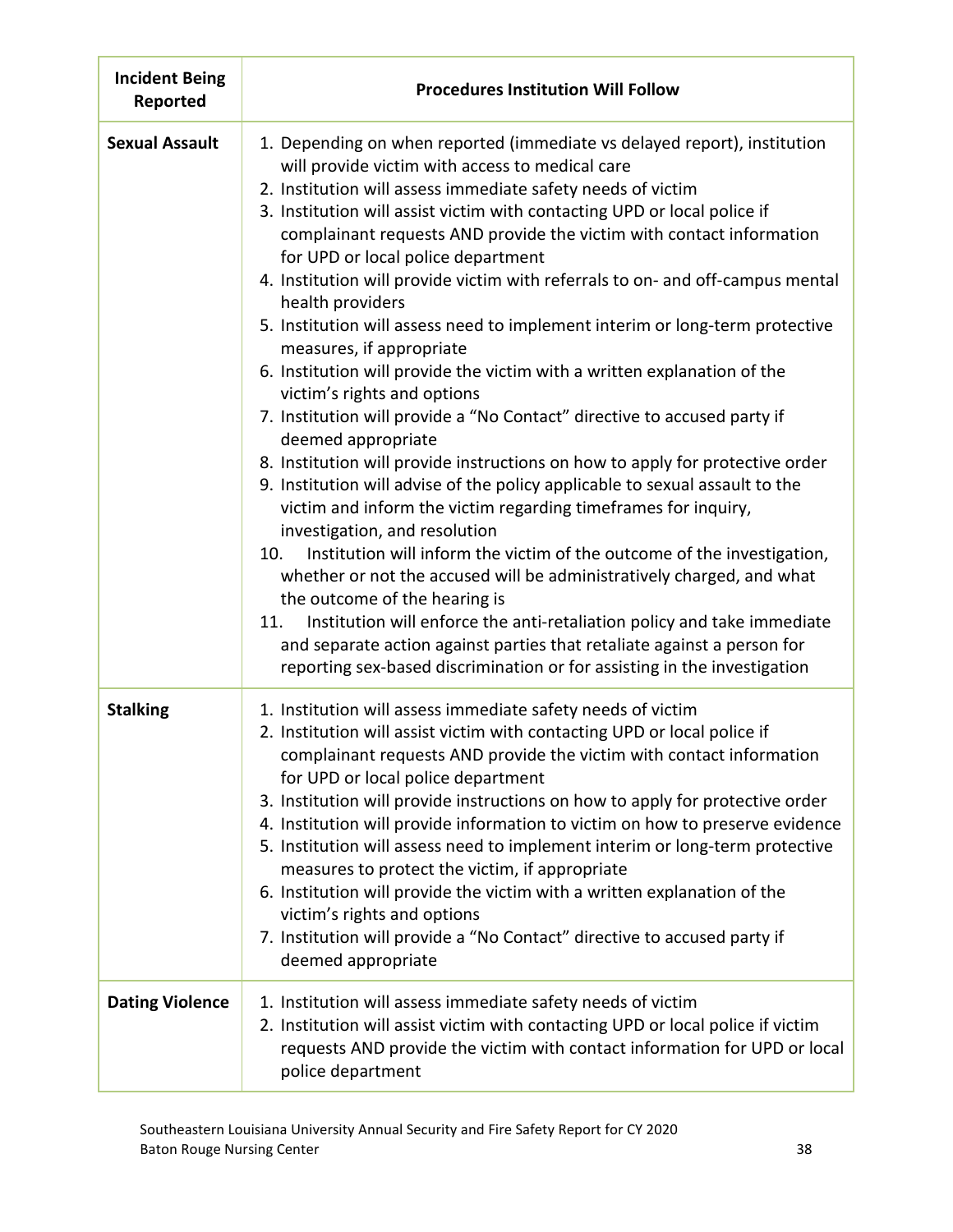|                                    | 3. Institution will provide instructions on how to apply for protective order<br>4. Institution will provide information to victim on how to preserve evidence<br>5. Institution will assess need to implement interim or long-term protective<br>measures to protect the victim, if appropriate<br>6. Institution will provide the victim with a written explanation of the<br>victim's rights and options<br>7. Institution will provide a "No Contact" directive to accused party if<br>deemed appropriate                                                                                                                                                                                                                                                     |
|------------------------------------|-------------------------------------------------------------------------------------------------------------------------------------------------------------------------------------------------------------------------------------------------------------------------------------------------------------------------------------------------------------------------------------------------------------------------------------------------------------------------------------------------------------------------------------------------------------------------------------------------------------------------------------------------------------------------------------------------------------------------------------------------------------------|
| <b>Domestic</b><br><b>Violence</b> | 1. Institution will assess immediate safety needs of victim<br>2. Institution will assist victim with contacting UPD or local police if victim<br>requests AND provide the victim with contact information for UPD or local<br>police department<br>3. Institution will provide instructions on how to apply for Protective Order<br>4. Institution will provide information to victim on how to preserve evidence<br>5. Institution will assess need to implement interim or long-term protective<br>measures to protect the victim, if appropriate<br>6. Institution will provide the victim with a written explanation of the<br>victim's rights and options<br>7. Institution will provide a "No Contact" directive to accused party if<br>deemed appropriate |

#### **Employee Assistance Program**

Southeastern provides an Employee Assistance Program (EAP) for use by employees. The EAP is available to provide full-time employees assistance with such problems as sexual or physical abuse, depression, marital and relationship conflict, stress, grief, critical incident stress, anxiety, and other personal matters. All full-time employees, regardless of performance, are eligible. The contact number of the EAP is via the University Counseling Center at 985-549-3894.

All information relating to an employee's EAP participation is strictly confidential. Only the EAP provider maintains EAP records. The EAP provider does not release specific information about an employee's use of EAP services, unless the employee gives his or her advance written consent. The EAP does not report incidents to any Official On-Campus Resources unless the employee specifically gives them permission to do so.

Participation in the EAP does not excuse employees from complying with University policies or from meeting normal job requirements during or after receiving assistance. Nor will participation in the EAP prevent Southeastern from taking disciplinary action against any employee for performance problems occurring before or after the employee seeks assistance through the EAP.

#### **Assistance for Victims - Rights & Options**

Regardless of whether a victim elects to pursue a criminal complaint or whether the offense is alleged to have occurred on or off campus, the University will assist victims of sexual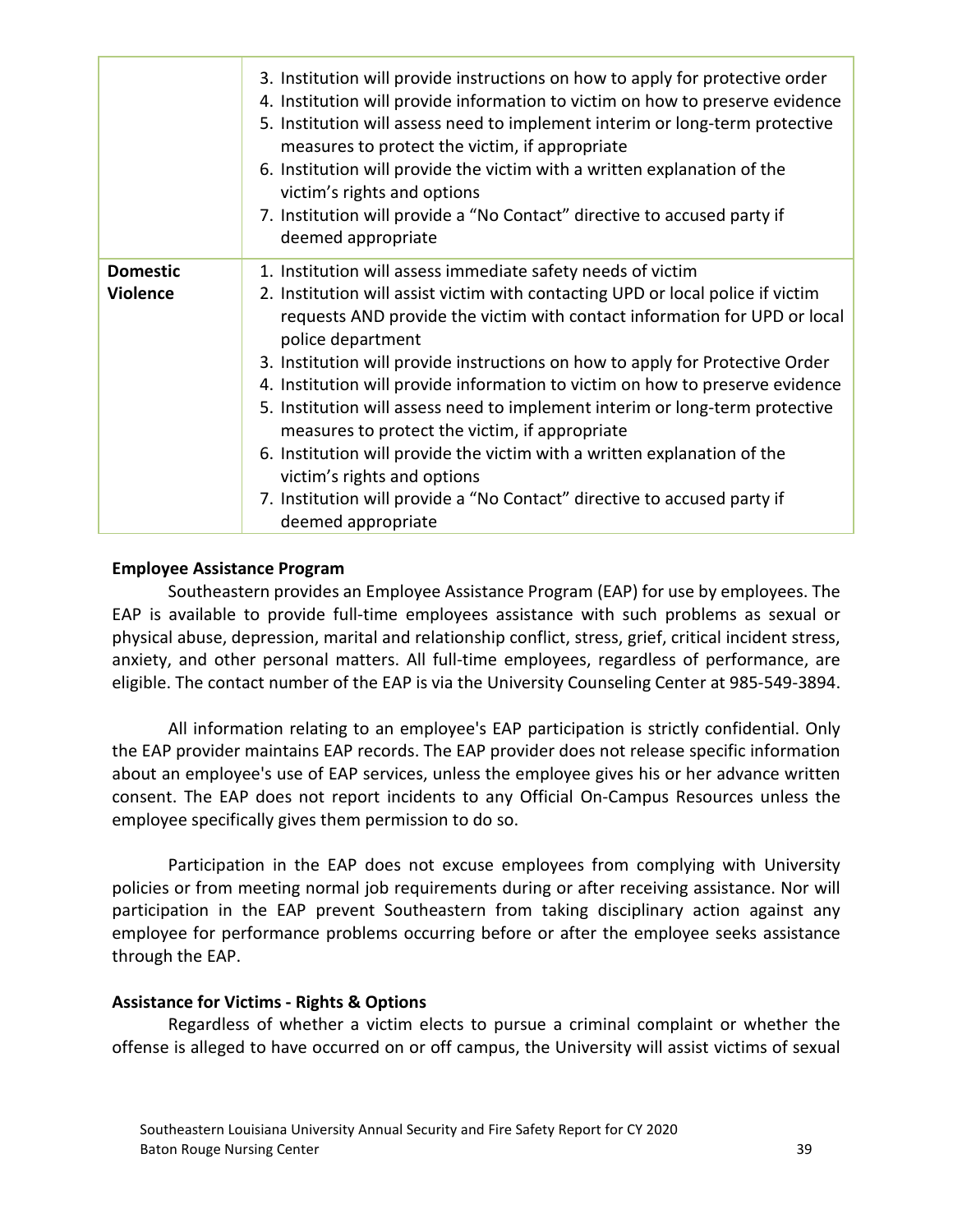assault, domestic violence, dating violence, and stalking and will provide each victim with a written explanation of their rights and options.

Such written information will include:

- the procedures victims should follow if a crime of dating violence, domestic violence, sexual assault, or stalking has occurred;
- information about how the institution will protect the confidentiality of victims and other necessary parties;
- a statement that the institution will provide written notification to students and employees about victim services in the institution and in the community;
- a statement regarding the institution's provisions about options for available assistance with and how to request accommodations and protective measures; and
- an explanation of the procedures for institutional disciplinary action.

# **Rights of Victims and the Institution's Responsibilities for Orders of Protection, No-Contact Orders, Restraining Orders, or Similar Lawful Orders Issued by a Criminal, Civil, or Tribal Court or by the Institution**

Southeastern complies with Louisiana State law in recognizing orders of protection, including giving full faith and credit to valid orders from other jurisdictions.

Any member of the University community who obtains an order of protection should provide a copy to the University Police Department and the Office of the Title IX Director. The protected party may then meet with Southeastern officials to develop a safety action plan, which is a plan for Southeastern and the protected party to reduce the risk of harm while on campus or coming and going from campus. This plan may include, but is not limited to: escorts, special parking arrangements, changing classroom/work site location, or working with an academic advisor on alternative class possibilities, allowing a student to complete assignments from home, allowing an employee to develop a flexible work schedule, etc. Southeastern cannot apply for a legal order of protection, No Contact order, or restraining order for a victim.

In Louisiana, a victim of domestic violence, dating violence, sexual assault, or stalking has the right to file a petition with the courts requesting protection through a protective order, which could include the following:

- An order restraining the abuser from further acts of abuse;
- An order directing the abuser to leave the victim's household/place of residence;
- An order directing the abuser to refrain from stalking or harassing the victim or other designated persons;
- Other protections based on issues related to cohabitation, residency, employment, and child custody.

UPD will help put victims in contact with the Clerk of Court to petition for an order of protection. Any student who obtains a protection order should provide a copy to UPD and the Office of the Title IX Director.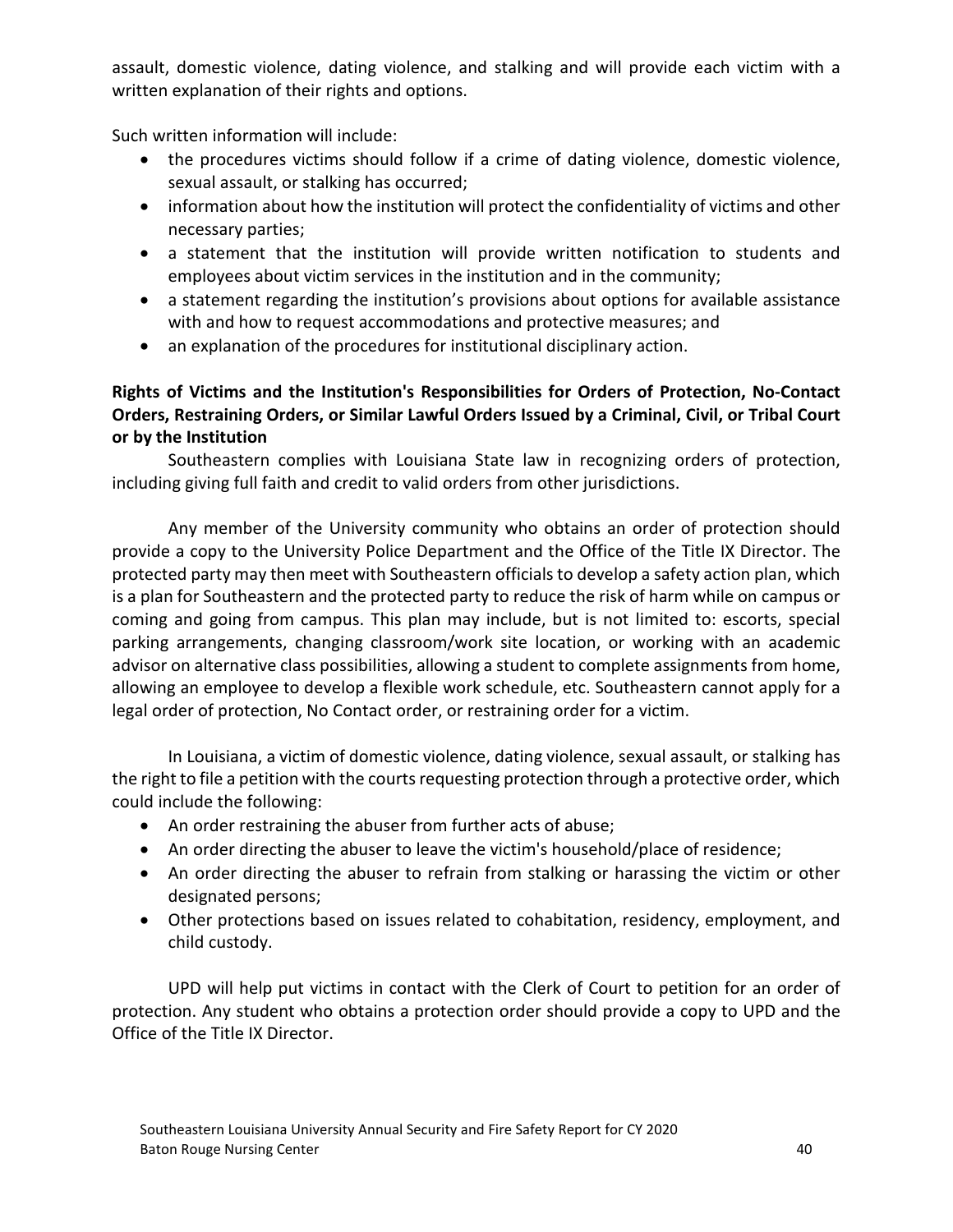While not the same as a court-ordered protection order, Southeastern can issue a noncriminal No Contact directive. This includes, but is not limited to, communication that is written, verbal, or physical. Written communication is understood to include all electronic means of communication, including, but not limited to: email, instant messaging, and text messaging. Verbal communication is understood to include phone calls and voicemail messages. A No Contact order may include additional restrictions and terms.

If the University receives a report such an institutional No Contact order has been violated, the University will initiate disciplinary proceedings appropriate to the status of the accused (student, employee, etc.) and will impose sanctions if the accused is found responsible for violating the No Contact order.

#### **Accommodations and Protective Measures Available for Victims**

Upon receipt of a report of domestic violence, dating violence, sexual assault, or stalking, Southeastern will provide notification to students and employees about accommodations available to them, including academic, living, transportation, and working situations. The notification will include information regarding the accommodation options, available assistance in requesting accommodations, and how to request accommodations and protective measures (i.e., the notification will include the name and contact information for the individual or office that should be contacted to request the accommodations).

At the victim's request, and to the extent of the victim's cooperation and consent, University offices will work cooperatively to assist the victim in obtaining accommodations. If reasonably available, a victim may be offered changes to academic, living, working, or transportation situations regardless of whether the victim chooses to report the crime to law enforcement.

Examples of options for a potential change to the academic situation may be to transfer to a different section of a class, withdraw and take a class at another time if there is no option for moving to a different section, etc. Potential changes to living situations may include moving to a different room or residence hall. Possible changes to work situations may include changing working hours or locations. Possible changes in transportation may include having the student or employee park in a different location, assisting the student or employee with a safety escort, etc. Issuance of a full, partial, or modified bar notice to the respondent may also be appropriate.

To request changes to academic, living, transportation, and/or working situations, or protective measures, a victim should:

**Students**: Contact the Title IX Director and/or Office for Student Advocacy and Accountability for assistance.

**Employees/Faculty**: Contact the Office of Human Resources and/or Provost Office (depending upon employment status).

If the victim wishes to receive assistance in requesting these accommodations, the victim should contact the Title IX Director and/or University Police Department.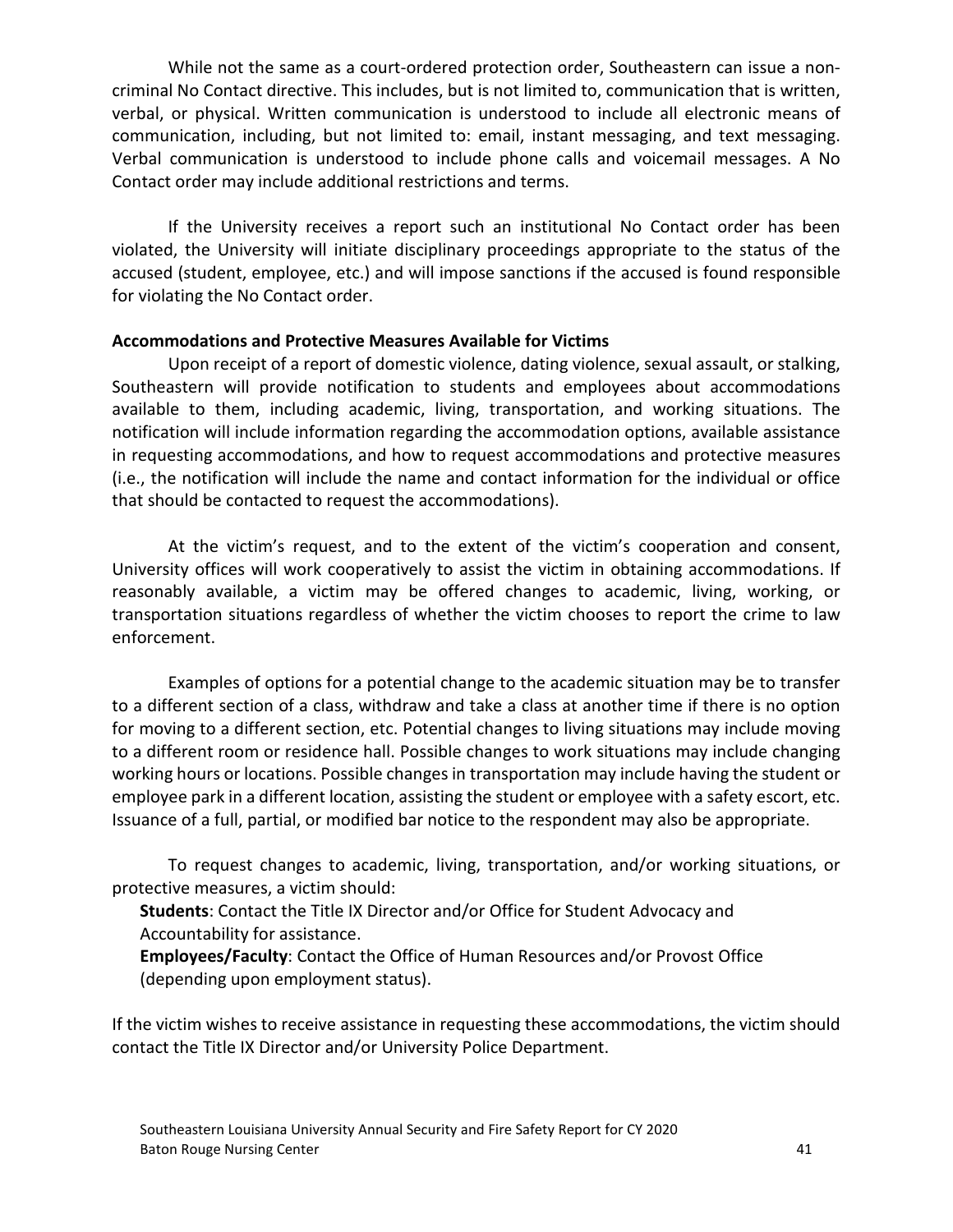#### **Confidentiality**

Victims may request that directory information on file with the University be withheld by request. This request can be made to the Office of Student Records and Registration in person at North Campus Main Building, room 107 or by calling (985) 549-2244. Employees can contact the Office of Human Resources to make a similar request regarding directory information at (985) 549-2001.

Regardless of whether a victim has opted-out of allowing the University to share "directory information," personally identifiable information about the victim and other necessary parties will be treated as confidential and only shared with persons who have a specific need-toknow; i.e., those who are investigating/adjudicating the report or those involved in providing support services to the victim, including accommodations and protective measures. By only sharing personally-identifiable information with individuals on a need-to-know basis, the institution will maintain as confidential any accommodations or protective measures provided to the victim, to the extent that maintaining such confidentiality would not impair the ability of the institution to provide the accommodations or protective measures.

The University does not publish crime victim names or other identifiable information regarding victims in the Daily Crime and Fire Log or in the annual crime statistics that are disclosed in compliance with the *Jeanne Clery Disclosure of Campus Security Policy and Campus Crime Statistics Act*. Furthermore, if a Campus Safety Alert is issued on the basis of a report of domestic violence, dating violence, sexual assault, or stalking, the name of the victim and other personally identifiable information about the victim will be withheld; this could include the specific location where an incident is reported to have occurred when reporting the location could inadvertently identify the victim.

#### **On- and Off-campus Services for Victims**

Upon receipt of a report of domestic violence, dating violence, sexual assault, or stalking, Southeastern will provide notification to students and employees about existing assistance with and/or information about obtaining resources and services, including counseling, health, mental health, victim advocacy, legal assistance, visa and immigration assistance, student financial aid, and assistance in notifying appropriate local law enforcement. If a sexual assault should occur on campus, staff on-scene, including UPD, will offer the victim a wide variety of services. This information is not provided to infer that those resources are "crime reporting entities" for Southeastern.

| <b>ON-CAMPUS RESOURCES</b>   |                                    |                     |  |  |  |
|------------------------------|------------------------------------|---------------------|--|--|--|
| <b>RESOURCE NAME/PURPOSE</b> | <b>LOCATION/ADDRESS</b>            | <b>PHONE NUMBER</b> |  |  |  |
| Dean of Students             | <b>Student Union</b><br>Room 1301A | 985-549-3792        |  |  |  |

These on- and off-campus resources include the following: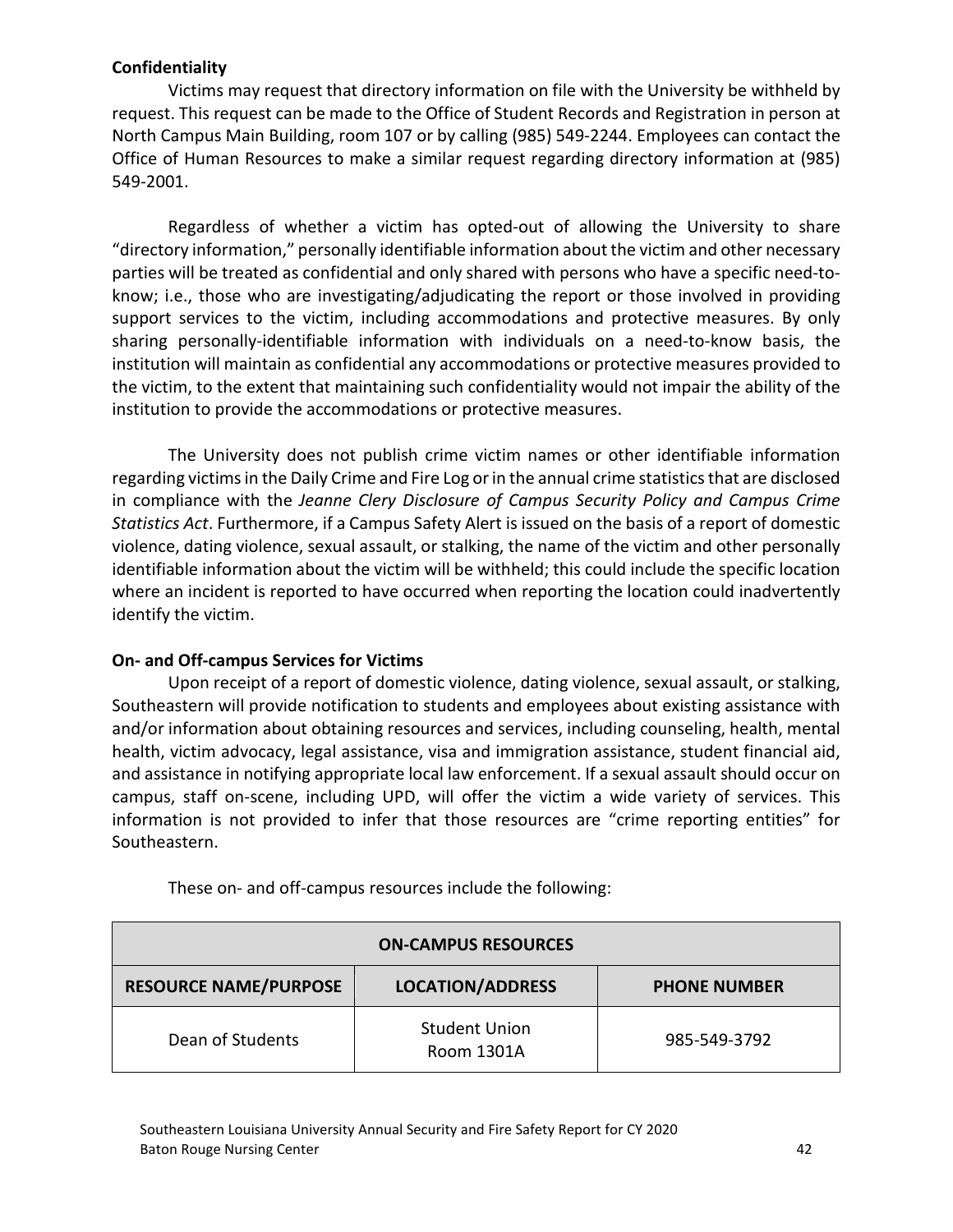| <b>Human Resources</b>                                                                   | North Campus Human<br><b>Resources Building</b>                                                             | 985-549-2001                                                      |  |
|------------------------------------------------------------------------------------------|-------------------------------------------------------------------------------------------------------------|-------------------------------------------------------------------|--|
| Multicultural and<br><b>International Student Affairs</b>                                | <b>Student Union</b><br>Room 2307                                                                           | 985-549-3850                                                      |  |
| Office for Student Advocacy<br>and Accountability                                        | Mims Hall, Room 207                                                                                         | 985-549-2213                                                      |  |
| <b>Student Accessibility Services</b>                                                    | Tinsley Hall, Room 102                                                                                      | 985-549-2247                                                      |  |
| <b>Student Financial Aid</b>                                                             | <b>Office of Financial Aid</b><br>North Campus Financial Aid<br><b>Building</b><br>900A West University Ave | 985-549-2224                                                      |  |
| <b>Title IX Director</b>                                                                 | Dyson Hall, Room 120                                                                                        | 985-549-5888                                                      |  |
| <b>University Counseling Center</b>                                                      | Student Union Annex, 1st<br>Floor, North side                                                               | 985-549-3894                                                      |  |
| University Health Center                                                                 | Student Union Annex, 1st<br>Floor, South side                                                               | 985-549-2242                                                      |  |
| <b>University Police Department</b>                                                      | Pride Hall, 1 <sup>st</sup> Floor<br>South side                                                             | 985-549-2222                                                      |  |
| Visa and Immigration<br>Assistance/ International<br><b>Student Support and Services</b> | <b>International Services Office</b><br>North Campus Main Building<br><b>Room 113</b>                       | 985-549-2360                                                      |  |
| <b>OFF-CAMPUS RESOURCES</b>                                                              |                                                                                                             |                                                                   |  |
| <b>RESOURCE NAME/PURPOSE</b>                                                             | <b>LOCATION/ADDRESS</b>                                                                                     | <b>PHONE NUMBER</b>                                               |  |
| <b>Baton Rouge City Police</b><br>Department                                             | 9000 Airline Highway<br>Baton Rouge, LA                                                                     | Office: 225-389-2000<br>Emergency: 911                            |  |
| East Baton Rouge Parish<br>Sheriff's Office                                              | 8900 Jimmy Wedell Rd<br>Baton Rouge, LA                                                                     | Office: 225-389-5000<br>Emergency: 911                            |  |
| Louisiana Coalition Against<br>Domestic Violence (LCADV)                                 | Baton Rouge, LA                                                                                             | Office: 225-752-1296<br>Louisiana State Hotline<br>1-888-411-1333 |  |
| Louisiana Foundation Against<br>Sexual Assault (LaFASA)                                  | Baton Rouge, LA                                                                                             | Office: 225-372-8995<br>Toll Free: 888-995-7273                   |  |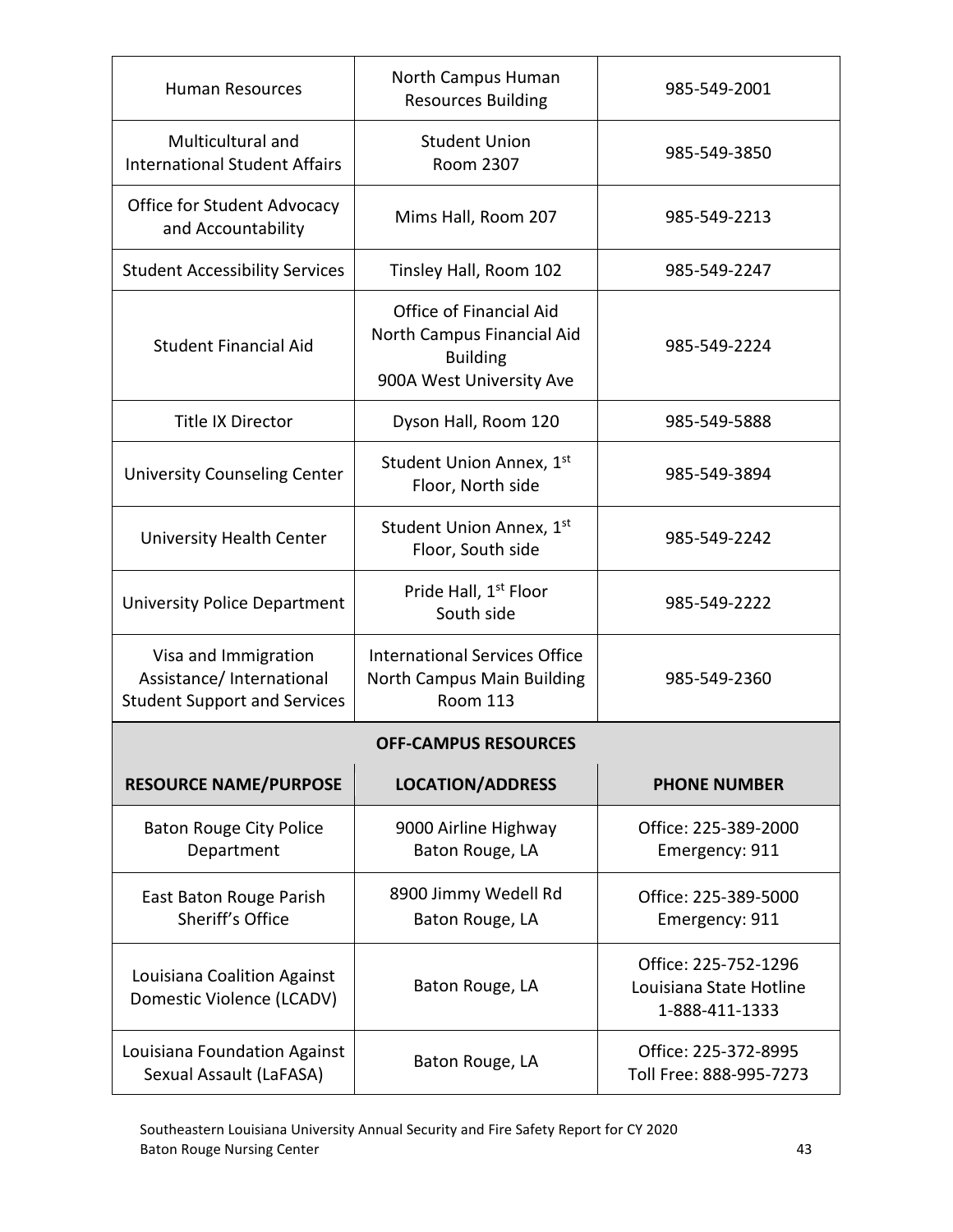| Our Lady of the Lake                         | 5000 Hennessey Blvd                             | Office: 225-765-6565    |
|----------------------------------------------|-------------------------------------------------|-------------------------|
| <b>Regional Medical Center</b>               | Baton Rouge, LA                                 | Emergency: 911          |
| Sexual Trauma Awareness &<br>Response (STAR) | 5615 Corporate Blvd, Ste 200<br>Baton Rouge, LA | Toll Free: 855-435-STAR |

Other resources available to persons who report being the victim of sexual assault, domestic violence, dating violence, or stalking, include:

**http://www.rainn.org** – Rape, Abuse and Incest National Network

**https://www.justice.gov/ovw/sexual-assault** - Department of Justice

**<http://www2.ed.gov/about/offices/list/ocr/index.html>** - Department of Education, Office of Civil Rights

## **Adjudication of Alleged Violations**

Southeastern's disciplinary process includes a prompt, fair, and impartial investigation and resolution process. In all instances, the process will be conducted in a manner that is consistent with the institution's policy and that is transparent to the accuser and the accused. Usually, the resolution of domestic violence, dating violence, sexual assault, and stalking complaints are completed within 60 days of the report. However, each proceeding allows for extensions of timeframes for good cause, with written notice to the accuser and the accused of the delay and the reason for the delay. University officials involved in the investigation or adjudication of domestic violence, dating violence, sexual assault, and stalking complaints are trained annually on the issues related to domestic violence, dating violence, sexual assault, and stalking, as well as how to conduct an investigation and hearing process that protects the safety of the victim and promotes accountability. Furthermore, each policy provides that:

- 1. The accuser and the accused will have timely notice for meetings at which the accuser or accused, or both, may be present;
- 2. The accuser, the accused, and appropriate officials will have timely and equal access to any information that will be used during formal and informal disciplinary meeting and hearings;
- 3. The institutional disciplinary procedures will not be conducted by officials who have a conflict of interest or bias for or against the accuser or the accused;
- 4. The accuser and the accused will have the same opportunities to have others present during any institutional disciplinary proceeding. The accuser and the accused each have the opportunity to be advised by an advisor of their choice at any stage of the process and to be accompanied by that advisor to any related meeting or proceeding. The University will not limit the choice of advisor or presence for either the accuser or the accused in any meeting or institutional disciplinary proceeding. An Advisor is someone who acts as an advisor to the Complainant or Respondent involved in an investigation or disciplinary proceeding under the University's policies. The Advisor is permitted to be a part of any meetings their student may have. University employees who provide confidential support services (Counseling/Health Services staff) or have an actual or perceived conflict of interest (the Title IX Director or Dean of Students, for example) may not serve as Advisors. A student or employee should select as an advisor a person whose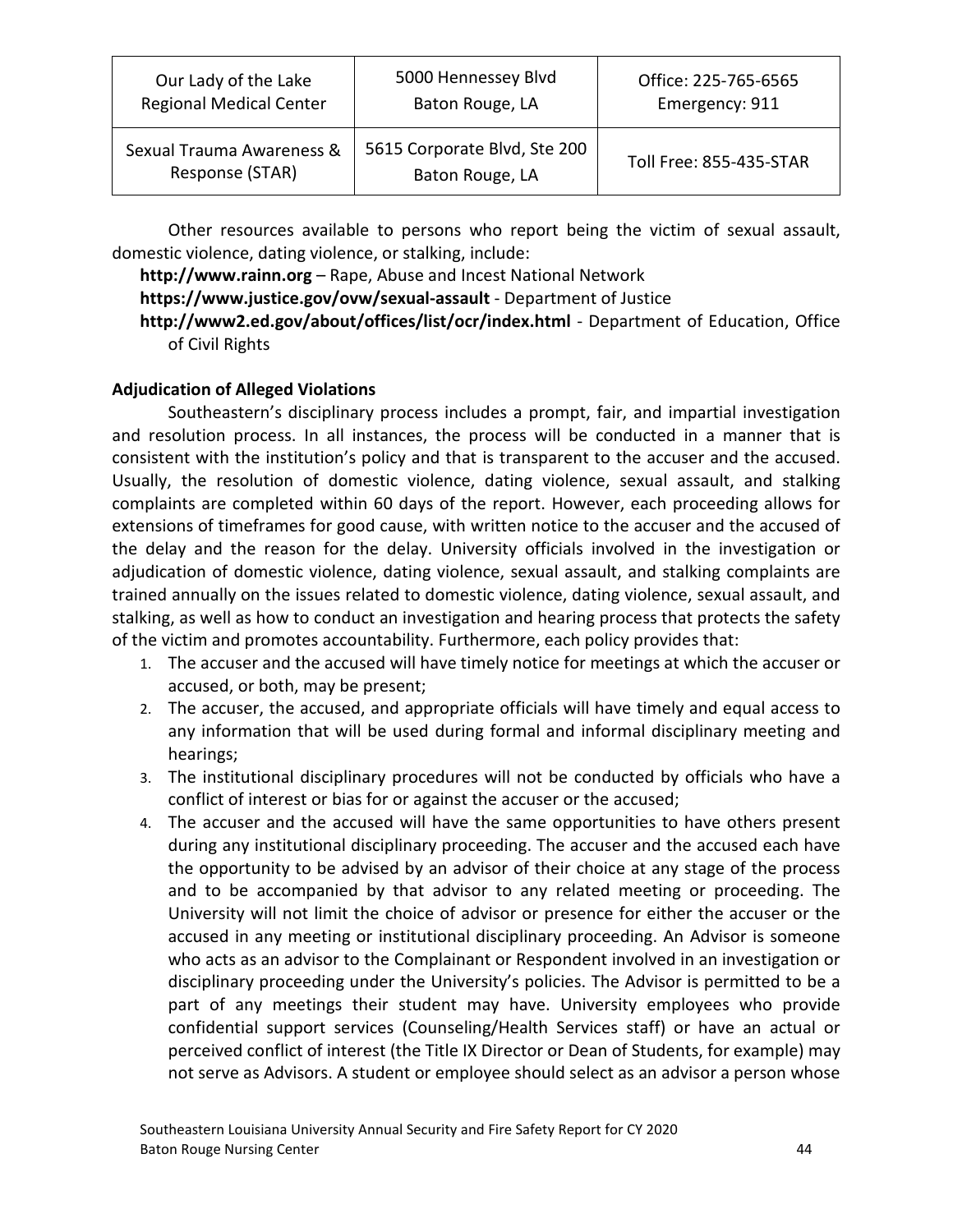schedule allows attendance at the scheduled date and time for any meetings, because delays will not normally be allowed due to the scheduling conflicts of an advisor.

- 5. The Advisor may not speak aloud during meetings involving the student and an investigator/adjudicator, but may confer quietly or by means of written notes with their advisee. The Office for Student Advocacy and Accountability keeps a list of trained Advisors. Although the Parties are not required to select a trained Advisor, because knowledge of the disciplinary process is important to the Advisor's role, it is highly recommended that they do so. The Complainant and Respondent are not obligated to accept the counsel of an Advisor.
- 6. The accuser and the accused will be notified simultaneously, in writing, of any initial, interim, and final decision of any disciplinary proceeding; and
- 7. Where an appeal or grievance is permitted under the applicable policy, the accuser and the accused will be notified simultaneously in writing of the procedures for the accused and the victim to appeal the result of the institutional disciplinary proceeding. When an appeal or grievance is filed, the accuser and the accused will be notified simultaneously in writing of any change to the result prior to the time that it becomes final, as well as of the final result once the appeal is resolved.

## **If the Victim Does Not Wish to Pursue Resolution**

In all reported cases of sexual misconduct, the University will conduct a fact-finding investigation to the best of its ability. In cases where the Victim wishes to become a Complainant, this investigative report is provided to the Title IX Director or their designee for a threshold analysis.

In cases where the Victim does not wish to become a Complainant, the University has two (2) options:

- 1. The University may attempt to resolve the complaint in a manner consistent with the Victim's request. This may include holding the report for action at a later date.
- 2. The University may pursue a judicial hearing against the Respondent named in the investigation. Under these circumstances, the University would take into consideration the nature of the assault, the safety of the Victim and the campus community, as well as the previous disciplinary history and previous allegations of sexual misconduct.

Whether or not criminal charges are filed, the University or a person may file a complaint under the sexual misconduct and grievance procedures outlined on the following pages, depending upon the status of the accused (student or employee).

# **Student Disciplinary Proceedings Utilized in Cases of Alleged Domestic Violence, Dating Violence, Sexual Assault, and Stalking**

#### **Organizational Behavior**

Student groups are subject to the conduct expectations detailed throughout this policy. Any behavior, patterns of behavior, or information suggesting patterns of behavior that creates or contributes to the creation of hostile environment, retaliation, discrimination, or harassment will be investigated and could result in organizational and/or individual charges.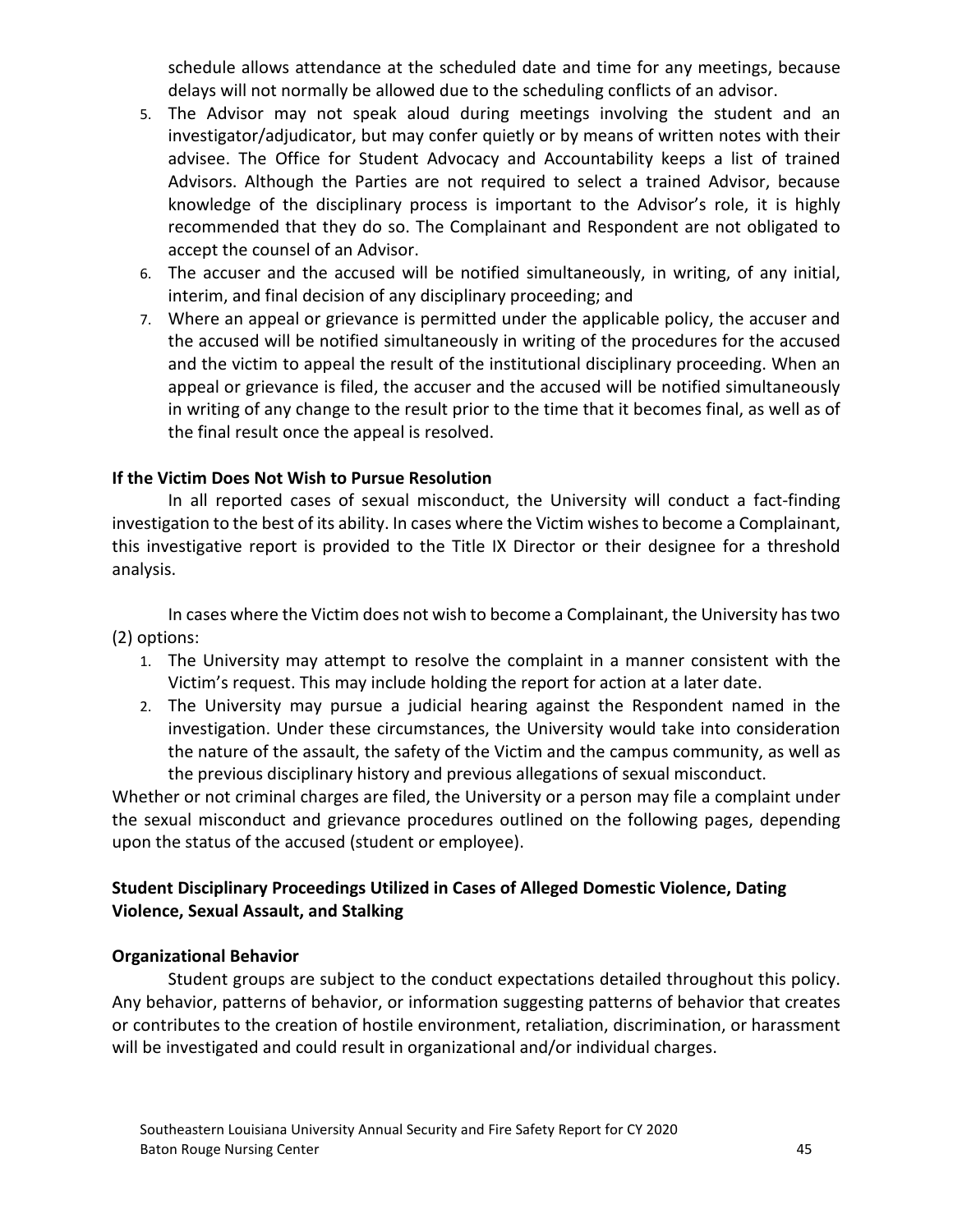Any member of the University community may bring allegations against a student group/organization for violation of the Sexual Misconduct Policy. The University will conduct a preliminary investigation into any reported incident.

An investigation will be conducted to determine if the allegations have merit and have met the threshold (defined below) to move forward with charges. The Title IX Director, Dean of Students, and/or Director of Student Advocacy and Accountability may confer with the student group/organization's advisor(s), inter/national headquarters and/or other faculty and staff with a relationship to the student group/organization to solicit advice and recommendations regarding the case. Ultimately, the University is responsible for determining if the organization and/or individuals will be charged and the process for adjudication. All sections of this policy apply to groups and organizations.

#### **Statement on Privacy**

The University will protect the identity of persons who report having been victims of sexual assault, domestic violence, dating violence, or stalking (to the fullest extent allowable by the law). Additionally, the University will take all reasonable steps to investigate and respond to the complaint consistent with any request for privacy or request not to pursue an investigation. However, its ability to do so may be limited based on the nature of the request by the Complainant.

If the Victim requests anonymity or that the University not pursue an investigation, the University must balance this request in the context of its responsibility to provide a safe environment for all University community members. In cases where the University cannot respect the wishes of the Victim, the University will consult with the Victim and keep them informed about the University's course of action.

If the report of misconduct discloses an immediate threat to the University community, where timely notice must be given to protect the health or safety of the community, the University will maintain the privacy of the Victim or Respondent's identities, understanding that in a small community a Campus Safety Alert may make members of the community feel known or singled out.

The University will assess any barriers to proceeding, including retaliation, and in cases where informal or formal resolution will take place, the University will inform the Respondent that Title IX prohibits retaliation and the University will take strong responsive action to protect the Complainant.

The University has designated the following individual(s) to evaluate requests for privacy once the University is aware of alleged sexual violence:

#### **Investigation of Reports**

The University will take prompt action to investigate and adjudicate the complaint. A written notice of investigation will be given to the Complainant and the Respondent informing them of the allegations, resources, and rights in the process at least three (3) business days prior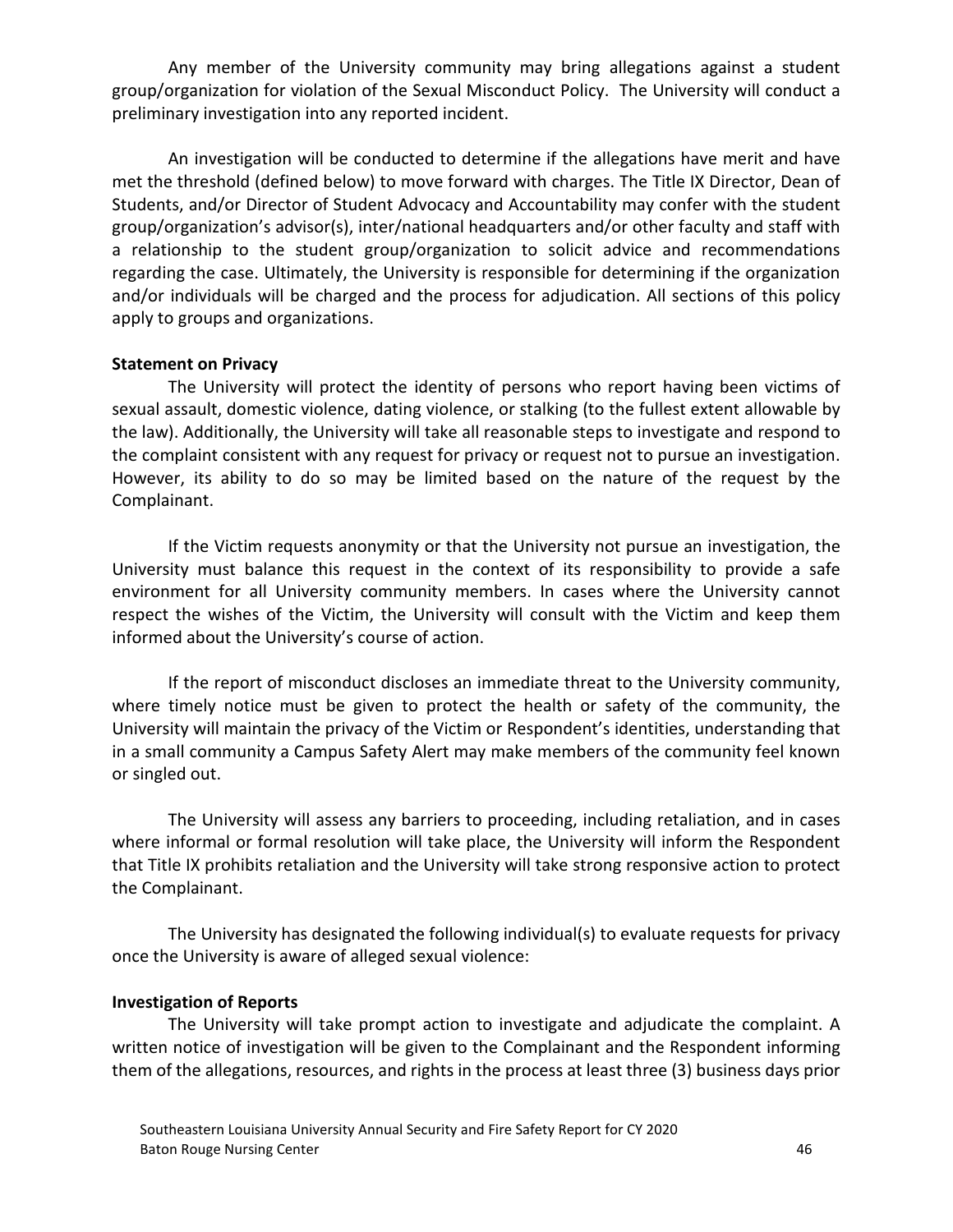to the investigation meeting. Investigations will include timely notice of meetings for both the Complainant and the Respondent throughout the process. During the investigative process, all parties will have an opportunity to review the draft investigative report prior to it going to the Title IX Director. The parties will have five (5) business days to review the draft of the investigative report and submit in writing comments about content, requests for additional meetings with the investigator to conduct further investigation or questions. The draft of the investigative report will be able to be reviewed, however the parties will not be able to take the draft of the investigative report with them during the draft period. This information will be included in the final documents that will be reviewed by the Title IX Director and adjudicator(s); if applicable. The parties may request one (1) extension that may be granted, if reasonable, at the discretion of the investigator. Any extension granted to one party will be granted to the other party. Failure to make submissions within five (5) business days or any approved extension will result in a forfeiture of the right to do so later. Both parties will be provided the final report, statements, and equal access to all evidence prior to the adjudication process.

If the student wishes to participate in a police investigation, the University may wait a reasonable amount of time (usually 7 to 10 business days but could be extended at the request of the Director, University Police or District Attorney or their designee) to allow the police to conduct initial fact finding and the gathering of evidence in the criminal investigation.

The University will conduct a prompt, fair, impartial investigation in a timely manner designed to provide all parties with resolution. The University's goal is to complete the investigation within 60 days. However, there may be times where the process may take longer, and the University will communicate on an ongoing basis with the parties a realistic timeline, and the circumstances regarding the same. In every investigation conducted under this policy, the burden is on the University – not on the parties – to gather sufficient evidence to reach a fair, impartial determination as to whether sexual misconduct has occurred and, if so, whether a hostile environment has been created that must be redressed.

Investigations will be conducted by one or more of the following: the Title IX Director, the Office for Student Advocacy and Accountability, an external investigator, or other investigator designated by the Dean of Students or Vice President for Student Affairs. This designee may be an employee of the University, an external investigator, or both. All reasonable efforts will be made to keep information private during the University's investigation and adjudication of a complaint. Investigators receive annual training on the issues related to dating violence, domestic violence, sexual assault, and stalking and on how to conduct an objective and impartial investigation and hearing processing that protects the safety of victims, promotes accountability, and ensures investigative techniques do not apply sex stereotypes and generalizations. The investigation is designed to provide a fair and reliable gathering of the facts. The investigation will be thorough, impartial, and fair. As described in the Confidentiality section of this Policy, the investigation will be conducted in a manner that is respectful of individual privacy concerns.

The investigation is a process of obtaining and evaluating information given by persons having personal knowledge of the events or circumstances concerning the reported incident. This may include the collection of all statements (both oral and written), pertinent facts, and/or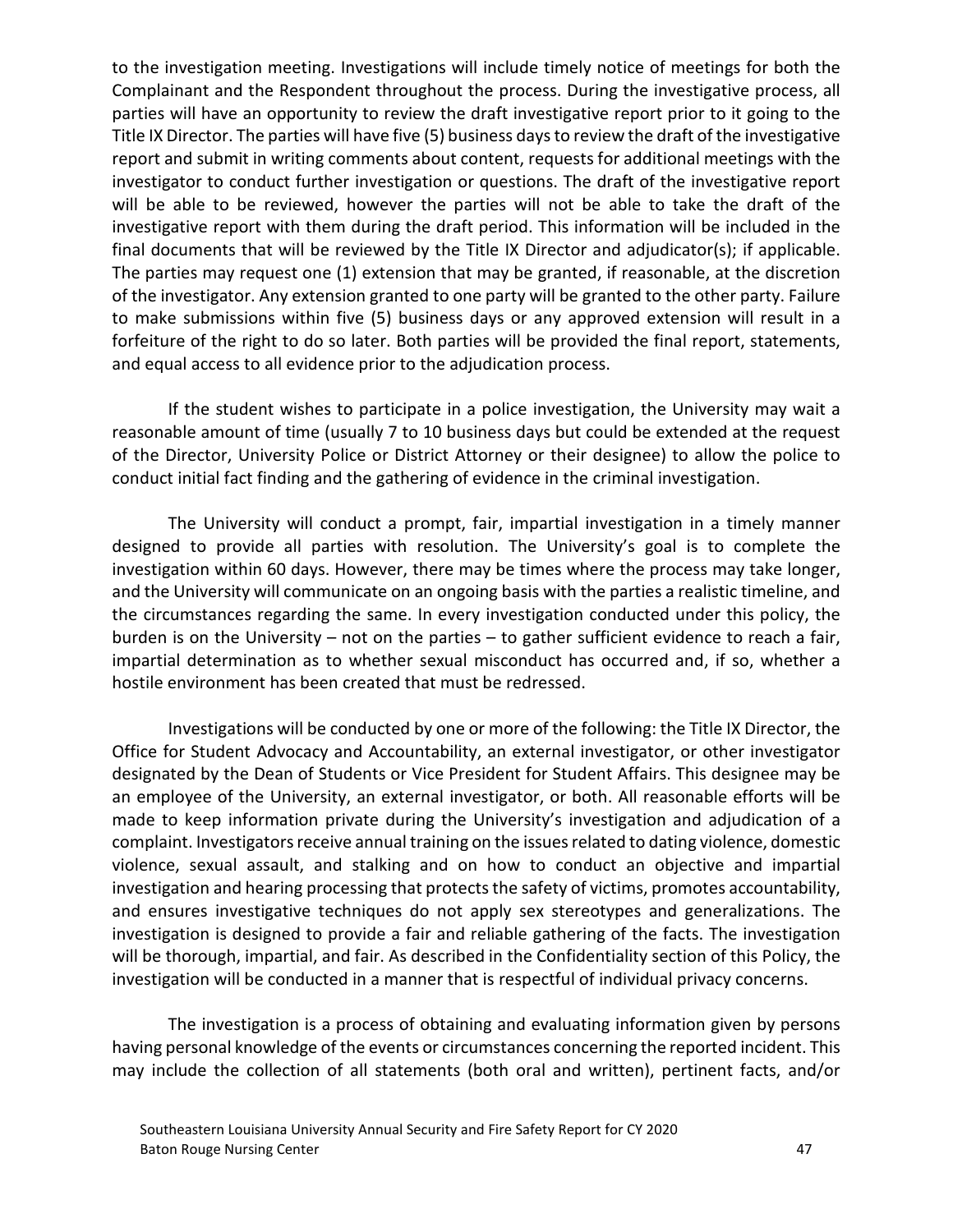evidence. This process will be exhaustive and is likely to include the interviewing and reinterviewing of involved parties, so as to ensure as much clarity around conflicting or differing statements as may be possible. The Dean of Students, Title IX Director, Vice President for Student Affairs, or their designees may refer an investigative report back to an investigator for further follow-up, pending the availability of new information, for additional clarity regarding conflicting or inconsistent information/reports, or for any other reason necessary to ensure further clarity or strengthen the final report.

At the conclusion of the investigation, the investigator will prepare a report setting forth the facts gathered. The report will provide the scope of the reported incident, investigative findings, and a reliability assessment of the information.

#### **Threshold of Information**

The Title IX Director or their designee will review the investigation report to make a determination on the threshold of information. The Title IX Director may determine that there is sufficient information to proceed.

If threshold has been reached, a notice of charge will be issued to begin the formal or informal conduct resolution process. If the Title IX Director determines this threshold has not been reached, the Complainant and Respondent will be notified in writing.

If the threshold was not reached, the Complainant will have the opportunity to seek review by the Vice President for Student Affairs by filing a written request for review within two (2) business days. The Respondent will be notified in writing of this request. The Vice President for Student Affairs may affirm the threshold finding, reverse the finding, or request additional investigation, as warranted. If the Vice President for Student Affairs agrees a case does not reach the threshold for formal resolution, educational sanctions or informal resolution may still be implemented. This decision of the Vice President for Student Affairs is final.

## **Interim Measures**

## **Overview**

During the investigation and prior to the final determination, the University may take appropriate interim measures to protect the parties involved; after a fair assessment to determine the need for such interim measures. Interim measures will be individualized and appropriate based on the initial information gathered by the Title IX Director. A Complainant or Respondent may request an interim measure or other protection, or the University may impose interim measures at its discretion to ensure the safety of all parties, the University community, and/or the integrity of the process. These actions are not a presumption of responsibility for violation of the Sexual Misconduct Policy. Interim measures may be imposed whether or not formal disciplinary action is sought by the Complainant or the University.

Interim measures may prevent a student from attending class and other University activities. The Dean of Students will communicate with a student's faculty instructors and/or advisors at the request of the student in order to determine if alternate arrangements can be made to support a student's completion of academic assignments.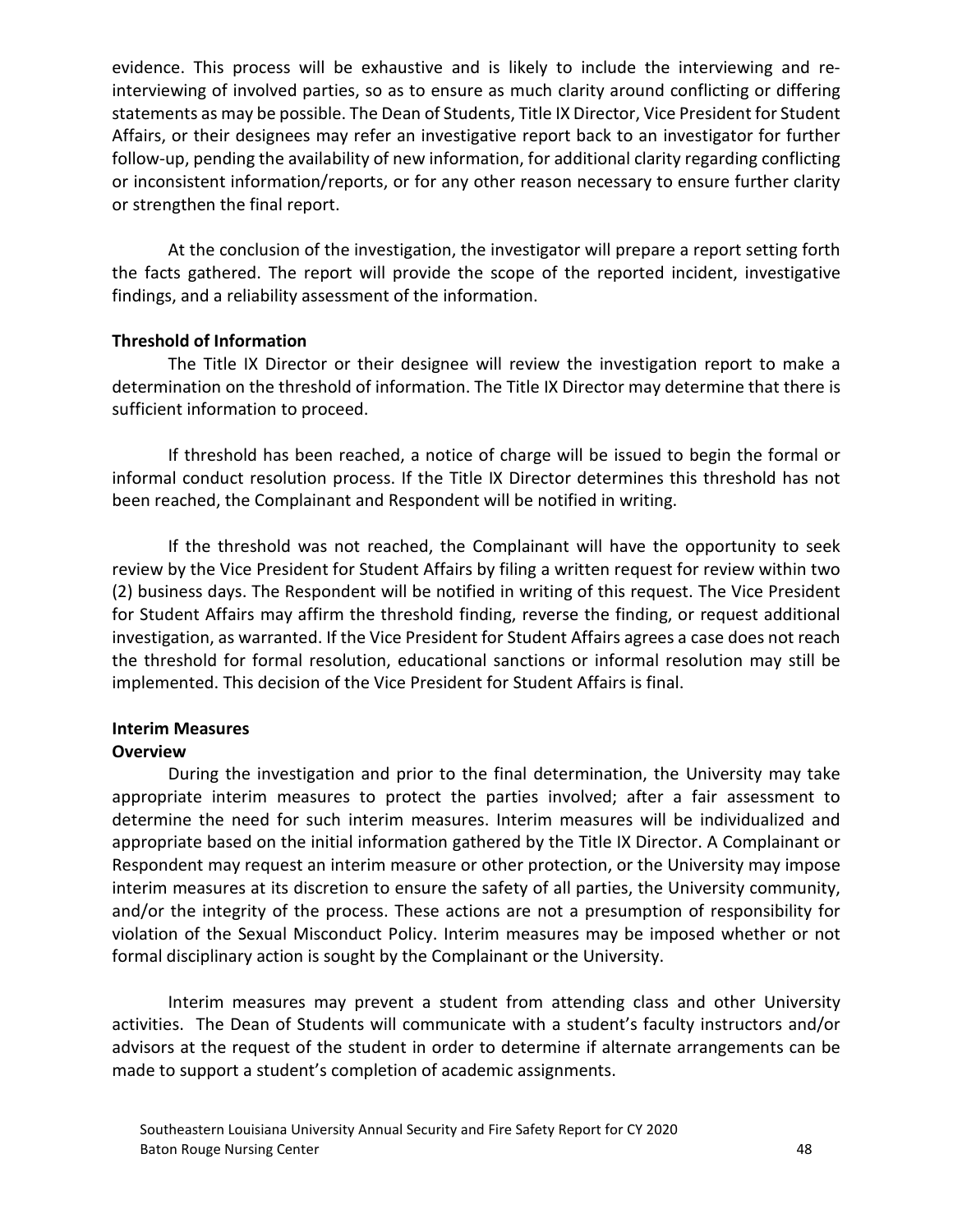The University will try to provide academic support where necessary. Academic support means the Dean of Students will communicate with faculty on a student's behalf. Faculty, however, work at their own discretion and, therefore, the Dean of Students can make no guarantees students will receive the support they desire. The Complainant and Respondent will be notified in writing of any or all interim measures.

## **Types of Interim Measures**

**Interim Separation**: In certain circumstances, the Vice President for Student Affairs and/or Dean of Students or designee may impose an Interim Separation from the University at any point after a complaint has been filed. Interim Separation may be imposed:

- During the investigatory stage to ensure the safety and well-being of members of the University community or preservation of University property;
- To ensure the student's own physical or emotional safety and well-being; or,
- If the student poses an ongoing threat of disruption of, or interference with, the normal operations of the University, or the investigation.

During the Interim Separation, a student shall be denied access to the residence halls and/or to the campus or other areas owned or controlled by the University. Interim Separation in this manner will not be placed on a student's official, permanent academic record.

A student may be required to submit to an assessment before being considered for return from interim separation. In the event that a student refuses to cooperate with such an assessment or if an assessment cannot be completed within a reasonable amount of time, determination of eligibility for return will be based on readily available information, including indirect behavioral observations.

The Interim Separation does not replace the regular process, which shall proceed on the normal schedule, up to and through a hearing, if required. However, the student should be notified in writing of this action and the reasons for the separation. The student will also be notified of the time, date, and place of a subsequent Student Advocacy and Accountability review board or hearing, if applicable.

**Interim residential separation or residential relocation:** A student may be separated temporarily from University housing or temporarily reassigned to another residential location on campus. Their original housing location will be held until the process is over. It can be determined residential relocation is a sanction when appropriate, and at that time the student will move permanently into a location determined by the Housing Office.

**Class schedule changes:** Changes to a student's class schedule may be made on a temporary basis in the event it is deemed appropriate by the Dean of Students or their designee. Students may be sanctioned to a permanent change(s) through the normal adjudication process.

**Restrictions from University activities and/or facilities:** A student may be denied, on a temporary basis, participation in a University activity or privilege for which they may be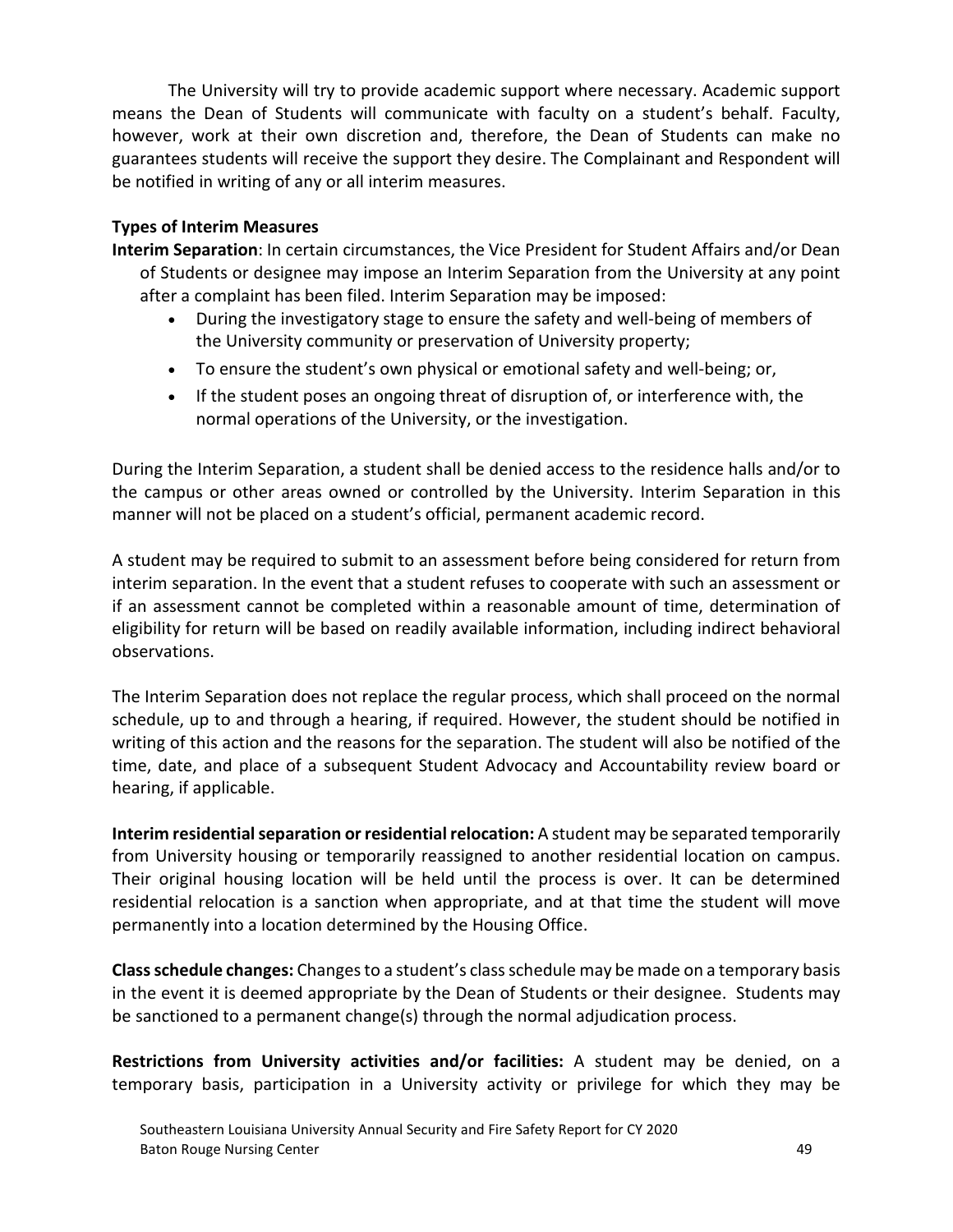otherwise eligible as the Dean of Students or their designee determine to be appropriate. Students may also be prohibited from certain facilities including, but not limited to, academic buildings, athletic facilities, and/or practice and competition spaces, and transportation services. Students may be sanctioned to a permanent restriction(s) through the normal adjudication process.

**Work or job assignment changes**: Changes to a student's work or job assignment (including internships) may be made on a temporary basis in the event it is deemed appropriate by the Dean of Students or the Director of the Office for Student Advocacy and Accountability.

**No-Contact Directive:** The University may impose a No Contact order in cases where an agreement cannot be reached or is not applicable. Generally, No Contact is defined as having no direct or indirect contact with another party or parties at any time. This includes, but is not limited to, communication that is written, verbal, or physical. Written communication is understood to include all electronic means of communication; including, but not limited to, email, instant messaging, text messaging, and all forms of social media. Verbal communication is understood to include phone calls and voicemail messages. A No Contact order may include additional restrictions and terms. Violations of the No-Contact order may result in disciplinary action.

#### **Informal Resolution**

A Complainant may elect to pursue an informal resolution to a sexual misconduct complaint. The Title IX Director or Director of the Office for Student Advocacy and Accountability has the discretion to determine if it would be appropriate to resolve a complaint under this Policy through informal resolution. An informal resolution is designed to officially resolve complaints promptly, and with mutual approval of all parties involved.

Informal resolutions include, but are not limited to, online education courses, counseling sessions, other educational remedies or mediation of the complaint conducted by the Office for Student Advocacy and Accountability and/or Dean of Students. Informal resolution may be used in certain cases involving sexual misconduct; such as non-consensual sexual contact (incidents that are not classified as fondling), sexual exploitation, and sexually inappropriate behaviors. **Informal resolution will never be used in cases involving allegations of violent sexual assault (including rape, incest, or statutory rape)**. Both the Complainant and Respondent must agree to engage in informal resolution. Either party can end the informal resolution process at any time, for any reason, and begin the formal resolution process. Formal Resolution may not be initiated after the conclusion of Informal Resolution.

## **Outcomes of Informal Resolution**

At the conclusion of Informal Resolution, the Director of the Office for Student Advocacy and Accountability or designated University administrator may propose a sanction agreed upon by the parties or may impose or continue a No Contact order based on information derived from the Informal Resolution proceedings, taken together with any other relevant information known to the University at the time of the Informal Resolution. Actions imposed by the Director of the Office for Student Advocacy and Accountability or designated University administrator may include accommodations in living arrangements, academic courses, or employment;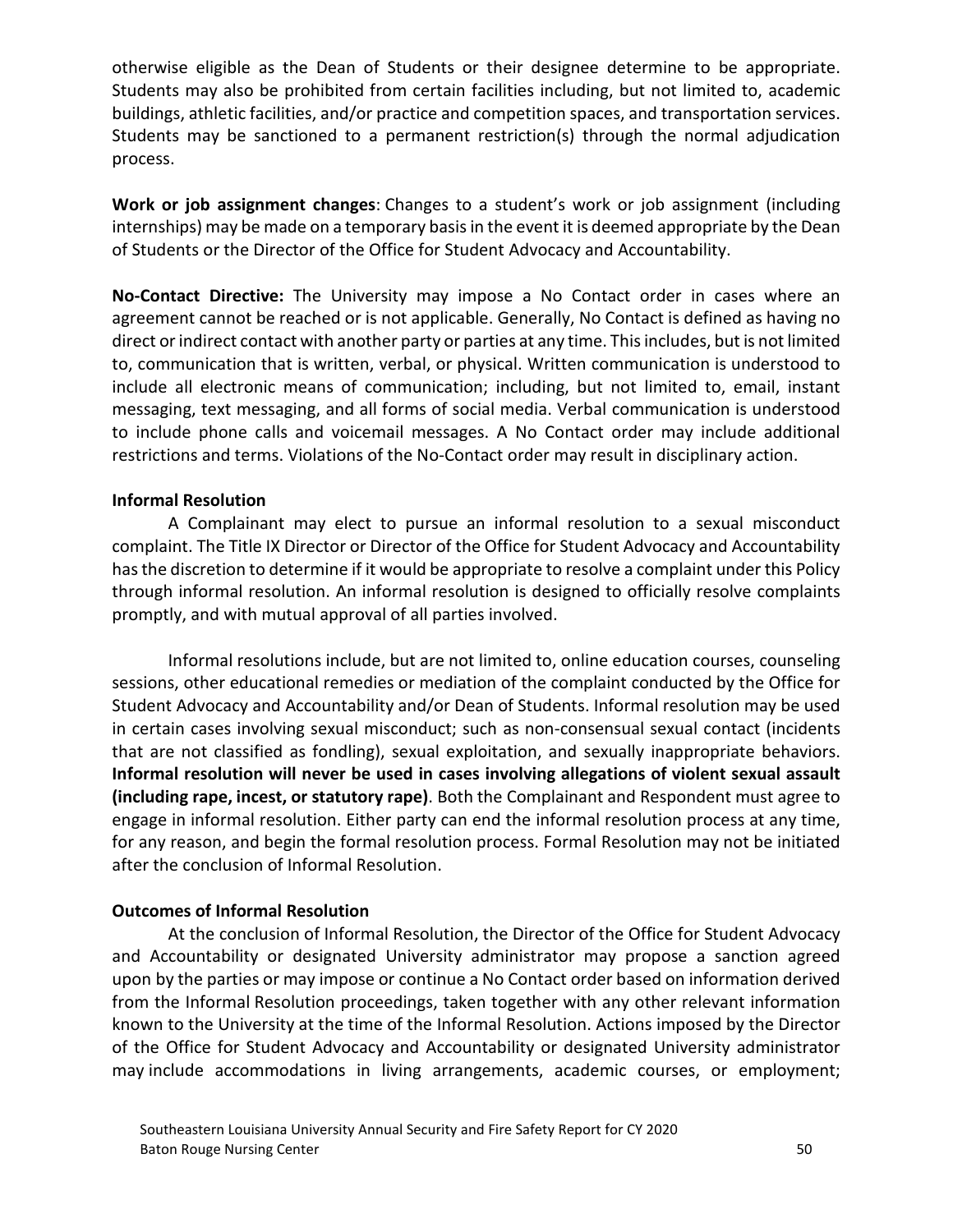limitations of contact between the parties; and recommendation for counseling for the Respondent.

## **Election of Formal Resolution**

Except in cases where a Formal Resolution hearing has already been denied for not meeting the threshold, as set forth above, the University, Complainant, or the Respondent may, **at any time prior to the conclusion** of the Informal Resolution, elect to end such proceedings and initiate Formal Resolution instead. In such cases, statements or disclosures made by the parties in the course of the Informal Resolution may be considered in the subsequent Formal Resolution.

**Pre-Hearing Process:** After a student is charged with a potential violation of policy:

- The Process Administrator, usually the Title IX Director in such cases, will contact the Complainant and Respondent, where applicable, to go over details of the case and answer any questions concerning the process.
- The Complainant and Respondent will be permitted to submit a written list of questions for consideration at the hearing. These questions must be submitted to the Process Administrator two (2) business days before the hearing. The Process Administrator will approve all questions or topics which are not: 1) prohibited by these procedures or applicable laws, 2) unduly prejudicial, or 3) questions previously answered by the investigative report. Questions around prior sexual history, mental health treatment and/or diagnosis, sensitive personal identifying information, and medical records will not be permitted.
- The Complainant and Respondent will be asked to provide the Process Administrator with a list of witnesses (if there are any). Character witnesses are not permitted as part of the hearing process. Anonymous witnesses are not permitted as part of the hearing process.
- The Process Administrator will request the names of the Complainant's and Respondent's advisors. The advisors will be contacted by the Process Administrator to be certain that they understand their role in the hearing process. It is the student's responsibility to meet with the advisor and to provide the advisor with hearing materials if they so desire.
- The Process Administrator will be available to speak with the parent(s)/guardian(s) of the Complainant and Respondent to answer any questions about the process only. It is the student's responsibility to provide parent(s)/guardian(s) with copies of hearing materials if they desire. This information will not be provided by the Office for Student Advocacy and Accountability or Dean of Students.

## **Hearing Procedures**

1. The Process Administrator will produce written charges to be delivered to the Complainant and Respondent. The charge letter should indicate the elements of this policy that are alleged to have been violated. In addition to the formal charge letter, the Complainant and Respondent will receive copies of written statements provided by witnesses during the inquiry process (these may be received after the charge letter). The Complainant and Respondent will have seven (7) calendar days from receipt of the charge letter and statements to submit a response to the Process Administrator to be shared with the panel or Dean of Students.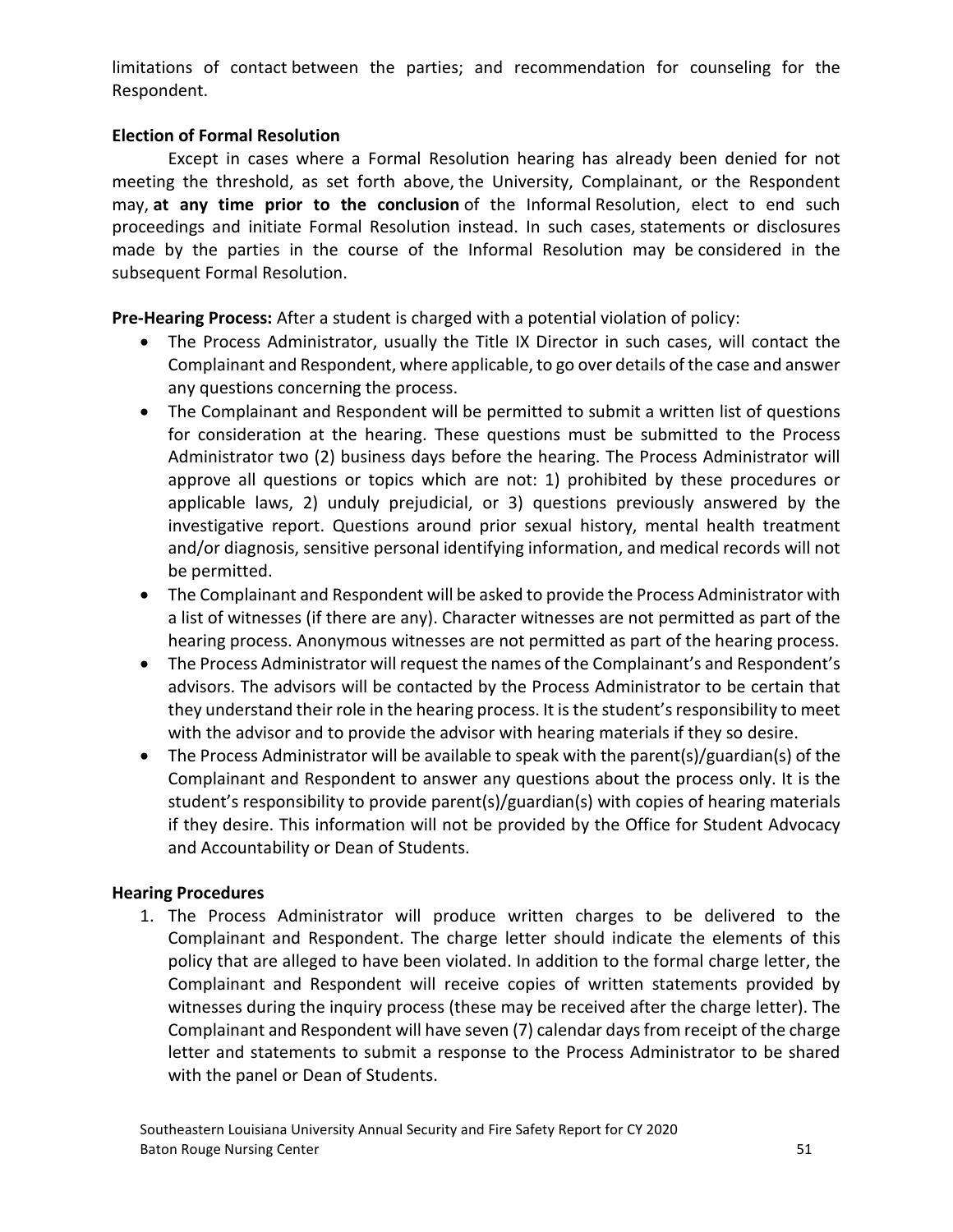Adjudication of the Sexual Misconduct Policy will be conducted by a panel or the Dean of Students based on availability. The Process Administrator will prepare a written report of the investigation for the panel or the Dean of Students (from here on referred to as Adjudicator).

The Adjudicator will base their decision on the information available in the written report. If the Adjudicator has insufficient information, they may follow-up with the investigator to get additional information from the Complainant, Respondent, witnesses, and any other information that is deemed relevant and pertinent to the case.

The standard of proof that the Adjudicator will utilize is preponderance of information. The preponderance standard means that the Adjudicator finds it is more likely than not the Respondent is responsible or not responsible for a violation of this policy based on the information presented to the Adjudicator.

The Respondent and Complainant will be notified in writing of the decision made by the Adjudicator. This notification to both Respondent and Complainant(s) will be done at the same time or as close to the same time as possible. If the Complainant is deceased, the next of kin will receive results of disciplinary proceedings.

2. A student found responsible for violating this policy may be assigned sanctions including, but not limited to, expulsion, suspension, or probation.

The imposition of sanctions will take effect immediately and will not be delayed pending the resolution of any appeal.

## **Appeal Process**

## **Reasons for Appeal**

The Respondent or Complainant may appeal a decision in a case for the following reasons:

- Unreasonable Sanction: To determine whether the magnitude of the sanction(s) imposed was unreasonable for the violation of policy for which the student was found responsible;
- Procedural Error: To determine procedural error or absence of conformity with prescribed procedures during the investigative stage or any stage of the process (including an error during the hearing) preventing either the Complainant or Respondent a reasonable opportunity to prepare and present information to the investigator; and
- New Information: To determine new information is discovered which was not available at the time of the investigative process and could have affected the outcome of the case.
- **Note**: Appeals granted for "Unreasonable Sanction" will be referred to an Appeals Board. Appeals granted for reasons "Procedural Error" or "New Information" will go back to the original Adjudicator, unless an error during the hearing influenced the outcome. The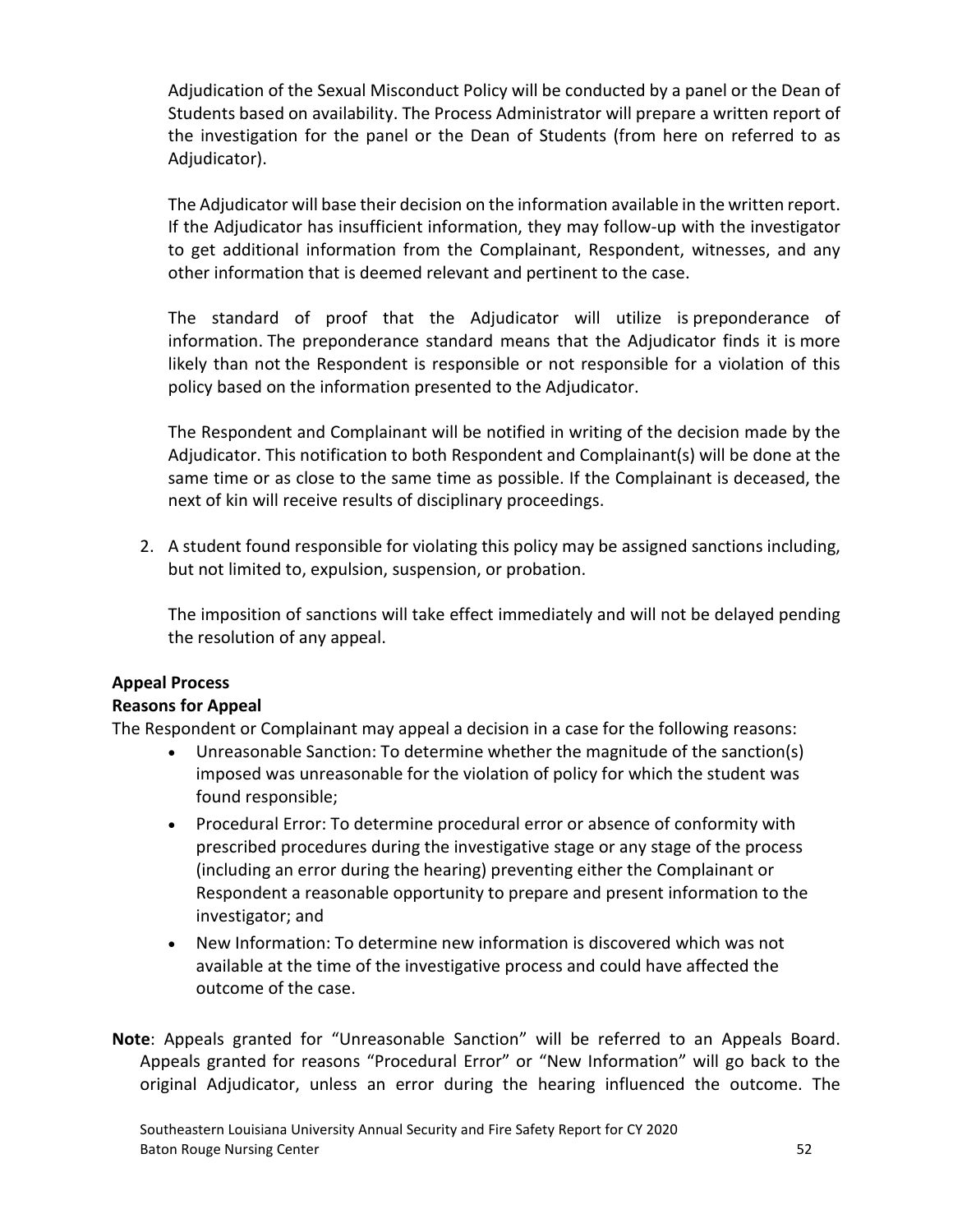Complainant would have the right to appeal in the case that the Respondent was found "Not Responsible," if there were a procedural error or if new information has been discovered. If students indicate one basis for appeal which would send the case back to the original adjudicator and another ground for appeal which involves an Appeals Board, then both conditions for appeal would be heard by the Appeals Board. If both or all students appeal and any ground for appeal involves an appeal of sanction, then all grounds for appeal would be heard by the Appeals Board. In all cases that go back to the Adjudicator, the Adjudicator's decision is then final.

## **Appeals**

Appeals based on unreasonable sanctions or conditions noted above would be heard by the Vice President for Student Affairs or an Appeals Board. The Appeals Board will consist of one voting faculty member and two voting administrators. Members of the panel will be appointed for one to three year terms and will be trained on issues related to the Sexual Misconduct and Relationship Violence policy and process.

Students wishing to appeal should submit their written appeal to the Dean of Students within five (5) calendar days of receipt of the decision by the Adjudicator. Appeals are due by 5:00 p.m. on the fifth day following the original decision. The Title IX Director shall determine if the grounds for appeal were met. If grounds are not met, the appeal will not move forward to the Vice President for Student Affairs or an Appeals Board. Common reasons why an appeal may be rejected, or not accepted for consideration, include the following:

- Where a remedy has been requested that is not available through the appeal
- Where the appeal does not fit within the definition of any of the relevant grounds for appeal
- If the Respondent or Complainant submits an appeal and the appeal is granted, both parties will be informed by the Title IX Director that an appeal has been granted.
- Once all parties have been notified that an appeal has been granted, the Complainant or Respondent will have the option to submit a response to the appeal in writing. This response must be received by 5:00pm on the third calendar day following the receipt of the appeal notification.
- If being heard by the Vice President for Student Affairs: the original appeal letter and any response will be submitted to the Vice President for Student Affairs.
- If being heard by an Appeals Board: Once a board has been convened, the original appeal letter and any responses will be submitted to the Appeals Board. This board will be chaired by one of the voting members of the Appeals Board.

## **Appeals with Vice President for Student Affairs**

- The Vice President for Student Affairs will have access to reports; statements made by the Complainant, Respondent, witnesses; and any other materials gathered during the investigation.
- The Vice President for Student Affairs will determine whether or not the original sanction(s) should be amended. Amendment of the sanctions may include an increase or decrease in severity.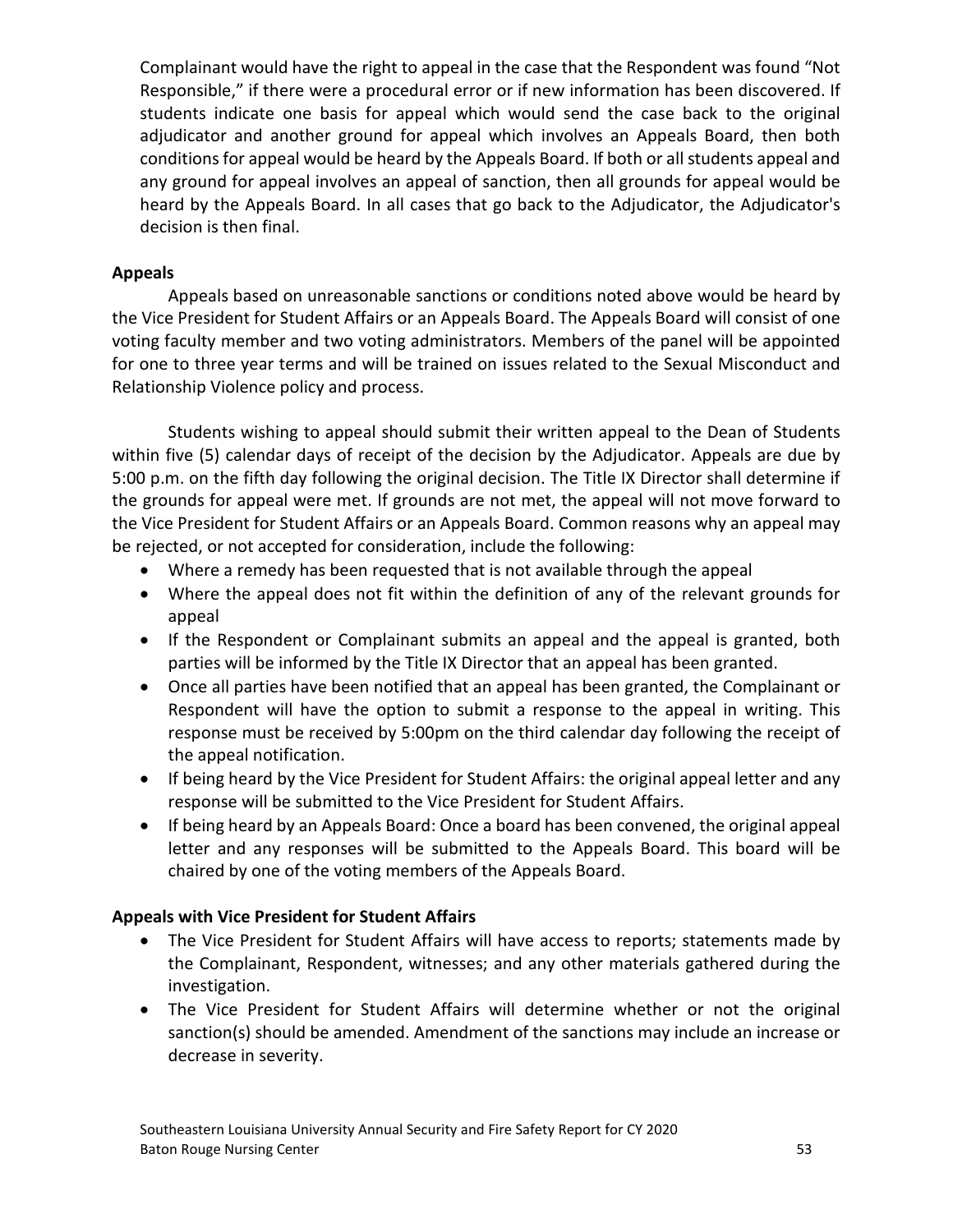- The Vice President for Student Affairs may, in their sole discretion, meet with the Complainant, Respondent, other involved in the process, or the Adjudicator in order to determine whether the original sanction(s) should be amended. During any meeting with the Complainant, Respondent, and/or other individuals, the Vice President for Student Affairs will not revisit the entire matter, but limit their discussion to whether the sanction is unreasonable as previously identified.
- The decision of the Vice President for Student Affairs is final, except in cases of expulsion.

## **Appeals Board Process**

The Respondent or Complainant may request the removal of a member of the Appeals Board, if the student has reason to believe that the member may not be fair or impartial. This request, including rationale, must be submitted to the Title IX Director in writing at least 48 hours in advance of the hearing. The final decision to remove a member of the board is at the discretion of the Title IX Director.

- The Appeals Board will have access to reports; statements by the Complainant, Respondent, witnesses; and any other materials gathered during the investigation.
- The Appeals Board will vote on whether or not the original sanction(s) should be amended. Amendment of the sanctions may include an increase or decrease in severity.
- The Appeals Board may, in its sole discretion, meet with the Complainant, Respondent, others involved in the process, or the Adjudicator in order to determine whether the original sanction(s) should be amended. During any meeting with the Complainant, Respondent and/or other individuals, the Appeals Board will not revisit the entire matter, but will limit its discussion to whether the sanction is unreasonable as previously identified.
- The decision of the Board is final, except in cases of expulsion.

## **In Cases of Expulsion**

In cases where appeals have resulted in expulsion, the Respondent will have the opportunity to submit an appeal to the President of the University. This appeal must meet one of the criteria listed above in Reasons for Appeal. The Respondent will have three (3) calendar days to submit an appeal in writing to the President's Office. The President will determine whether the appeal should be granted. This decision is final.

## **Records**

All resolution proceedings, whether informal or formal, are conducted in compliance with the requirements of FERPA and University policy. No information shall be released from such proceedings except as required or permitted by law and University policy.

- A. Other than expulsion, disciplinary sanctions shall not be made part of the student's permanent academic record, but shall become part of the student's disciplinary record:
	- 1. Disciplinary records are maintained by the Dean of Students' Office.
	- 2. Within 45 days of graduation, all hard copies of student disciplinary records shall be destroyed for students involved in disciplinary matters resulting in sanctions other than suspension or expulsion. Personal identifiers are removed from electronic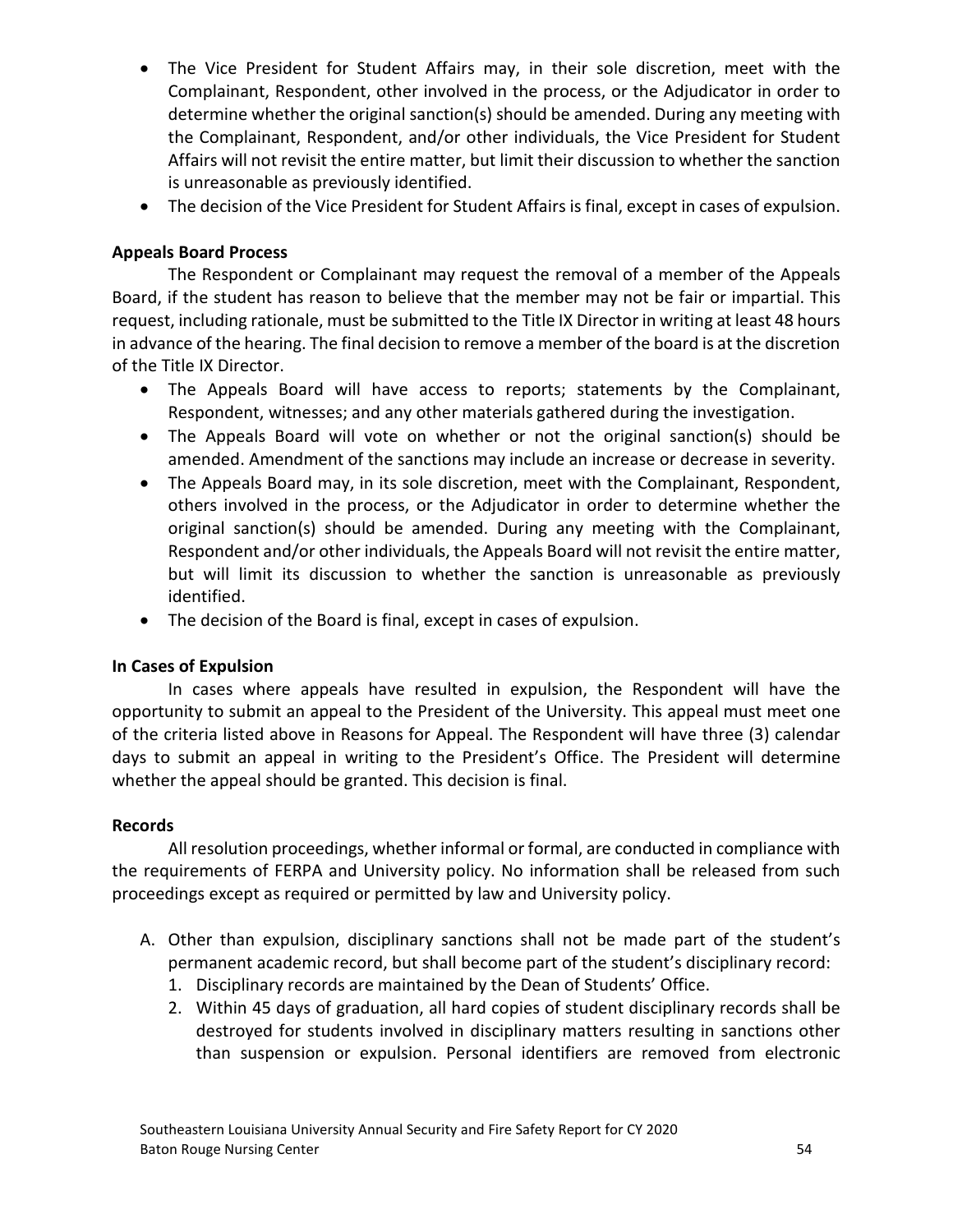disciplinary records. However, the University maintains numeric identifiers which are discoverable if the University receives a subpoena or search warrant.

- 3. Disciplinary records of students involved in a pending University disciplinary proceeding, criminal matter, or civil matter related to a Clery Act-specific crime (Rape, Fondling, Statutory Rape, Incest, Stalking, Domestic Violence or Dating Violence) requiring retention of the record may be retained for seven years from the date of the initial report to the University.
- 4. Disciplinary records of students who have been suspended will be retained for no fewer than seven years after graduation or withdrawal. "Suspension" will be noted on the transcript for the duration of the suspension.
- 5. Disciplinary records of students who have been expelled will be retained indefinitely in addition to a permanent notation on the student's transcript.
- 6. Disciplinary records of students who have withdrawn from the University and have not been suspended, expelled, involved in a pending criminal matter, or those found responsible for a violation of the Sexual Misconduct Policy, specifically, sexual assault, domestic violence, dating violence, stalking, and sexual harassment will be retained for no fewer than seven years after the date of the incident.
- B. Information and disciplinary records are generally not released to third parties without the student's permission. There are two main areas of exception:
	- 1. The University may release information to parents without student consent when deemed appropriate and is not otherwise prohibited by FERPA or other applicable laws. The University's complete FERPA policy may be found in the Student Handbook.
	- 2. Information and/or records may be produced in response to a subpoena, warrant, or court order.
- C. In situations involving both a Respondent(s) and a student Complainant who is the victim or target of another student's conduct, the records of the process and of the sanctions imposed, if any, shall be considered to be the records of the Respondent and Complainant students.
- D. For cases involving a report, complaint, investigation, or informal conduct resolution, or formal conduct resolution under the purview of the Sexual Misconduct Policy, specifically for students found responsible for sexual assault, domestic violence, dating violence, stalking, and sexual harassment, the Dean of Students Office will retain a record of the report, complaint, investigation, informal, and/or formal conduct resolution for a period of no less than seven years after graduation or withdrawal. Personal identifiers will be removed from all records in accordance to the disciplinary records retention policy. These cases are discoverable by search warrant, subpoena, or federal audit. Affirmative findings of responsibility in matters resolved through formal conduct resolution are part of a student's conduct record. Such records shall be used in reviewing any further conduct or in developing sanctions and shall remain a part of a student's conduct record until graduation.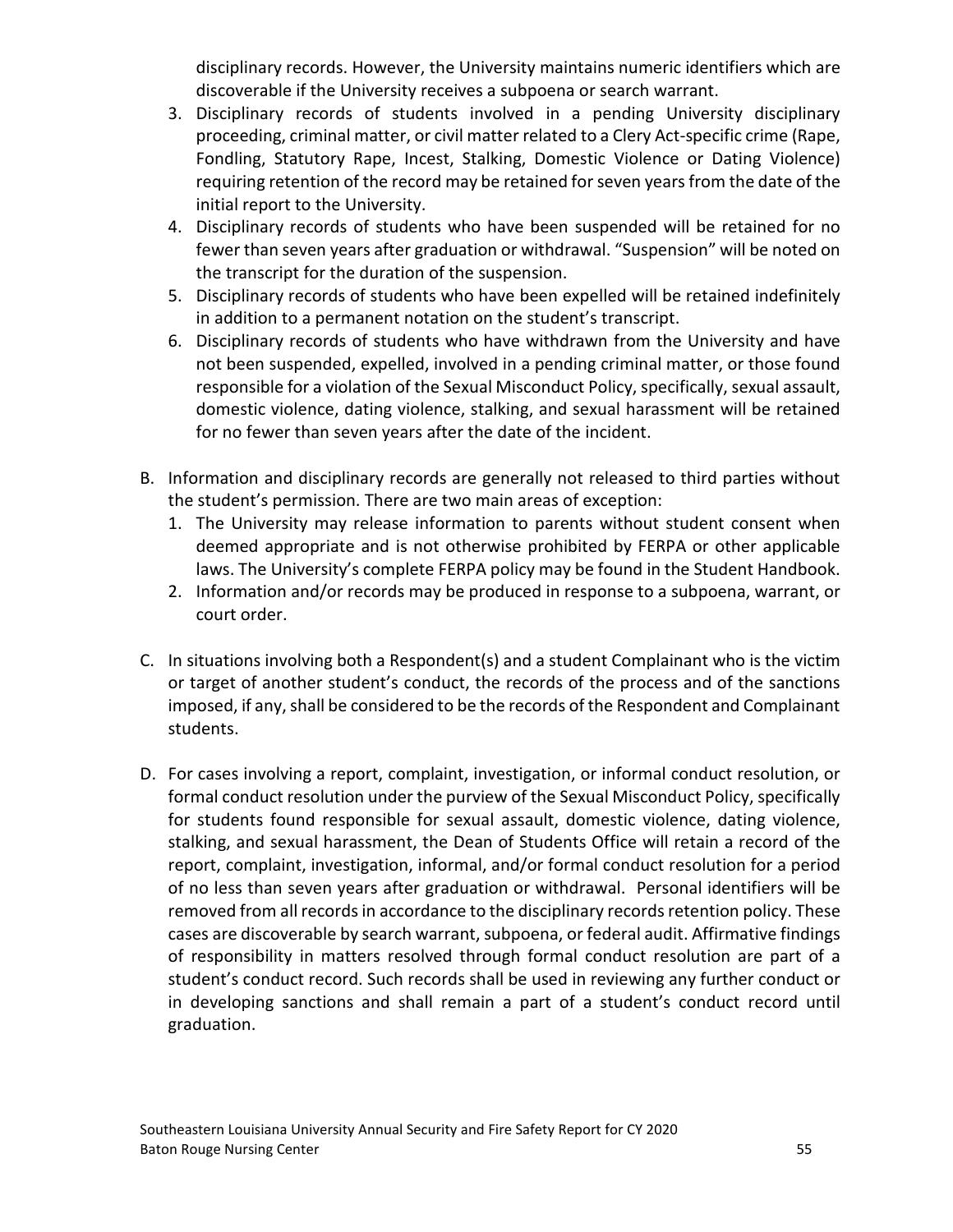- E. Students seeking transfer to other schools or participation in off-campus study programs may also be requested or required to release their disciplinary records. Graduate schools, medical schools, law schools, and some governmental agencies may also request disclosure of student disciplinary records.
- F. Regarding students who withdraw from Southeastern with outstanding charges of a violation of the Sexual Misconduct and Relation Violence Policy: Upon receiving the appropriate release of information form signed by the student or former student, institutions and agencies (e.g. Common Application) inquiring as to a student's conduct record and/or eligibility to return or re-enroll at Southeastern may be provided with information regarding the outstanding charges.

#### **Sanctions**

Below is a list of all sanctions which may be assigned by a Student Conduct Administrator, Student Conduct Review Board, Adjudicator, Appeals Officers, Sexual Misconduct Hearing Board, Sexual Misconduct Appeals Board, Dean of Students, or the Vice President for Student Affairs. If a student is found responsible for a violation of policy, the following sanctions may be imposed upon any student found to have violated the Student Code of Conduct. When determining the appropriate sanctions, the conduct administrator or board may take into account any previous violations or sanctions imposed in a prior conduct proceeding. The conduct administrator or board may issue one or a combination of the following or similar types of sanctions:

- A. **Expulsion** permanent separation of the student from the University. Records will be permanently maintained by the University, and the transcript will note the expulsion.
- B. **Suspension** separation of the student from the University for a definite period of time, after which the student is eligible to return. Conditions for readmission may be specified. Students who are suspended forfeit all fees that have been paid to the University, and are ineligible to visit the campus unless permission is granted by the Director of Student Advocacy and Accountability. In addition, a "suspension" notation is placed on their University transcript until the term of suspension has expired (notation changed to "withdrew" after suspension ends). Students must seek readmission as outlined in the Student Handbook.
- C. **Revocation of Admission** Applicants and admitted students are expected to abide by the same code of conduct as Southeastern students and are covered by the same Code of Conduct. Southeastern reserves the right to revoke admission to admitted or deposited students for fraud, misrepresentation, violation of University standards, or for other serious violations committed by a student prior to enrolling at Southeastern.
- D. **Withholding and/or Revocation of Degree** Southeastern reserves the right to withhold or revoke a degree from the University for sexual assault and other violations of sexual misconduct.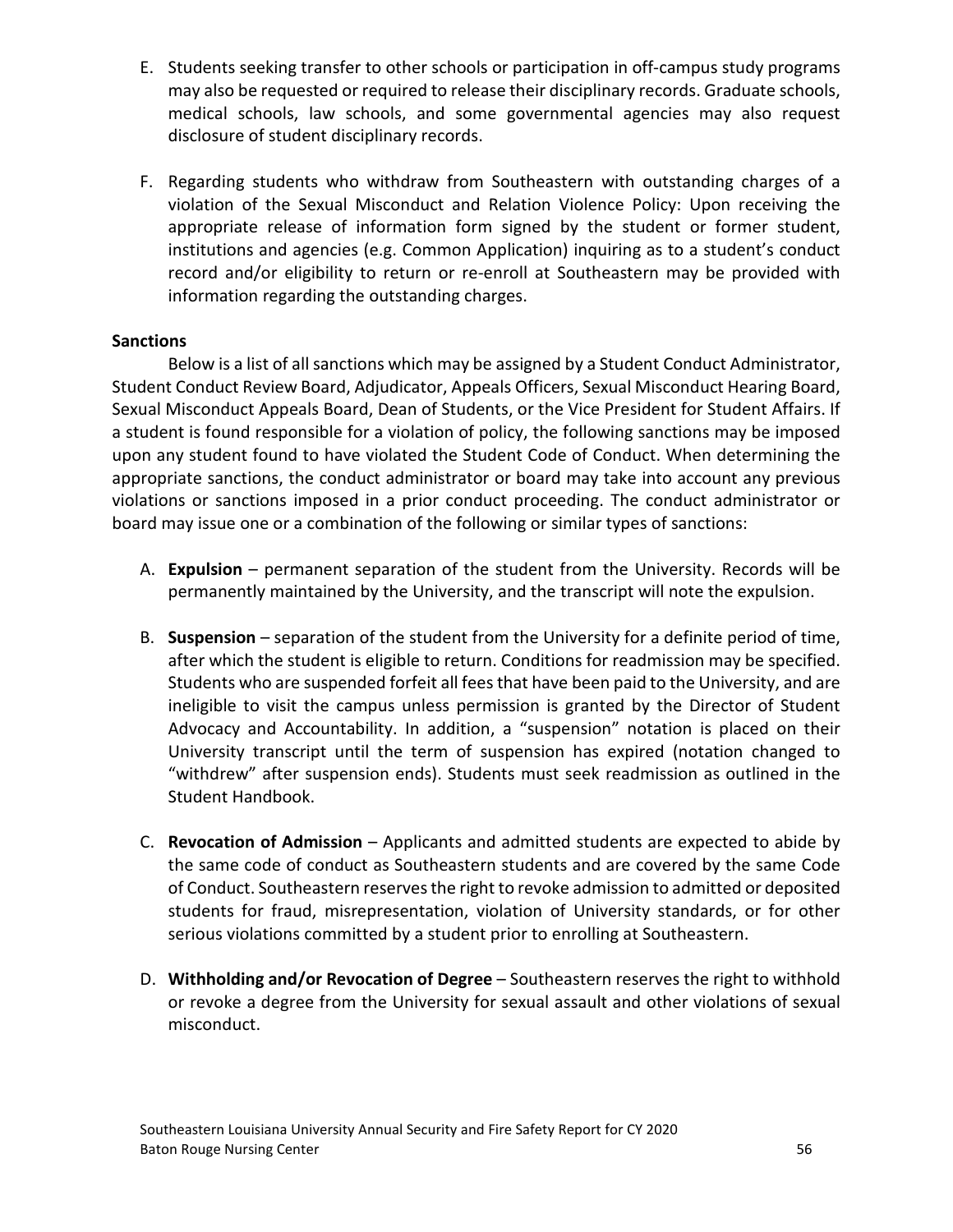- E. **Withholding Diploma** the University may withhold a student's degree/diploma for a specified period of time. The student may also be denied participation in commencement exercises while charges are pending or as a sanction. In addition, the University may withhold a student's transcript if the student has judicial charges pending or the student was found responsible for violating policy.
- F. **Conduct Probation** a written reprimand for violation of specified regulations. Probation is for a designated period of time and includes the probability of more severe disciplinary sanctions, such as suspension or expulsion, if the student is found to violate any institutional regulation(s) during the probationary period.
- G. **Loss of Privileges** denial of specified privileges for a designated period of time. This includes, but is not limited to, loss of position in club or organization, suspension from athletic team or performing group, loss of privileges to use specified facilities, prohibition from participation in co-curricular activities, loss of privilege to have car on campus, loss of privilege to live in residence hall, or loss of privilege to join a student organization.
- H. **Restitution** compensation for loss, damage, or injury. This may take the form of appropriate service and/or monetary or material replacement.
- I. **Discretionary Sanctions** work assignments, essays, behavioral contracts, alcohol and drug assessment or substance use advising, service to the University, community service, or other related discretionary assignments.
- J. **No Contact**  the University may impose a "no contact" directive in cases where an agreement cannot be reached or is not applicable. Generally, "no contact" is defined as having no direct or indirect contact at any time. This includes, but is not limited to, communication that is written, verbal, or physical. Written communication is understood to include all electronic means of communication, including, but not limited to, email, instant messaging, and text messaging. Verbal communication is understood to include phone calls and voicemail messages. A "no contact" directive may include additional restrictions and terms. Students found responsible for violation of the No Contact directive may face sanctions that result in immediate removal from campus, suspension, or expulsion.
- K. **Residence Hall Relocation** students may be assigned to a different residential space on campus if they violate policy or demonstrate an inability to continue living in their current community or room.
- L. **Residence Hall Separation** separation of the student from the residence halls for a definite period of time, after which the student is eligible to return. Conditions for readmission to the residence halls may be specified.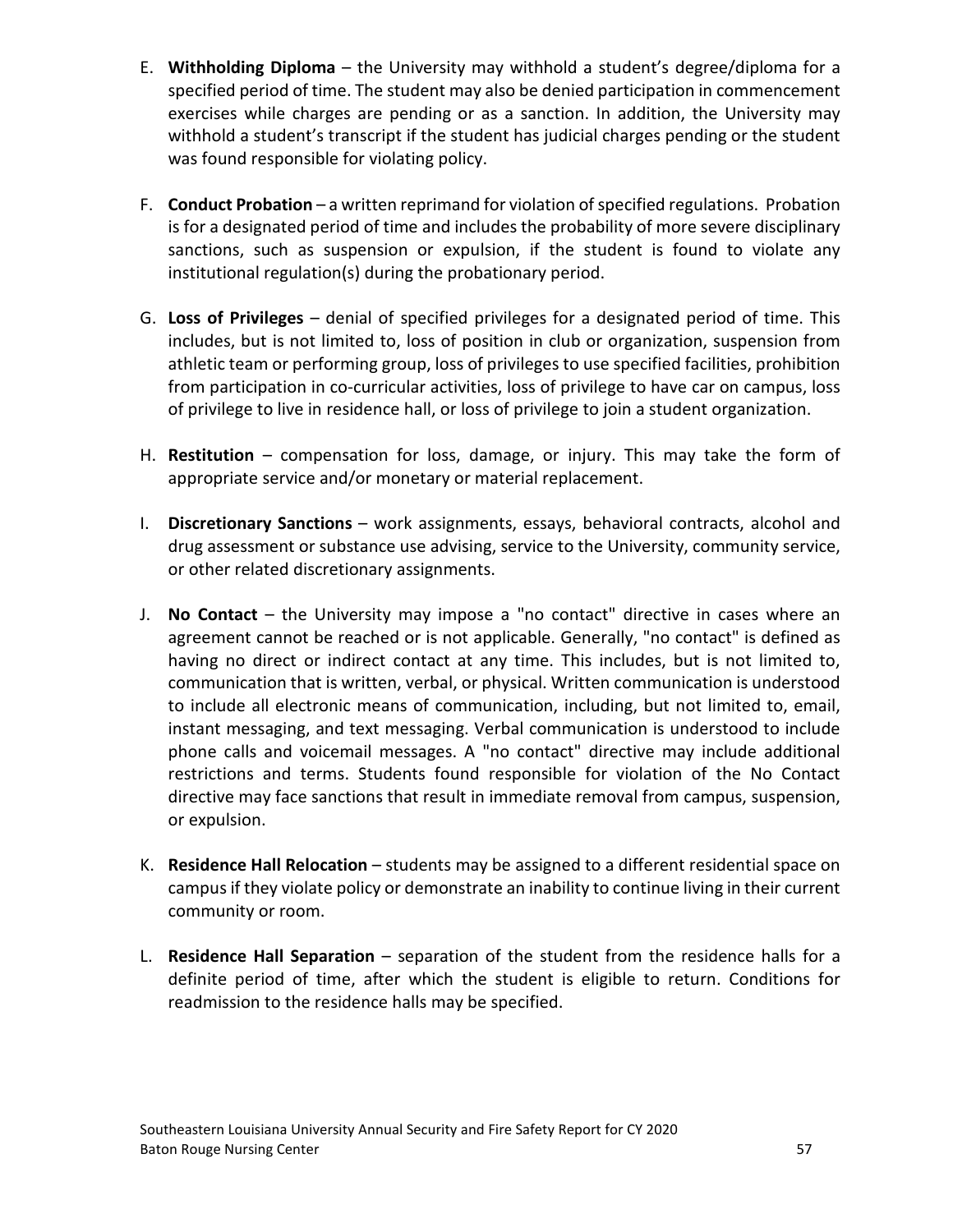#### **Organizational Sanctions may also include but are not limited to:**

- M. **Organizational Expulsion** Permanent loss of privileges, including University recognition. When an organization fails to fulfill the University's expectations of previously imposed conduct probation or has what a reasonable person would consider an egregious violation of University policy, Southeastern may decide to permanently terminate the recognition of the organization. This could include actions taken by unauthorized/unrecognized members, or violations by individuals acting on behalf of the group while suspended from campus.
- N. **Organizational Suspension** Loss of all privileges, including University recognition, for a specified period of time. When an organization fails to fulfill the University's expectations or violates the terms of previously imposed conduct probation, Southeastern may decide to terminate the recognition of or suspend the organization.
- O. **Social Probation** A loss of privilege to host social events on- or off-campus for a specified period of time. Social probation may include all events or only social events with alcohol.
- P. Loss of selected rights and privileges for a specified period of time.

## **Employee/Faculty Disciplinary Proceedings Utilized in Cases of Alleged Domestic Violence, Dating Violence, Sexual Assault and Stalking**

#### **General Standards of Conduct**

Southeastern is committed to operating with integrity and in compliance with all applicable federal, state, and local laws, regulations, and policies. Additionally, all employees are expected to conduct themselves honestly and with a high degree of personal integrity. The mutual respect and collegiality is gained as a result of adherence to these high standards encourages a positive and productive work environment. This not only involves sincere respect for the rights of others, but also requires that employees refrain from behavior in both their professional and personal lives, that might be harmful to themselves or their coworkers and/or the University. To maintain the integrity of Southeastern and to protect the rights of its employees, its students, and the University itself, employees are expected to conduct themselves honestly, professionally, and ethically at all times.

Additionally, to make the University a safe and pleasant place to work, every employee is expected to observe certain standards of conduct. Certain conduct is of such serious nature that immediate dismissal may be warranted without prior warning or discipline. Examples of such conduct are as follows: gross insubordination; dishonesty; stealing property or merchandise belonging to the University, its suppliers, students, or other employees; private financial relations with customers or suppliers; deliberate damage to University property; fighting; falsifying, or causing to be falsified information on an employment application, time card, or other University documents; unlawful possession, use, or distribution of alcohol; intoxication; the illegal use, sale, manufacture, possession, or distribution of drugs or narcotics; sexual misconduct, other inappropriate sexual conduct, illegal harassment, and/or discrimination; the possession or use of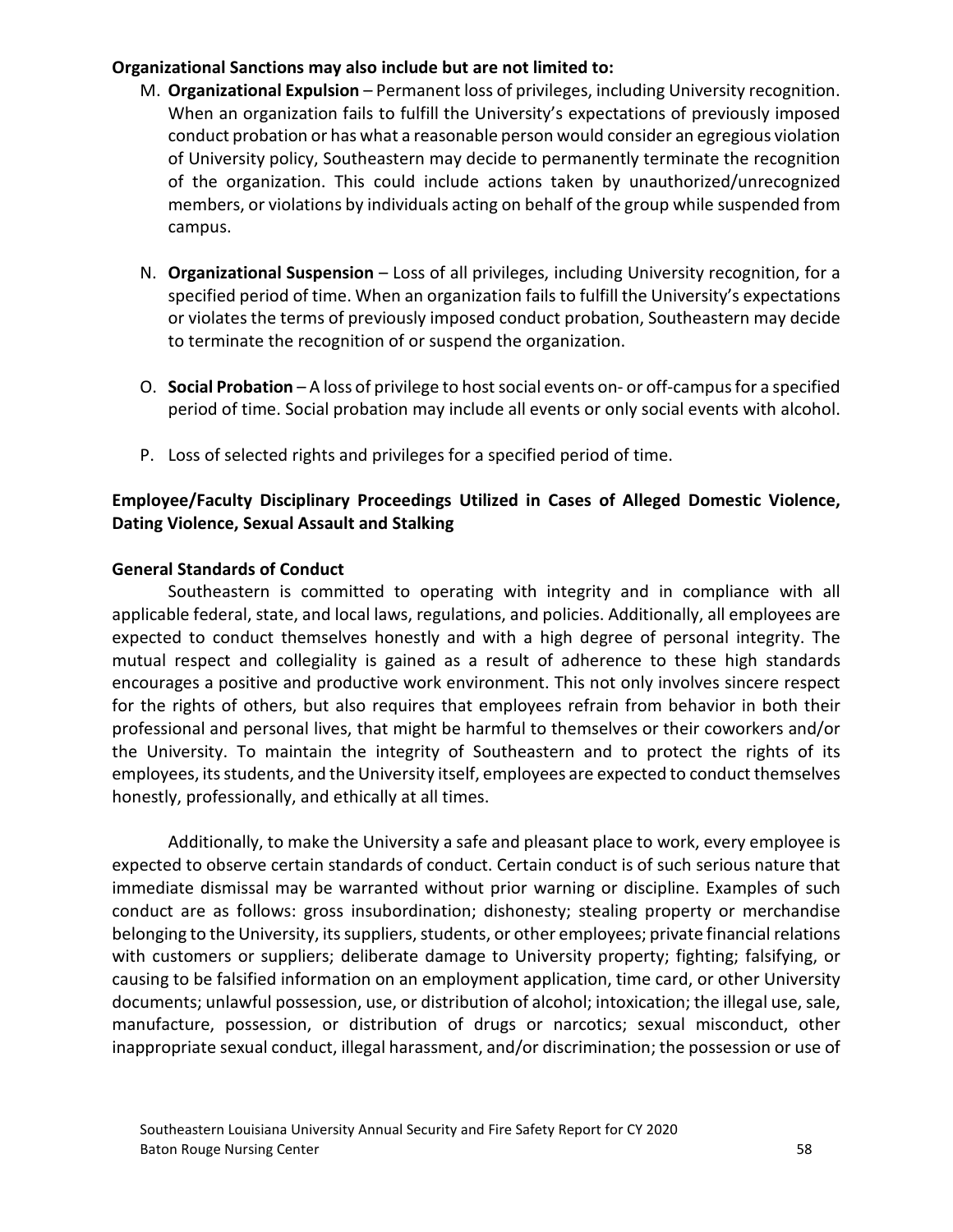firearms or other weapons on University premises, including in employees' own vehicles; or the use or threat of violence.

The specific conduct described in this section does not include all of the possible grounds for discipline or discharge. These descriptions are intended as illustrations of the types of conduct that must be avoided for the good of our employees, students, visitors, and the University itself.

Because these rules are essential to our most important function - high quality service to our students - as well as to the efficient operation of our business, the provisions of this section will be promptly and fairly enforced. We appreciate the cooperation of every employee in the careful observance of these standards of conduct.

## **Employee and Student Sexual Harassment, Sexual Misconduct, Dating Violence, Domestic Violence, Stalking, and Sexually Inappropriate Behavior**

All members of the Southeastern community have the right to work and study in an environment free of discrimination, including freedom from sexual harassment, sexual misconduct, dating violence, domestic violence, stalking, and other sexually inappropriate behavior. The intent of this policy is to foster responsible behavior in a working and academic environment free from discrimination and harassment. Thus, Southeastern strongly disapproves of and forbids the sexual harassment of employees or students, and will not tolerate sexual assault, sexual misconduct, dating violence, domestic violence, stalking, and other sexually inappropriate behavior.

Sexual harassment, sexual misconduct, dating violence, domestic violence, stalking, and other sexually inappropriate behavior as defined by this policy is prohibited when it involves any member of the campus community:

- toward a faculty member or employee by a faculty member or employee
- toward a student by a faculty member or employee
- toward a faculty member or employee by a student
- toward a student by a student
- toward a faculty member or employee or student by a visitor or guest of the University

All members of the faculty, administration, and support staff who have information regarding, are witness to, or become aware of by any means any form of sexual harassment, sexual misconduct, inappropriate sexual behavior, dating violence, domestic violence, stalking, and/or criminal activity, are required to report the incident as outlined in these policies.

## **Other Forms of Harassment/Discrimination**

Employees are expected to maintain the highest degree of professional behavior. All harassment or discrimination by employees is strictly prohibited. Further, harassing or discriminatory behavior of non-employees directed at University employees or students also is condemned and will be promptly addressed.

Discrimination occurs when race, color, national or ethnic origin, sex, sexual orientation, gender identity or expression, marital status, disability, religion, veteran status, age, or any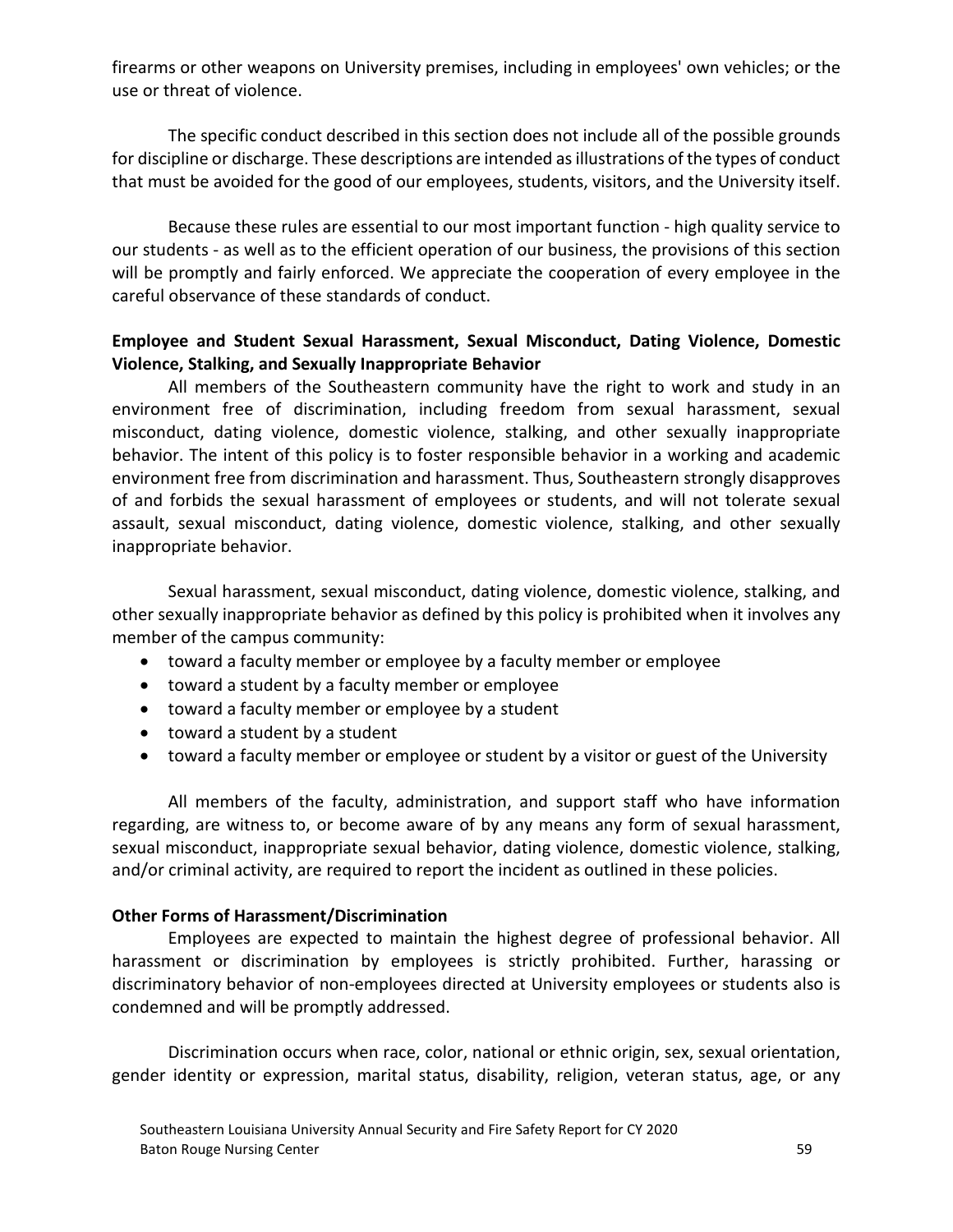protected status is used as (inappropriate) irrelevant criteria for action. Discrimination is particularly condemned when it exploits and jeopardizes the trust that should exist among members of an educational institution. To preserve a work and study atmosphere that fosters such trust, the University affirms the principle that students, faculty, and staff must be treated equitably and evaluated on the basis of merit rather than irrelevant criteria. When a person intentionally or inadvertently abuses the power and authority inherent in their position, there can be negative consequences both to the individuals involved, as well as to the educational and working environment of the University.

Discrimination also includes harassment. Harassment may be based on a person's race, color, national or ethnic origin, sex, sexual orientation, gender identity or expression, marital status, disability, religion, veteran status, age, or any protected status. It includes a wide range of abusive and humiliating verbal or physical behaviors that are directed against a particular person or persons. In some cases, the conduct may be such that it is clear that it is directed against a particular person or persons, even though the person(s) may not be explicitly identified.

Examples of unacceptable behavior include, but are not limited to:

- physical, emotional, or mental abuse
- racial, religious, ethnic, or gender-based or sexual insults
- derogatory ethnic, religious, or sexual jokes or slurs
- unwelcome sexual comments or advances
- taunting intended to provoke an employee
- requests for sexual favors used as a condition of employment or affecting any personnel decisions such as hiring, promotion, or compensation
- unwanted physical contact such as pinching, grabbing, rubbing, etc.; stalking, bullying, cyber-bullying, etc.

All members of the faculty, administration and support staff who have information regarding, are witness to, or become aware of by any means any form of harassment or discrimination are required to report the incident.

## **Reporting of Prohibited Conduct, Harassment, and Discrimination Violations**

An individual who reports sexual harassment, sexual violence, intimate partner violence, or stalking, whether the Complainant or a witness, can be assured that all reports will be taken seriously, and that each individual will be treated with dignity, respect, and in a non-judgmental manner from the initial report to the final result. Similarly, a respondent can expect to be treated fairly and respectfully from the initial report to final result.

Any employee or faculty member who believes he or she has been the subject of any form of prohibited conduct, harassment, or discrimination in any form should bring the matter to the Human Resources Office, Title IX/EEOC Office, and/or the Provost.

All members of the faculty, administration, and all support staff are required to report incidents of prohibited conduct, harassment, and/or discrimination, including sexual harassment and gender discrimination, sexual misconduct, relationship violence, and sexually inappropriate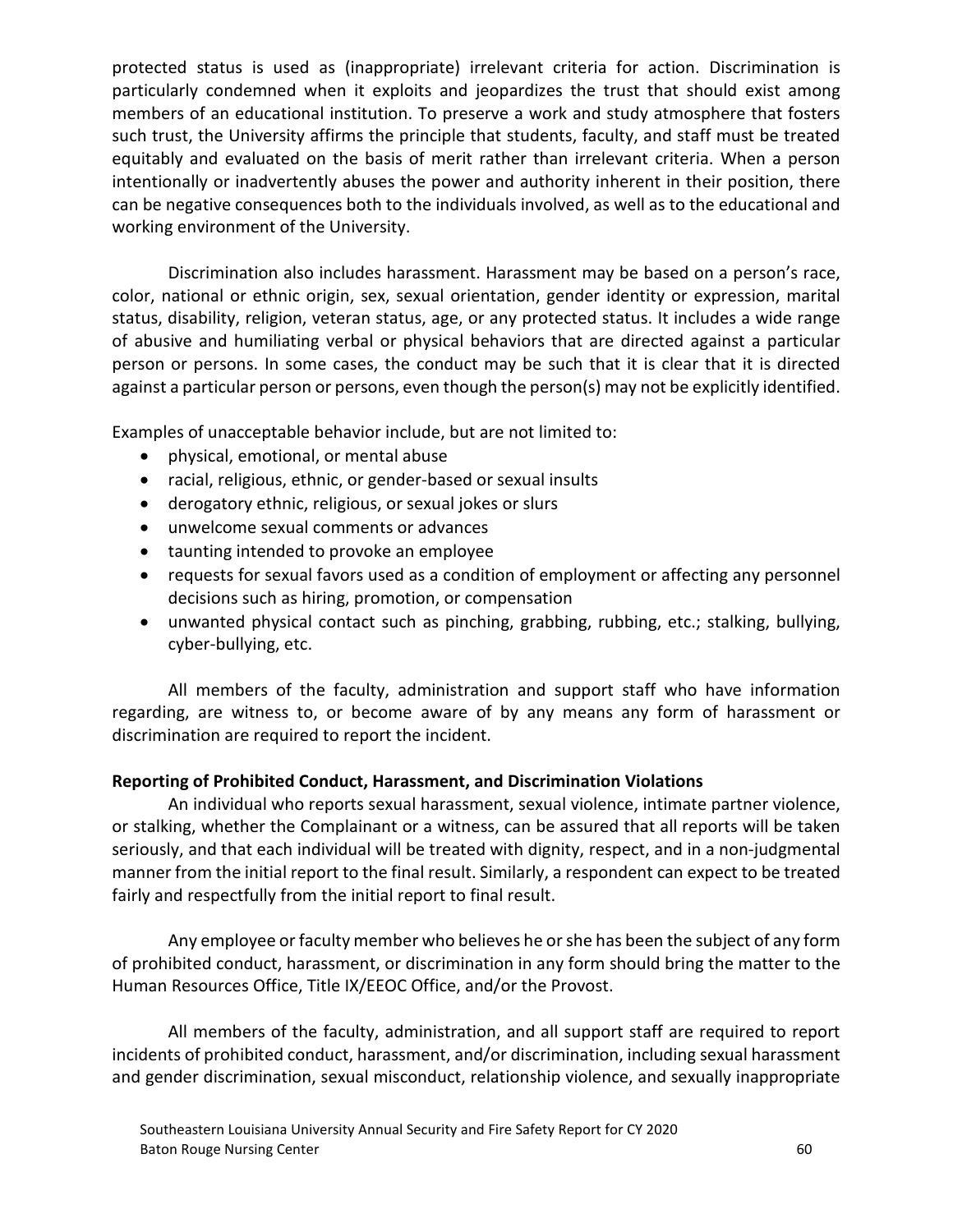behavior, that they observe, that they are informed about, or of which they become aware by any means the Human Resources Office, Title IX/EEOC Office, and/or the Provost.

#### **Investigation of Reports**

All concerns will be taken seriously. The University will inform the alleged respondent about the University's policy regarding such behavior and advise the respondent that retaliation is prohibited.

The Title IX Director will be notified of all Title IX/VAWA related claims. In those cases, the Title IX Director will determine to whom the responsibility for investigation will be assigned. The investigation will typically involve interviewing the individual who believes they have been harassed; interviewing the individual who has been accused; and interviewing any witnesses or those who are believed to have relevant information about the claim. The individual being accused generally has the right to know who has made an allegation against them. The supervisor of an employee making a claim and the supervisor of an employee being named in a claim may be notified of the claim, only if appropriate.

#### **Review**

When the individual making a claim or the accused is a member of the faculty, the investigation will normally be assigned to the Provost's Office. The Provost may conduct the investigation with Human Resources, meeting with the individual making the claim, the individual who has been accused, and any witnesses or those who may have relevant information. Any corrective action toward a faculty member will be determined based on procedures set forth in the Faculty Handbook.

When a claim involves an employee of the University other than a faculty member, the investigation will typically be assigned to Human Resources. The Title IX Director may delegate responsibility for the investigation to another member of the professional staff or person(s) authorized by the University, as appropriate. Any corrective action toward a member of the professional staff will be based on standard, accepted disciplinary procedures.

Student complaints about a faculty member or another employee of the University will be reviewed by the Provost (in the case of a faculty member,) the Title IX Director (in situations involving Title IX/VAWA related claims,) and/or Human Resources (in the case of an employee).

Faculty or staff complaints about a student will be reviewed by the Title IX Director or trained designee. The procedures for sexual harassment grievances are outlined in the Student Code of Conduct.

Student complaints about other students will be reviewed and investigated per the Sexual Misconduct Policy by the Title IX Director or Director of Student Advocacy and Accountability. The procedures for sexual harassment grievances are outlined in the Student Code of Conduct.

During the course of an investigation, the individual conducting the investigation may consult with or notify the President, Provost, Vice President for Student Affairs, Dean of Students,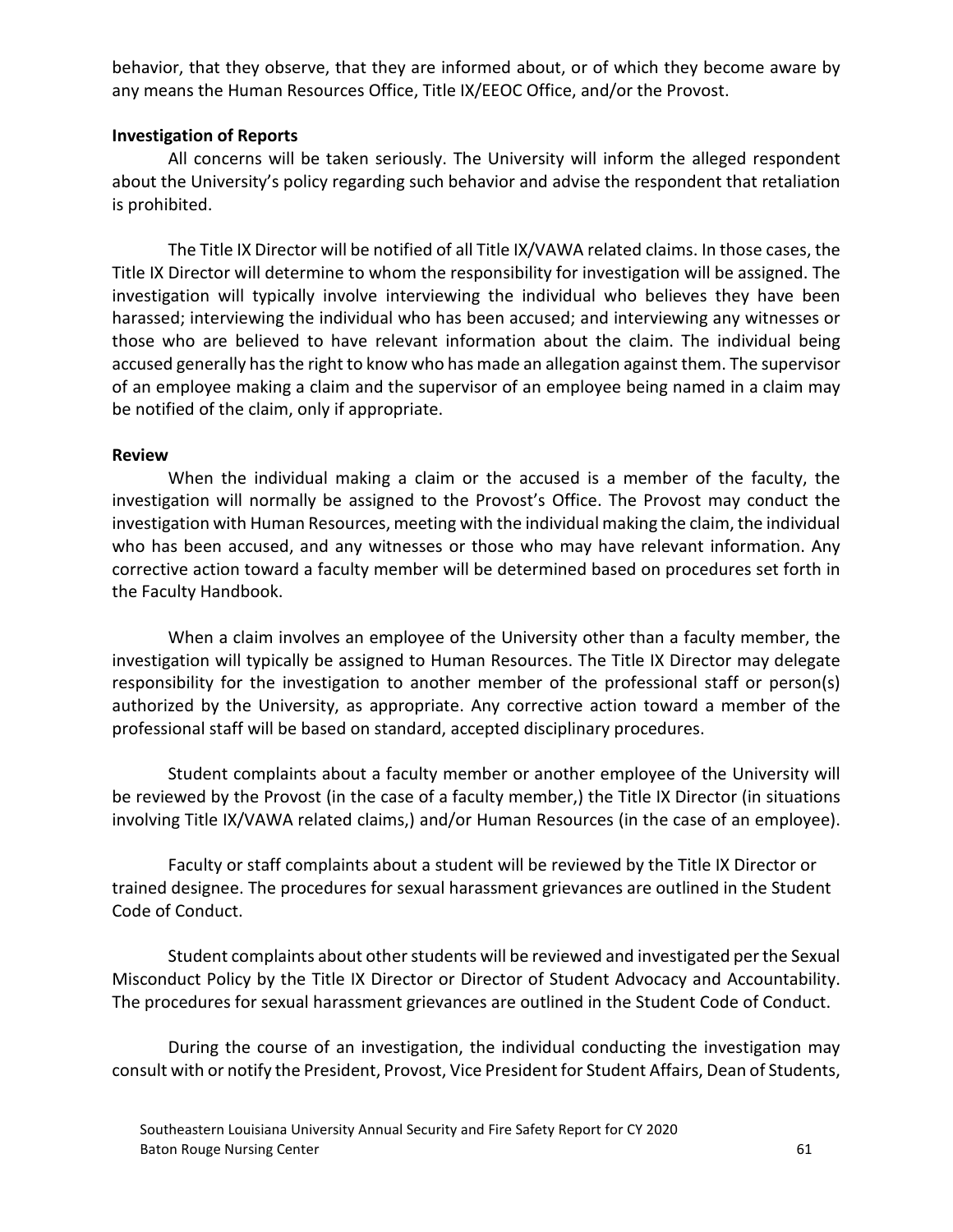Dean of the College, Human Resources, Director University Police, and/or another administrator or outside legal counsel, as appropriate.

Confidentiality will be maintained throughout the investigation to the extent practicable and consistent with the University's need to undertake a full and impartial investigation. Only those with a need to know will be involved in the investigation.

In cases involving an issue or concern outlined in policies related to employee or student sexual harassment, sexual misconduct, dating violence, domestic violence, stalking, and other sexually inappropriate behavior, both the Complainant and/or the Respondent may have an advisor of their choice present during the investigation.

The role of an advisor is to support the Grievant/Respondent, but the advisor may not represent the Grievant/Respondent during the investigation. The Grievant/Respondent may speak quietly with their advisor or request a short break in order to speak.

Employees questioned by the University during the course of an investigation are required to provide their full cooperation. In turn, it is the expectation of the University all those involved in an investigation, including the individual making the claim, the individual who has been accused, and any witnesses will be treated with dignity and respect during the course of the investigation.

If criminal conduct has been alleged, the claimant may elect to file a complaint with the appropriate authorities. The University will conduct its own investigation, even if a criminal investigation occurs.

The University will normally conclude its investigation in a period of 60 days or less. In rare cases where the matter presents particular complexities or the unavailability of witnesses, the time period may be extended. All investigations will offer an equal opportunity for the accuser and the accused to present relevant witnesses and other evidence. At the conclusion of the investigation, appropriate administrators of the University will determine whether a violation of this policy occurred using a "preponderance of the evidence" standard. This means that, based on the totality of the evidence, harassment more likely than not occurred (not a "clear and convincing evidence" standard).

In investigations implicating rights protected by Title IX, the individual making the complaint, as well as the alleged offender, will be apprised of the outcome of the investigation in writing.

If harassment or other violation is found to have occurred, immediate and appropriate action will be taken to stop the harassment or other violation, eliminate the hostile environment, prevent its recurrence, and remedy its effects.

Where a Respondent has been found responsible, the University will take appropriate actions, which may include disciplinary and corrective actions designed to prevent future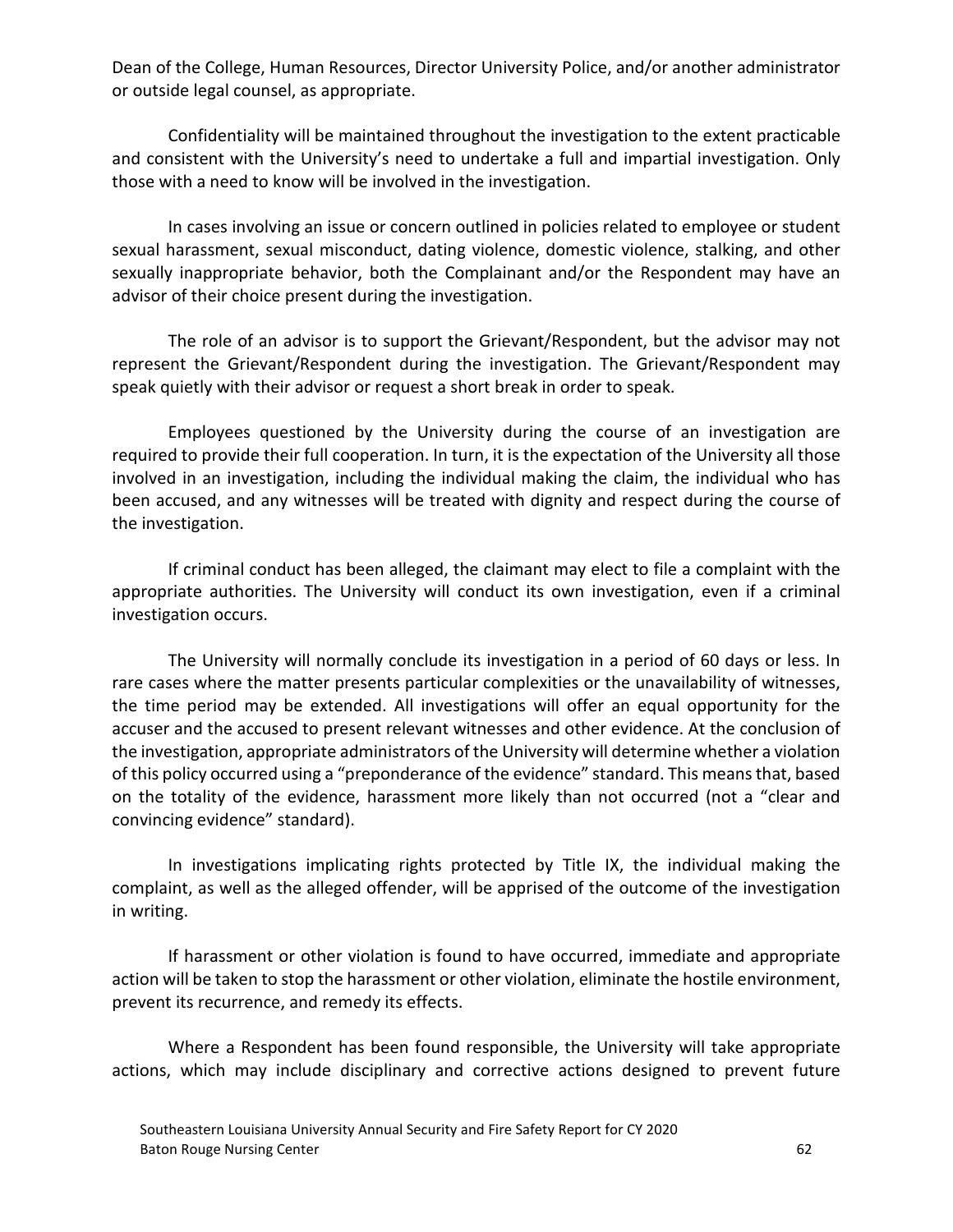occurrences. Sanctions may be issued individually, or a combination of sanctions may be imposed. The determination of sanctions is based upon a number of factors, including the nature, severity of, and circumstances surrounding the violation; the harm suffered by the Complainant; any ongoing risk to either the Complainant or the community posed by the Respondent; the impact of the violation on the community, its members, or its property; any previous disciplinary history; previous complaints or allegations involving similar conduct; and any mitigating or aggravating circumstances. Disciplinary measures may consist of actions including verbal warning, written warning, suspension without pay, or possible termination of employment. The determination of sanction is made by Human Resources. Faculty disciplinary matters will be handled per procedures outlined in the Faculty Handbook.

In appropriate cases, the University may determine the misconduct was motivated by bias, insofar as a Complainant was selected on the basis of their race, color, ethnicity, national origin, religion, sex, sexual orientation, gender expression, gender identity, age, veteran's status, marital/family status, genetic information, or disability. Where the University determines the misconduct was motivated by bias, the University may elect to increase the sanction imposed as a result of this motivation. Disciplinary sanctions may range from probation to permanent separation from the University. They may also include any educational, remedial, or corrective actions and a structure as the set of the set of the set of the set of the set of the set of the set of the set of the set of the set of the set of the set of the set of the set of the set of the set of the set of the set

#### **Notice of Outcome and Sanction:**

In investigations implicating rights protected by Title IX, the individual making the complaint, as well as the alleged offender, will be apprised of the outcome of the investigation in writing.

#### **Interim Measures**

During the investigation and prior to the final determination, the University may take appropriate interim measures to protect the parties involved. A Complainant or Respondent may request an interim measure or other protection, or the University may impose interim measures at its discretion to ensure the safety of all parties, the University community, and/or the integrity of the process. These actions are not a presumption of responsibility. Interim measures may be imposed whether or not formal disciplinary action is sought by the Complainant or the University.

## **Types of Interim Measures**

The University, after consulting with the Complainant and Respondent, will determine which measures are appropriate to ensure the Complainant's safety and equal access to employment:

- Assistance in alternative employment arrangements and/or changing work schedules, when possible
- A No-Contact Directive, pending the outcome of an investigation. Such directives serve as notice to both parties that they must not have verbal, electronic, written, or third party communication with one another
- Providing an escort to ensure that the employee can move safely across campus
- Assistance identifying an advocate to help secure additional resources or assistance including off-campus and community advocacy, support, and services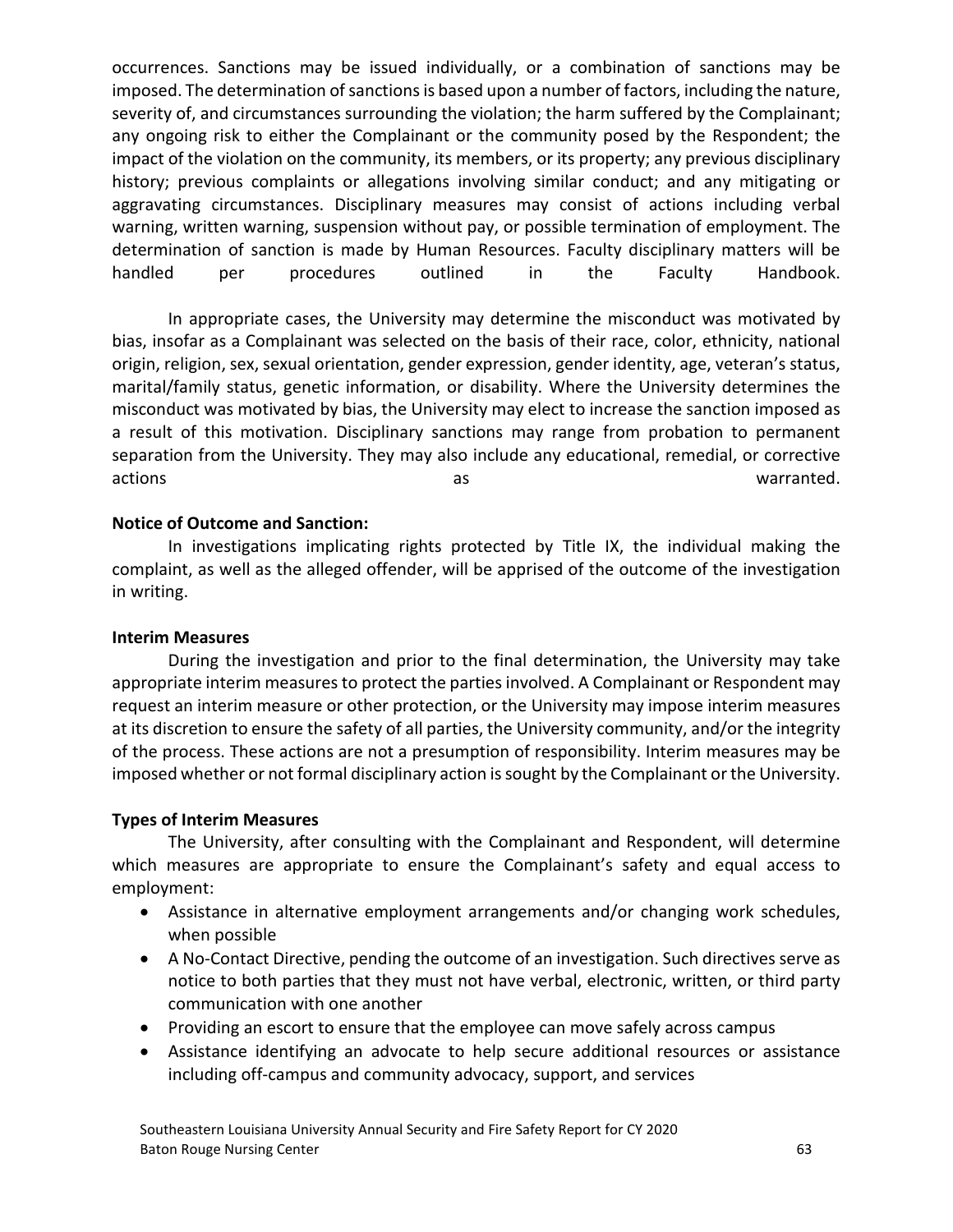- Issue a full, partial, or modified ban/bar to the respondent, if appropriate
- Any other remedy that can be tailored to the involved individuals to achieve the goals of this policy

The University will work with the Complainant and the Respondent to identify what interim measures are appropriate in the short term, and will continue to work collaboratively throughout the process and as needed thereafter to assess whether the instituted measures are effective and, if not, what additional or different measures are necessary.

## **University-initiated Protective Measures**

In addition to those protective measures previously described, the Title IX Director or designee will determine whether interim interventions and protective measures should be implemented, and, if so, take steps to implement those protective measures as soon as possible. Examples of interim protective measures include, but are not limited to a University order of No Contact, residence hall relocation, adjustment of course schedules, a leave of absence, or reassignment to a different supervisor or position. These remedies may be applied to one, both, or multiple parties involved. Violations of the Title IX Director's directives and/or protective measures will constitute related violations that may lead to additional disciplinary action. Protective measures imposed may be temporary pending the results of an investigation or may become permanent as determined the Title IX Director, Human Resources, and/or Provost.

#### **Notification to Victims of Crimes of Violence**

The University will, upon written request, disclose to the alleged victim of a crime of violence or a non-forcible sex offense the report on the results of any disciplinary proceeding conducted by the University against a student or employee who is the alleged perpetrator of such crime or offense. If the alleged victim is deceased as the result of such crime or offense, the next of kin of such victim shall be treated as the alleged victim for purposes of this paragraph.

#### **SEX OFFENDER REGISTRY AND ACCESS TO RELATED INFORMATION**

The Adam Walsh Child Protection and Safety Act of 2006 provides for the registration and tracking of sex offenders. Institutions of higher education are required to issue a statement advising the campus community of where to obtain law enforcement agency information provided by a state concerning registered sex offenders. The law also requires sex offenders already required to register in a State to provide notice, as required under State law, of each institution of higher education in that State at which the person is employed, carries on a vocation, or is a student.

In Louisiana, information regarding registered sex offenders who are subject to community notification is maintained by the Louisiana State Police in the Louisiana State Sex Offender and Child Predator Registry Database. This database is the official Louisiana internet source for Sex Offender Registration information. The state maintains files based on registration information submitted by criminal justice agencies and represents a statewide source of information on sex offenders required by law to register. The database can be searched for a specific individual or for an area (city and/or zip code).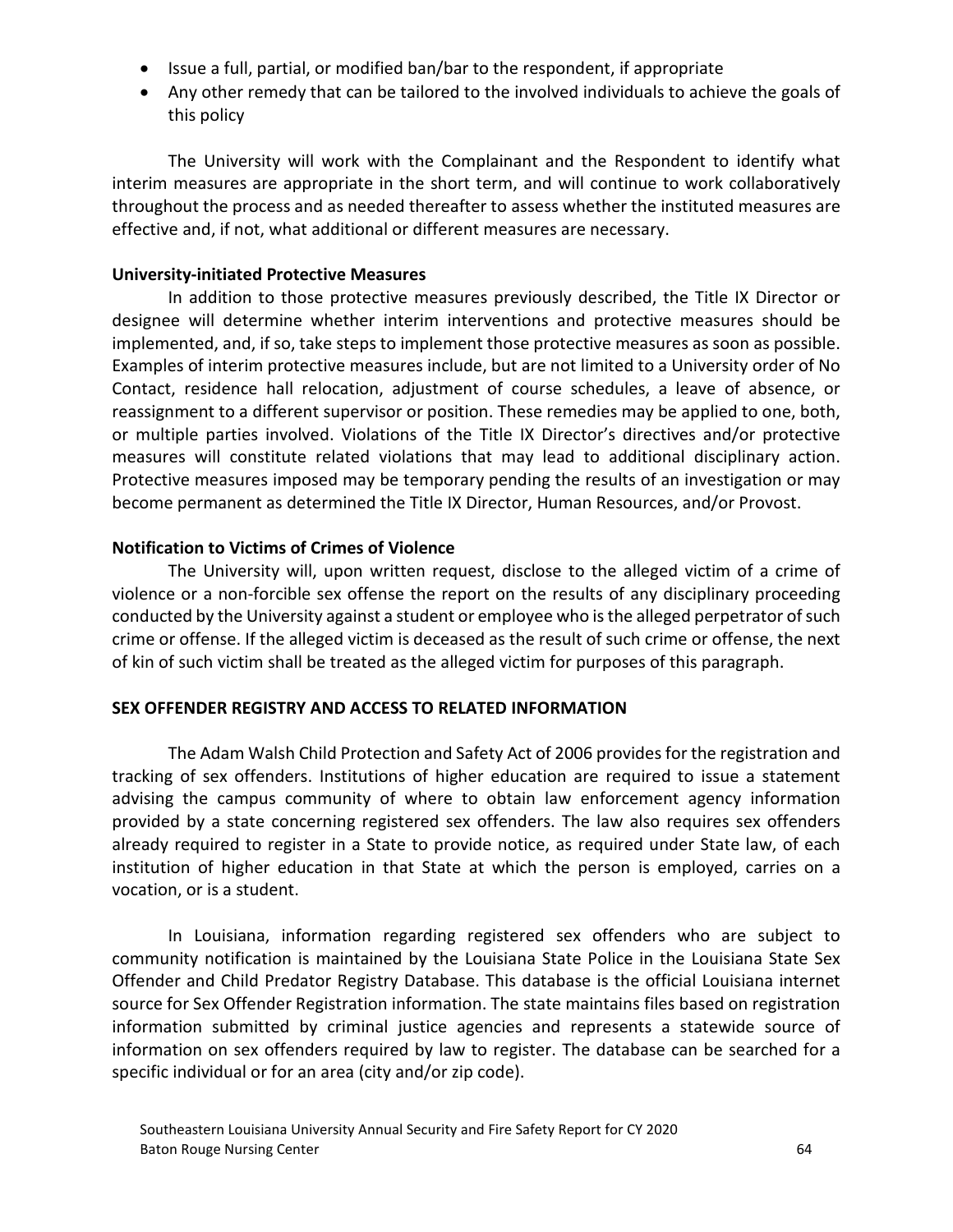# The database may be found at the following website: <http://www.lsp.org/socpr/default.html>

#### **ALCOHOL/DRUG POLICIES**

In accordance with the federal Drug-Free Workplace Act of 1988, the federal Drug-Free Schools and Communities Act (DFSCA) of 1989, and Louisiana state policies on Alcohol and Other Drugs, Southeastern prohibits the unlawful or unauthorized possession, use, sale, manufacture, distribution, or dispensation of alcohol and other drugs by employees and students in the workplace, on University property, or as part of any campus activity. Employee or student violators are subject to disciplinary action, up to and including termination of employment and expulsion.

The University Police Department is responsible for enforcing the laws of the State of Louisiana, including laws relative to the possession, use, and sale of alcoholic beverages. This includes the enforcement of state underage drinking laws and federal and state drug laws. In addition to any law enforcement action taken, student violations of the policies and guidelines pertaining to alcohol and drugs specified in the Student Code of Conduct are referred to the Office for Student Advocacy and Accountability for assessment. Students found responsible for violations will face sanctions appropriate to the degree of the violation. Sanctions will increase in severity for repeated violations. Student sanctions include, but are not limited to, fines, education, referrals for counseling, community service, probation, residence hall separation, or suspension or expulsion from the University.

Louisiana law states persons under 21 years of age who attempt to purchase, purchases, consumes, possesses, or who knowingly and intentionally transports any alcohol, liquor, or malt beverages is guilty of an offense. Misrepresentation of age to a licensed dealer or other persons who sell or furnish intoxicating liquors constitutes an offense. A person also commits an offense for selling or providing alcoholic beverages to a person under 21 years of age.

There are serious legal and financial consequences for impaired driving, including driving while intoxicated (alcohol intoxication) or driving while impaired by other drugs. Drivers under the age of 21 with a blood alcohol concentration (BAC) of .02 grams per cent (g%) or higher and drivers 21 years of age and older with a blood alcohol concentration (BAC) of .08 grams per cent (g%) or higher are presumed to be impaired and may be charged criminally. Louisiana also has container and noise ordinances.

The use of narcotics and controlled substances without a prescription on University property, as elsewhere, is illegal. Illegal possession, use, and/or sale of drugs or narcotics by students, employees, or guests constitutes unacceptable and illegal conduct. The University Police Department is responsible for enforcing the laws of the State of Louisiana, including laws relative to the possession, use, and sale of narcotics and controlled substances. When students are receiving Federal Title IV financial aid (including Federal Pell Grants and Federal Direct Student Loans), it is their responsibility to inform the Financial Aid Office within five days of any criminal illegal drug statute conviction. Students also agree to abide by the conditions of the drugfree workplace certifications.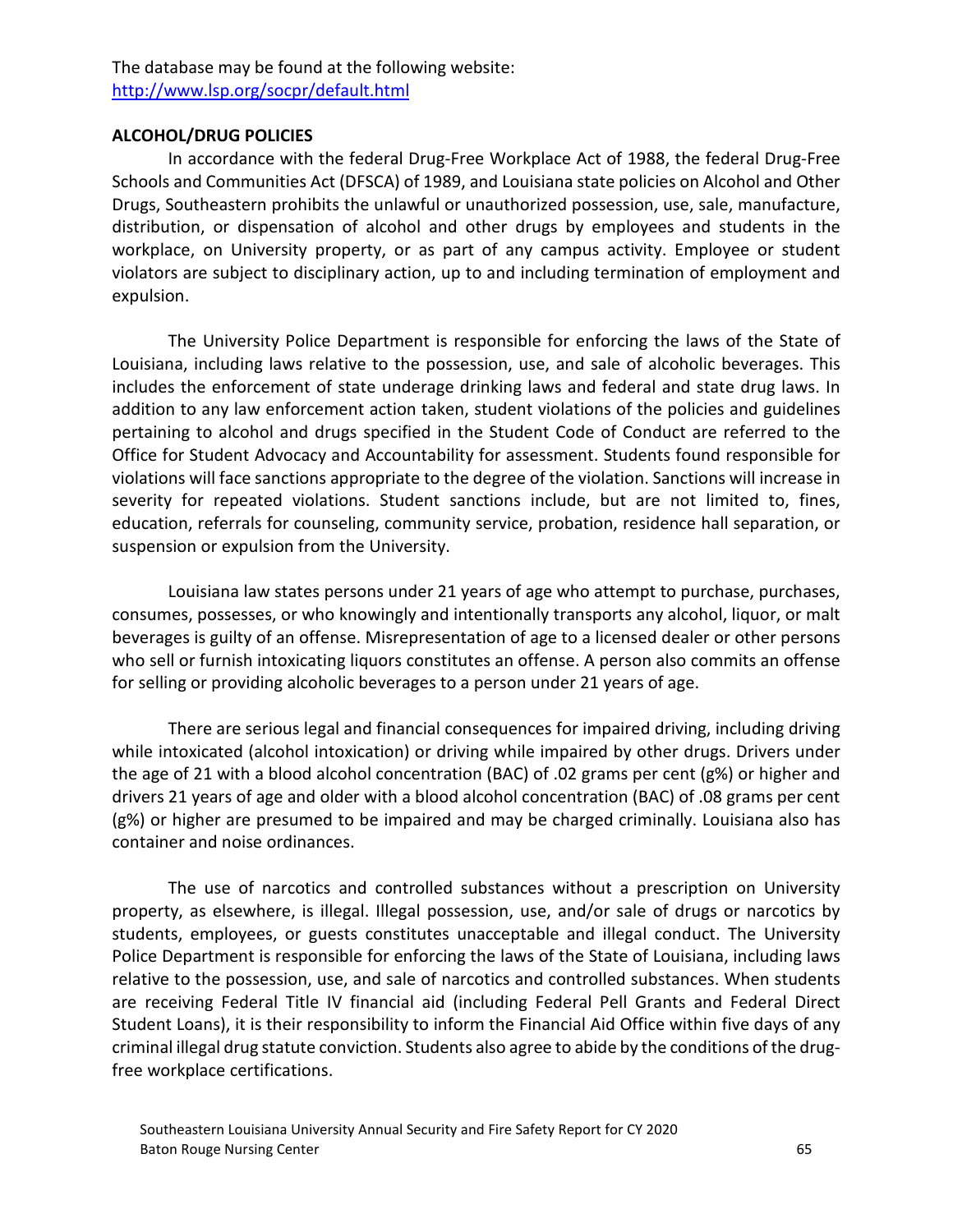The Student Code of Conduct also specifies prohibitions and penalties for violations of these prohibitions and is published under a separate cover. The Student Code of Conduct is administered by the Office for Student Advocacy and Accountability. The complete Student Code of Conduct may be found online at:

http://www.southeastern.edu/admin/stu\_affairs/handbook

#### **Drug Free Schools and Communities Act (DFSCA) Compliance**

The most recent version of Southeastern's Drug and Alcohol Abuse Policies can be located in the Student Handbook. The Student Handbook may be located online at: http://www.southeastern.edu/admin/stu\_affairs/handbook

#### **WEAPONS POLICY**

Southeastern Louisiana University is a "Firearm Free Zone" in compliance with all state and federal laws governing such. In accordance with Louisiana Revised Statute 14:95.2, it is a felony to intentionally, knowingly or recklessly possesses a firearm, illegal knife or prohibited weapon (with or without a concealed handgun permit pursuant to R.S. 40:1379.1 or R.S. 40:1379.3) on the physical premises of a school or educational institution, to include any buildings or passenger transportation vehicles under the direct control of the educational institution.

Only commissioned law enforcement personnel are authorized to carry firearms at Southeastern and must have in their possession verification of their authorization to do so at all times.

According to the Student Code of Conduct: "Weapons violations include but are not limited to: possession or use of guns, and other firearms and knives with blades longer than five inches on University property; any illegal or unauthorized possession, use, or threatening the use of firearms, knives, other weapons, or dangerous chemicals."

Additionally, it is a violation of Southeastern policies governing employee behavior for employees to possess firearms, weapons, or explosives on campus without authorization.

Weapons brought to campus for educational pursuits, including, but not limited to, inert or replica weapons used for participation in the United States military Reserve Officer Training Corps (ROTC), weapons used in historical displays, and inert or replica weapons used in theatrical productions, must be authorized by the University administration and verified as non-operational or otherwise registered with the University Police Department prior to arrival on campus.

## **MISSING STUDENTS**

If a member of the University community has reason to believe a student is missing, whether or not the student resides on campus, the individual should immediately contact the University Police Department at (985) 549-2222. The University Police Department will initiate an investigation and collaborate with the Division for Student Affairs, other University officials, and/or appropriate local law enforcement agencies to make an effort to locate the student and determine his or her state of health and well-being.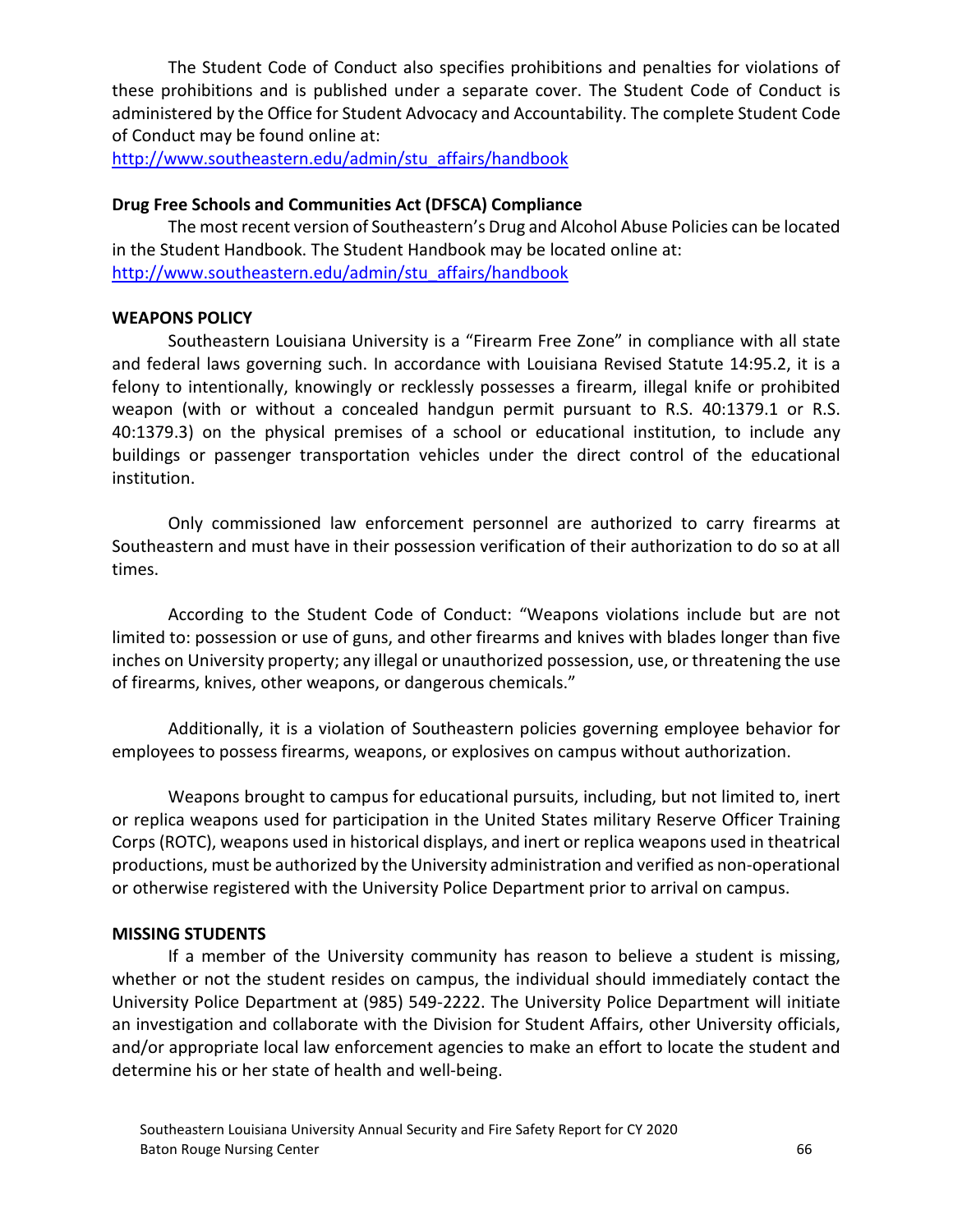The University Police Department will gather pertinent information about the student from the reporting person or others. Such information may include but is not limited to the student's description, cellular phone number, clothes last worn, vehicle description, information about the student's health or well-being, or an up-to-date photograph. University officials will endeavor to determine the student's whereabouts by contacting friends, associates, faculty members, and/or employers of the student, and/or determining whether the student has been attending classes, scheduled organizational or academic meetings, and work. If the student resides off-campus, the University Police Department may enlist the aid of the neighboring police agency having jurisdiction where the student resides or was last known to have been visiting.

In addition to registering a general emergency contact, all students residing in on-campus student housing facilities have the option to annually register confidential contact information for a person to be notified by the University in the event the student is officially reported as missing. The contact information will be confidential, accessible only by authorized campus officials and law enforcement, and may not be disclosed outside the investigation. If a student has identified such an individual, UPD or other authorized University officials will notify that individual no later than 24 hours after the student is determined to be missing.

If the missing student is under the age of 18 and is not an emancipated individual, UPD or other authorized University officials must notify the student's custodial parent or legal guardian immediately after UPD has determined the student has been missing for more than 24 hours, in addition to notifying any additional contact person designated by the student.

After the student has been located, University Police will attempt to verify the student's state of health, well-being, and intention of returning to campus. If appropriate, a referral to the University Counseling Center may be made.

#### **EMERGENCY MEDICAL RESPONSE PROCEDURES**

Students and employees should report any emergency medical situations to the University Police Department immediately at 225-765-2324.

UPD officers are trained emergency medical responders to provide medical assessment and basic emergency care. UPD may also contact the Baton Rouge Fire Department and/or Acadian Ambulance for assistance during medical emergencies.

#### **CRIME PREVENTION, FIRE SAFETY, AND SAFETY AWARENESS PROGRAMMING**

Southeastern offers many programs designed to inform students and employees about campus security procedures and practices and the prevention of crimes. A common theme of all awareness and crime prevention programs is to encourage students and employees to be responsible for their own safety and for the safety of others on campus. Crime prevention programs on personal safety and security are sponsored by various campus organizations throughout the year. These programs include general crime prevention and security awareness programs, such as safety education forums, programs, and discussions about topics such as alcohol abuse, sexual assault awareness and prevention, relationship violence awareness and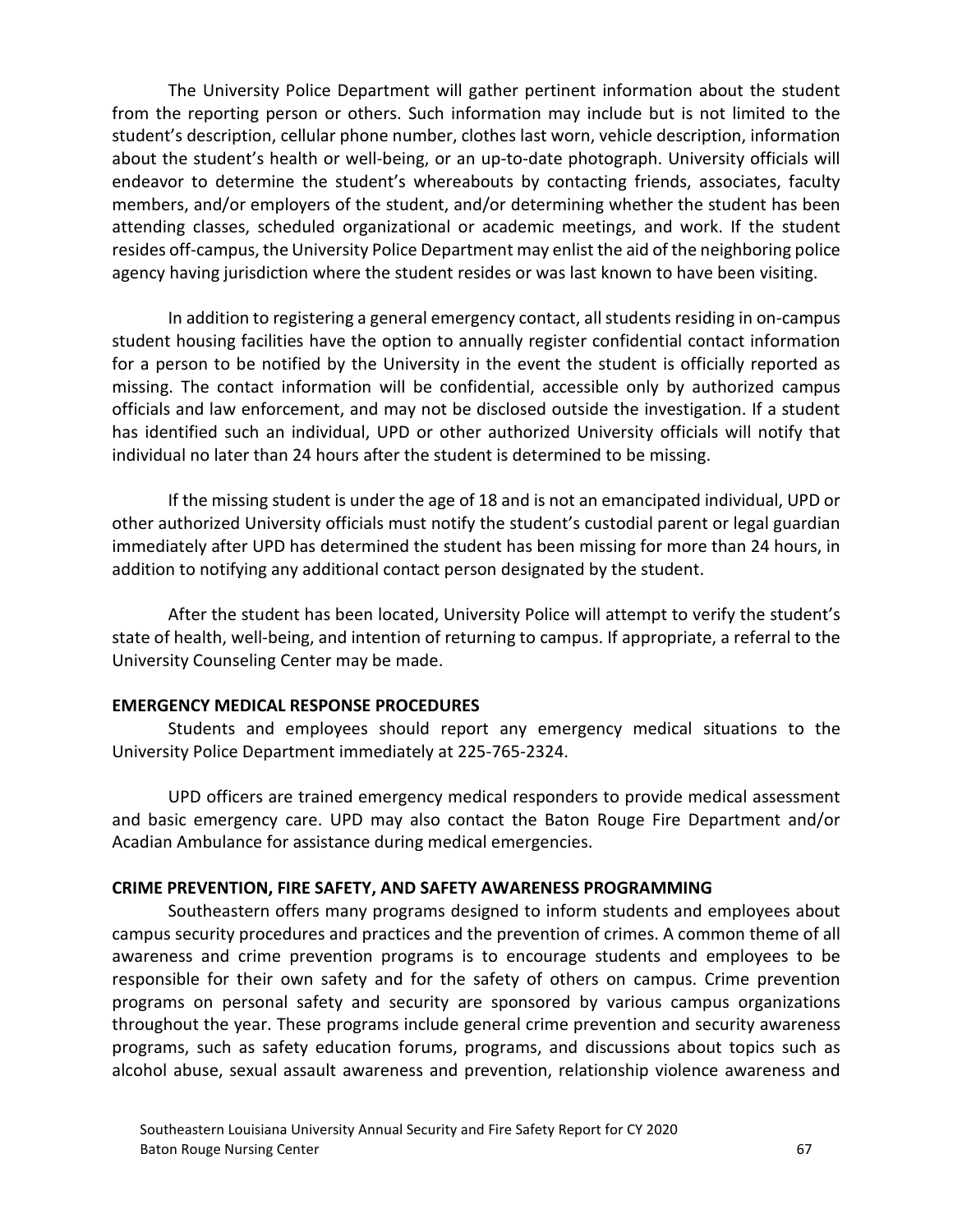prevention, bystander intervention, emergency response and evacuation procedures, and theft prevention. University Police, Residence Life, Student Affairs, and the Title IX Director participate in forums, panels, meetings, and programs on campus and in residence halls to explain campus safety, campus policies, and expectations related to student conduct and behavior and fire safety measures and procedures at Southeastern.

Additionally, Southeastern has enacted the "Safe Campus" initiative, including a website with often asked safety questions, information about safety and security measures implemented at Southeastern, and how students can assist with keeping themselves and the campus safe. The website can be found at https://www.southeastern.edu/about/safe\_campus.

Students and employees may request safety and security presentations or meet with police department employees by contacting the University Police Department via e-mail at [police@southeastern.edu.](mailto:police@southeastern.edu)

Crime prevention information is always available at the University Police Department website at [www.southeastern.edu/police.](http://www.southeastern.edu/police)